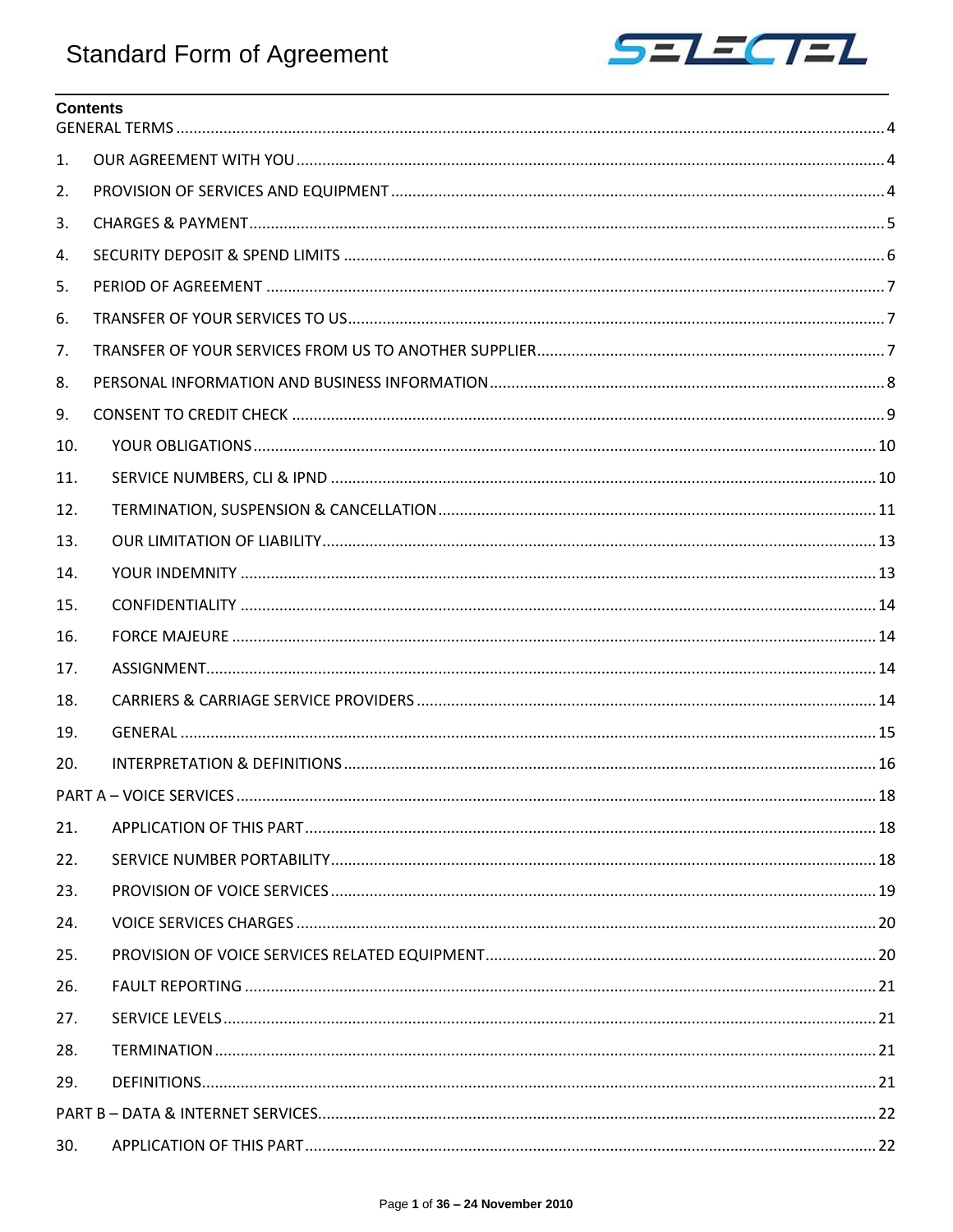

| 31. |                                                                             |  |
|-----|-----------------------------------------------------------------------------|--|
| 32. |                                                                             |  |
| 33. |                                                                             |  |
| 34. |                                                                             |  |
| 35. |                                                                             |  |
| 36. |                                                                             |  |
| 37. |                                                                             |  |
| 38. |                                                                             |  |
| 39. |                                                                             |  |
| 40. |                                                                             |  |
| 41. | YOUR OBLIGATIONS IN RELATION TO DATA & INTERNET SERVICE RELATED EQUIPMENT25 |  |
| 42. |                                                                             |  |
| 43. |                                                                             |  |
| 44. |                                                                             |  |
|     |                                                                             |  |
| 45. |                                                                             |  |
| 46. |                                                                             |  |
| 47. |                                                                             |  |
| 48. |                                                                             |  |
| 49. |                                                                             |  |
| 50. |                                                                             |  |
| 51. |                                                                             |  |
| 52. |                                                                             |  |
| 53. |                                                                             |  |
| 54. |                                                                             |  |
| 55. |                                                                             |  |
| 56. |                                                                             |  |
| 57. |                                                                             |  |
| 58. |                                                                             |  |
|     |                                                                             |  |
| 59. |                                                                             |  |
| 60. |                                                                             |  |
| 61. |                                                                             |  |
| 62. |                                                                             |  |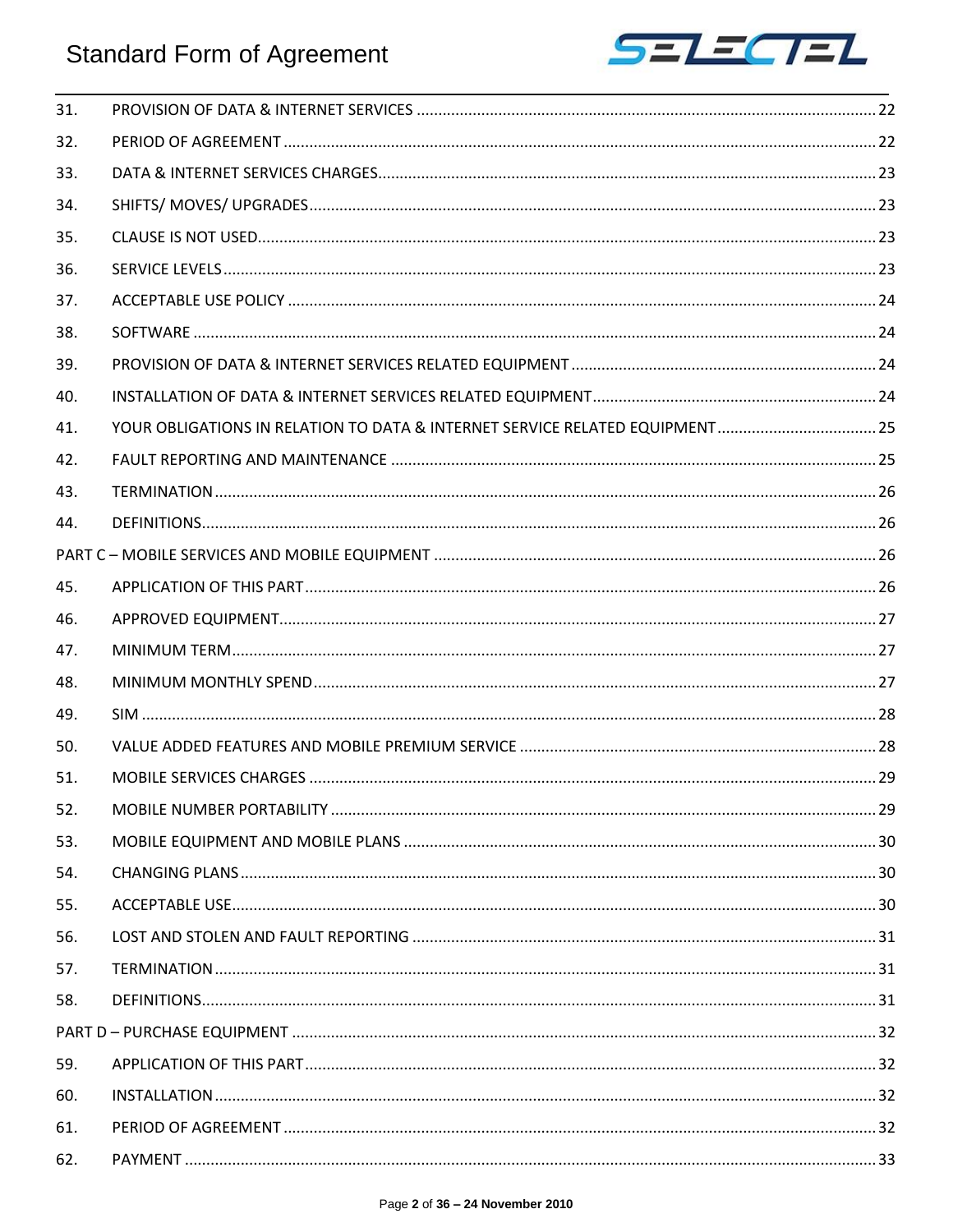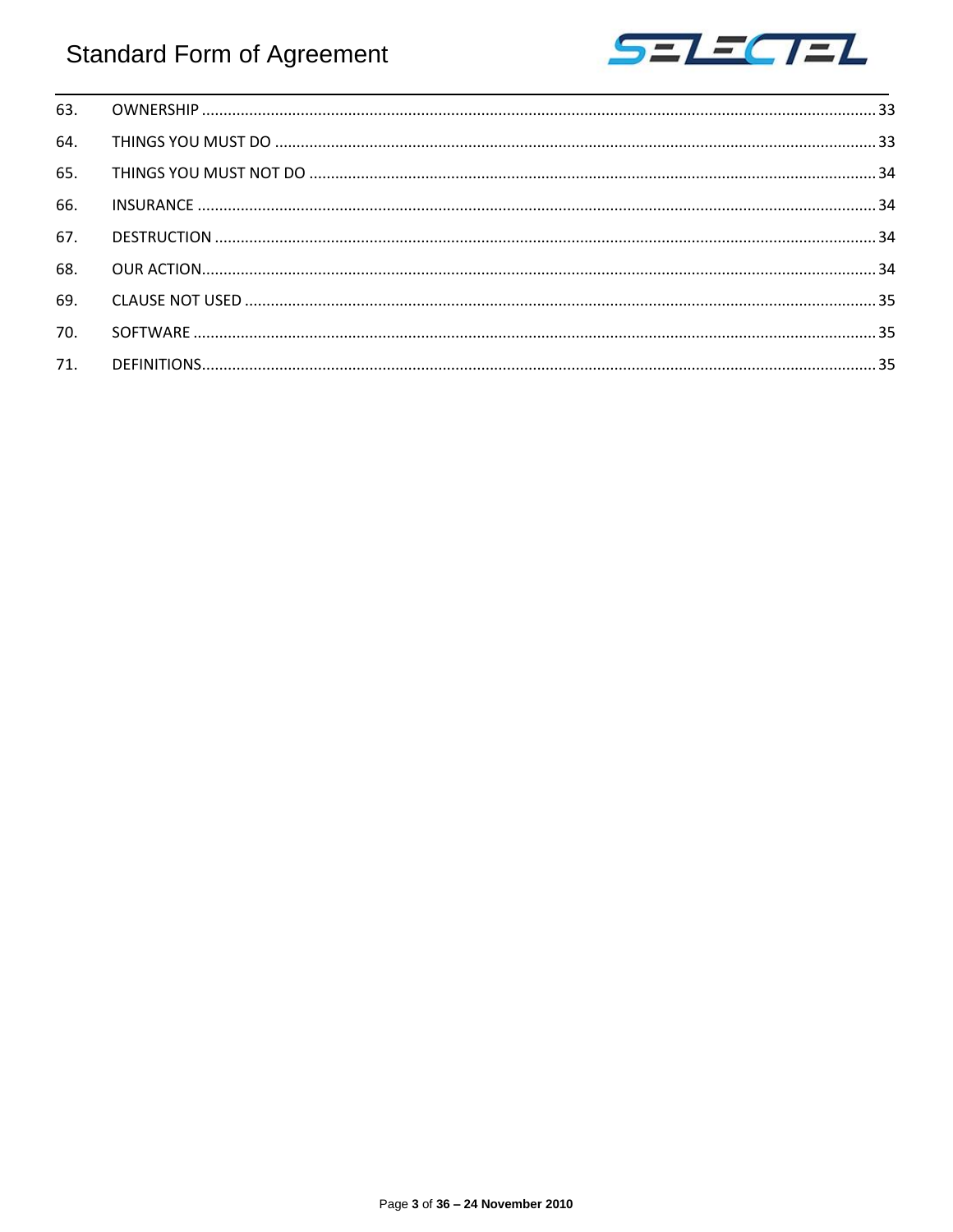

## <span id="page-3-0"></span>**GENERAL TERMS**

## <span id="page-3-1"></span>**1. OUR AGREEMENT WITH YOU**

- 1.1 By entering into this standard customer agreement ("**SFOA**"), you contract with us for the supply of Services, Equipment, Software and Maintenance as relevant to you. This SFOA has been filed with the ACMA and is a standard form of agreement for the purposes of Part 23 of the Act.
- 1.2 You may request us to supply the Services, Equipment, Software and Maintenance to you in a manner accepted by us from time to time which may include completing and providing to us our relevant approved service application form which may also be described as your Customer Contract ("**Application**"). If you complete a written Application we may accept and rely on, and you will be bound by, a facsimile copy or an electronic copy (from you by email) or a voice authorization of your Application as if it were an original. As described in your Application, you can acquire Services, Equipment, Software and Maintenance either:
	- 1.2.1 as a Package by which you will enter into one or more separate contracts with us; or
	- 1.2.2 by entering into a separate contract with us for the supply of Services as described in the other Parts of this SFOA.
- 1.3 This SFOA is structured as follows:
	- 1.3.1 clauses 1 to 20 comprise the General Terms. The General Terms apply to each Part of your agreement with us, as relevant to you;
	- 1.3.2 the other Parts specify the terms and conditions that apply to the various Services available to you; and
	- 1.3.3 the following documents are expressly incorporated into this SFOA:
		- Application Rate Sheet Customer Service Guarantee Privacy Policy Acceptable Use Policy Fair Use Policy Financial Hardship Policy Customer Complaints Policy
- 1.4 This SFOA is not legally binding on us until we accept your Application, except that we may undertake credit checking and use information supplied by you in accordance with clause 7 and 8, and we may process your Application and prepare to activate the Services, order required Purchase Equipment (if any), order required Data & Internet Services Related Equipment (if any) or order required Voice Services Related Equipment. If your Application is refused or cancelled, we may charge you an amount equal to our costs for this work. Your Application will be deemed to be accepted by us at the earlier of the date that your Services are activated, any Purchase Equipment is ordered, any Data & Internet Services Related Equipment is ordered or any Voice Services Related Equipment is ordered.
- 1.5 If you require assistance reading or understanding any part of this SFOA, you may contact:
	- 1.5.1 our customer assistance line on the number specified on the Application Form and on our webpage;
	- 1.5.2 the National Relay Service (NRS) on 13 36 77; or
	- 1.5.3 the Translating & Interpreting Service (TIS) on 13 14 50;

## <span id="page-3-2"></span>**2. PROVISION OF SERVICES AND EQUIPMENT**

- 2.1 We will provide you with the Services nominated, or reasonably assumed to be nominated by you in your Application and other services we may agree in writing to provide to you from time to time, on the terms of this SFOA.
- 2.2 We will provide you with the Equipment nominated, or reasonably assumed to be nominated, by you (if any) in your Application and other Equipment that we may agree in writing to provide to you from time to time, on the terms of this SFOA.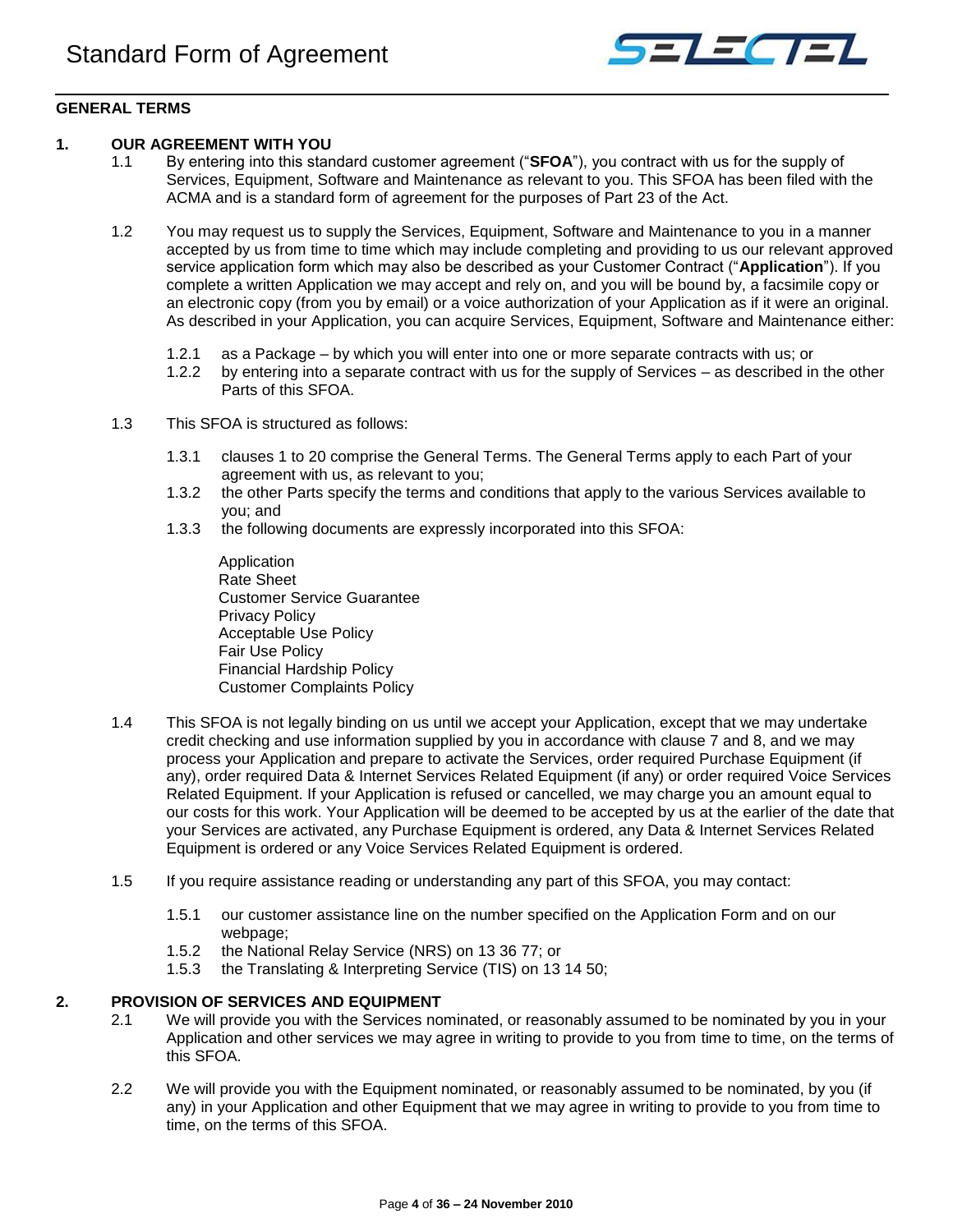

- 2.3 Equipment, Maintenance and Software is only available to you if you nominate Voice Services, Data & Internet Services, Mobile Services, or any other Services in your Application as a Package.
- <span id="page-4-1"></span>2.4 From time to time, we may vary a term of this SFOA (and, for the avoidance of doubt, any document forming part of this SFOA in accordance with clause 1.3.3) in accordance with the following:
	- 2.4.1 where the variation is likely to benefit or have a neutral or minor detrimental impact on you, the variation will take effect upon us giving written notice to you;
	- 2.4.2 where we acquire a carriage service from a third party for resale to you and variations to this SFOA are required because of an amendment made by our third party supplier to the contract between us and our third party supplier, we will provide you with prior written notice explaining the variation and its effect and you may terminate this SFOA within 42 days of the date of the notice by giving us written notice and paying us:
		- 2.4.2.1 usage or network access charges incurred up to the date of termination; and
		- 2.4.2.2 all outstanding amounts in a lump sum for any Purchase Equipment which you have not fully paid for at the date of termination and any outstanding amounts that cover installation costs unless such Purchase Equipment is not compatible with other suppliers' services; and
	- 2.4.3 where the variation has a more than minor detrimental impact on you, we will provide you with at least 21 days notice and you may terminate this SFOA within 42 days of the date of the notice by giving us written notice and paying us:
		- 2.4.3.1 usage or network access charges incurred up to the date of termination; and
		- 2.4.3.2 all outstanding amounts in a lump sum for any Purchase Equipment which you have not fully paid for at the date of termination and any outstanding amounts that cover installation costs unless such Purchase Equipment is not compatible with other suppliers' services.

## <span id="page-4-0"></span>**3. CHARGES & PAYMENT**

- 3.1 You must pay the charges for the provision of the Services or the Package, at the relevant rates as notified to you from time to time, as well as any other charges incurred by you in accordance with this SFOA.
- 3.2 We will usually invoice you monthly for charges due under this SFOA. Our first invoice will be issued either in the month that we commence provisioning Services to you or, in our discretion, the following month. We may vary invoice frequency at our discretion. We may issue interim invoices. We may bill you more often if you exceed your spend limit (see clause 4.2).
- 3.3 Unless otherwise expressly stated in this Agreement, we will generally bill you in advance for periodic charges, connection and service fees (where applicable) and in arrears for usage charges, although this may vary in certain cases. We will endeavor to bill you within the next normal billing period for charges billed in arrears, but we reserve the right to bill you for those charges in later billing periods. As per 8.2.2 of ACIF CS42 - Industry Code - Billing, we will not bill charges older than 190 days from the date the charge was incurred by the customer.
- 3.4 All charges are due and payable by the due date shown on the invoice ("Due Date"). Payment must be made by the Due Date in full by cheque, credit card, direct debit or any other method permitted by us.
- 3.5 If an invoice is paid by cheque or direct debit from your bank account and that cheque or direct debit is dishonoured, cancelled or otherwise fails, you may be liable for a charge which will be added to your next invoice.
- 3.6 Supplier charges:
	- 3.6.1 Our charges to you may pass on any charges another Supplier charges to us (including increases and special or one-off charges).
	- 3.6.2 You will pay us any charge which any other Supplier or other person renders to us:

a) if you approach that other Supplier or person directly, or otherwise than through us; or b) for connection or initiation of any service or for cancellation of any service.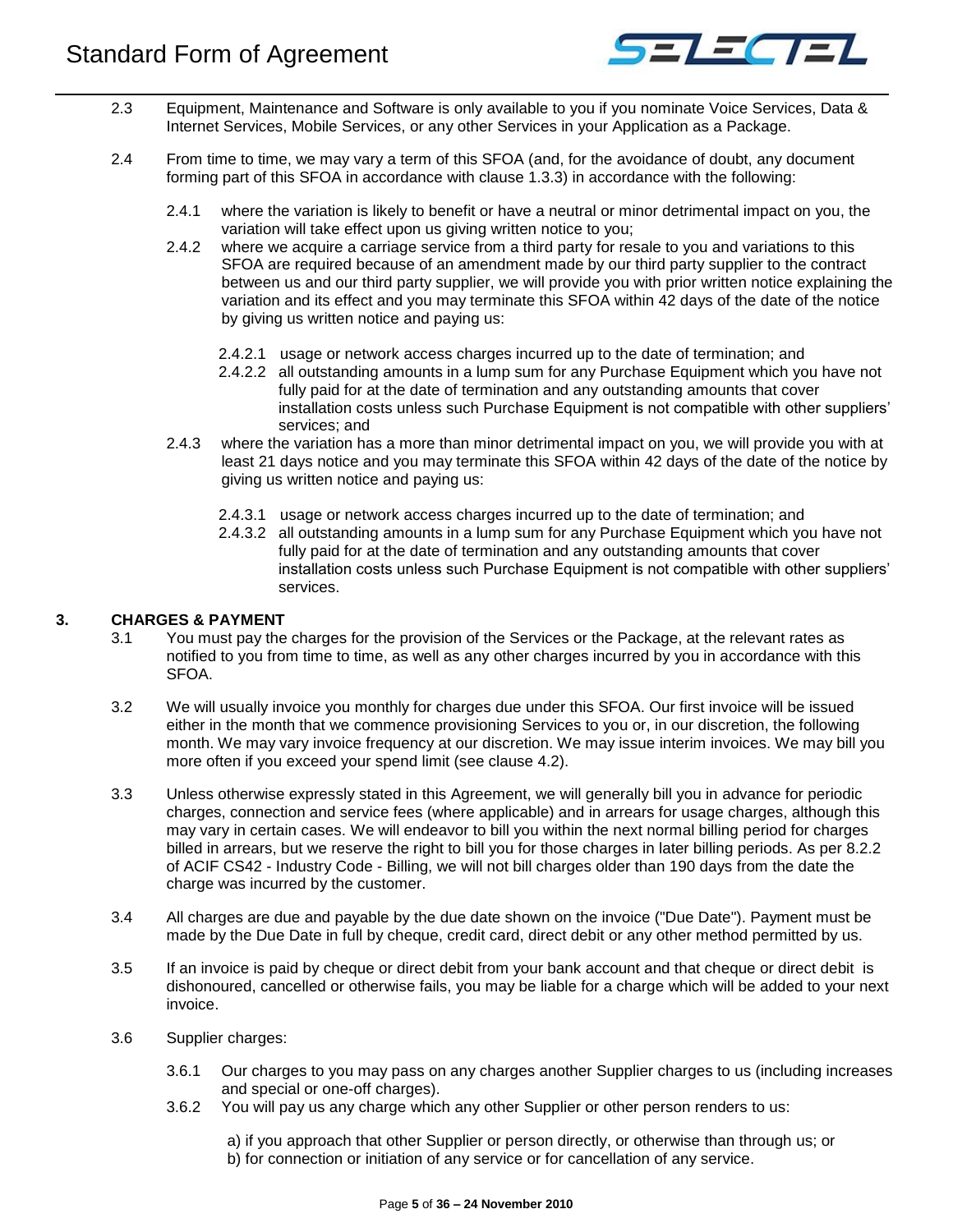

- 3.6.3 If you use an override code to access services offered by another Supplier, you will be billed by that Supplier for charges you incur unless we have a separate arrangement in place for the Supplier to charge us directly, in which case we will pass on the charges to you in accordance with this clause 3.6.
- 3.7 If you do not pay to us any part of the charges by the due date on any invoice, we may impose a late payment charge.
- 3.8 If we incur costs in recovering overdue amounts from you, including (without limitation) mercantile agents' costs, disconnection of services costs, costs incurred in commencing legal action such as service fees and search fees, we may recover these amounts from you in addition to the overdue amounts.
- 3.9 Unless expressly stated otherwise, charges for the Services or the Package are exclusive of government taxes, duties (including stamp duty), imposts or levies, which will be your responsibility and will be itemised on your invoice. Unless expressly stated otherwise, all fees, charges and other amounts payable (and all quotes given) under or in accordance with the terms of this SFOA (including charges for Services or the Package, repair fees, late payment charges, Services Early Termination Charge, reconnection fees, installation costs) are exclusive of GST and you must pay to us in addition to the charges an amount equal to any GST payable on the supply of the Services or the Package. That additional amount is payable at the same time as any part of the charges for the Services or the Package is payable. We will issue a tax invoice to you for the supply of those Services or the Package at or before that time.
- 3.10 You must pay all charges without any set off, counter claim or deduction. We may set off any amount payable to you against any amount payable by you to us.
- 3.11 Your invoice will be calculated with reference to data recorded by us and our Suppliers. Our records are sufficient evidence of amounts payable by you unless shown to be incorrect.

## <span id="page-5-0"></span>**4. SECURITY DEPOSIT & SPEND LIMITS**

- 4.1 We may from time to time set a dollar limit for the amount we will allow you to spend on the Services or the Package during a month ("**spend limit**"). The spend limit is only a guideline for our credit management action, which may be varied depending on the amount by which you have exceeded your spend limit, and may include the following:
	- 4.1.1 verbal advice to you of total cumulative charges;
	- 4.1.2 written correspondence (including transmitting the notice to your email address) to you advising the value exceeding the spend limit; and
	- 4.1.3 an interim invoice, upon which payment must be received, in order to continue supply of the Services or the Package.
- 4.2 We may also monitor your Service for excessive or unusual usage or your level of liability for charges for such usage, but do not promise to do so. You acknowledge and agree that in addition to our rights under clause 12 we can suspend, cancel or Bar your Service upon reasonable verbal or written notice to you (including transmitting the notice to your email address) if we have reasonable grounds for believing that you represent a credit risk in relation to the Service, including:
- 4.3 Where the Services are being used in an excessive or unusual way or an unusually high volume or spend for the relevant Service when compared with previous account activity for that Service. For example, there may be excessive or unusual use if you have a call that remains connected for an unusually long period of time or where an unusually large volume of calls to premium-rate or international services start being made from your Service.
	- 4.3.1 your failure to respond to notices from us about unusual high volume or spend;
	- 4.3.2 your failure to pay a current bill in circumstances where your payment history indicates a series of late payments, dishonoured payments or failures to pay.If we do suspend, Bar or cancel your Service, you still have to pay for any charges incurred for any excessive or unusual usage (regardless of how caused) and the provisions relating to liability and indemnity also remain unaffected. If you wish to Bar access to premium rate services from the Services we provide you, please contact us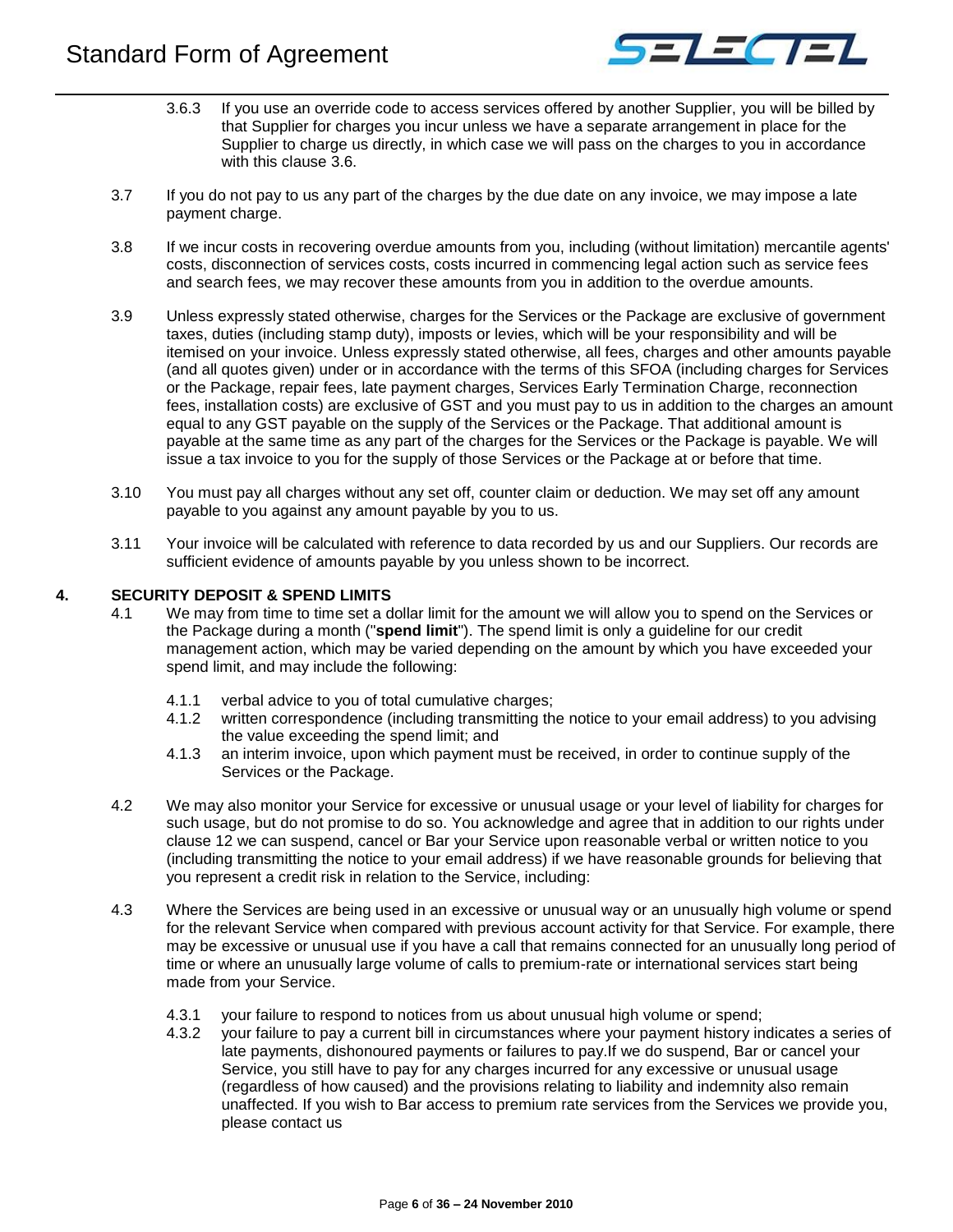

4.4 We will not be responsible for any equipment tampering or service fraud. Should you have any questions in relation to steps which may be taken to reduce the potential risk of fraud in relation to a Service or telecommunications equipment, please contact us and we will endeavour to provide such information or direct you to an appropriate source of information.

## <span id="page-6-0"></span>**5. PERIOD OF AGREEMENT**

- 5.1 This Agreement starts when you sign the Application, complete a voice recording, or when you first access our Services after receipt of these terms and conditions and continues until terminated.
- 5.2 The provision of Services commences:
	- 5.2.1 if you are transferring from another Supplier, when your accounts are transferred from your current Supplier to us and any other arrangements with another Supplier for the provision of the Services have been completed; or
	- 5.2.2 if you are not transferring from another Supplier, within a reasonable period of the commencement of this SFOA.
- 5.3 If the Agreement is a non-fixed length agreement we will provide the service to you in accordance with the Agreement until the Service is cancelled in accordance with Clause 12.
- 5.4 For fixed-length agreements, this contract will continue
	- (i) for the fixed term of the contract; or
	- (ii) until it is terminated in accordance with Clause 12.
- 5.5 If the Agreement is a fixed-length agreement and neither you nor we cancel the service at the end of the fixed term the agreement becomes a non-fixed length agreement and we will continue to supply the Service to you on a month to month basis in accordance with the Agreement. If you do not wish to continue to use the Service on a month to month basis after the end of the fixed term of your Agreement you must inform us, in accordance with clause 9.1 below, by giving us 30 days notice in writing, before the end of the minimum term, that you wish to cancel the service at the end of the fixed term.
- 5.6 We will not be able to automatically renew the Agreement for the same duration as the initial Contract period for a fixed term contract without your written consent.

## <span id="page-6-1"></span>**6. TRANSFER OF YOUR SERVICES TO US**

- 6.1 If in providing the Services or the Package we need to change your arrangements with your current Supplier, then we will do so in accordance with this clause.
- 6.2 Transferring to us:
	- 6.2.1 You authorise us to sign on your behalf and in your name forms of authority to your current Supplier to transfer your telecommunications services into our name.
	- 6.2.2 You agree to give written instructions to your current Supplier to transfer your telecommunications services from your name to ours if we so request.
	- 6.2.3 You will immediately pay to your current Supplier all amounts owing to it up to the time of transfer of your telecommunications services to our name.
- 6.3 If your previous Supplier credits us with any amount concerning services provided to you before the date of transfer, we will credit that amount to your account.
- 6.4 If your previous Supplier raises with us a proper charge relating to a service it provided to you before the commencement of Services we will advise you accordingly and you must pay your previous Supplier that amount.

## <span id="page-6-2"></span>**7. TRANSFER OF YOUR SERVICES FROM US TO ANOTHER SUPPLIER**

7.1 If you (or a Supplier acting with your authority) ask us to transfer any of the Services to another Supplier, then you remain liable to us for any amount payable in relation to the supply of the Services up to the date on which we transfer those services to another Supplier. You will immediately pay us that amount on receipt of our invoice.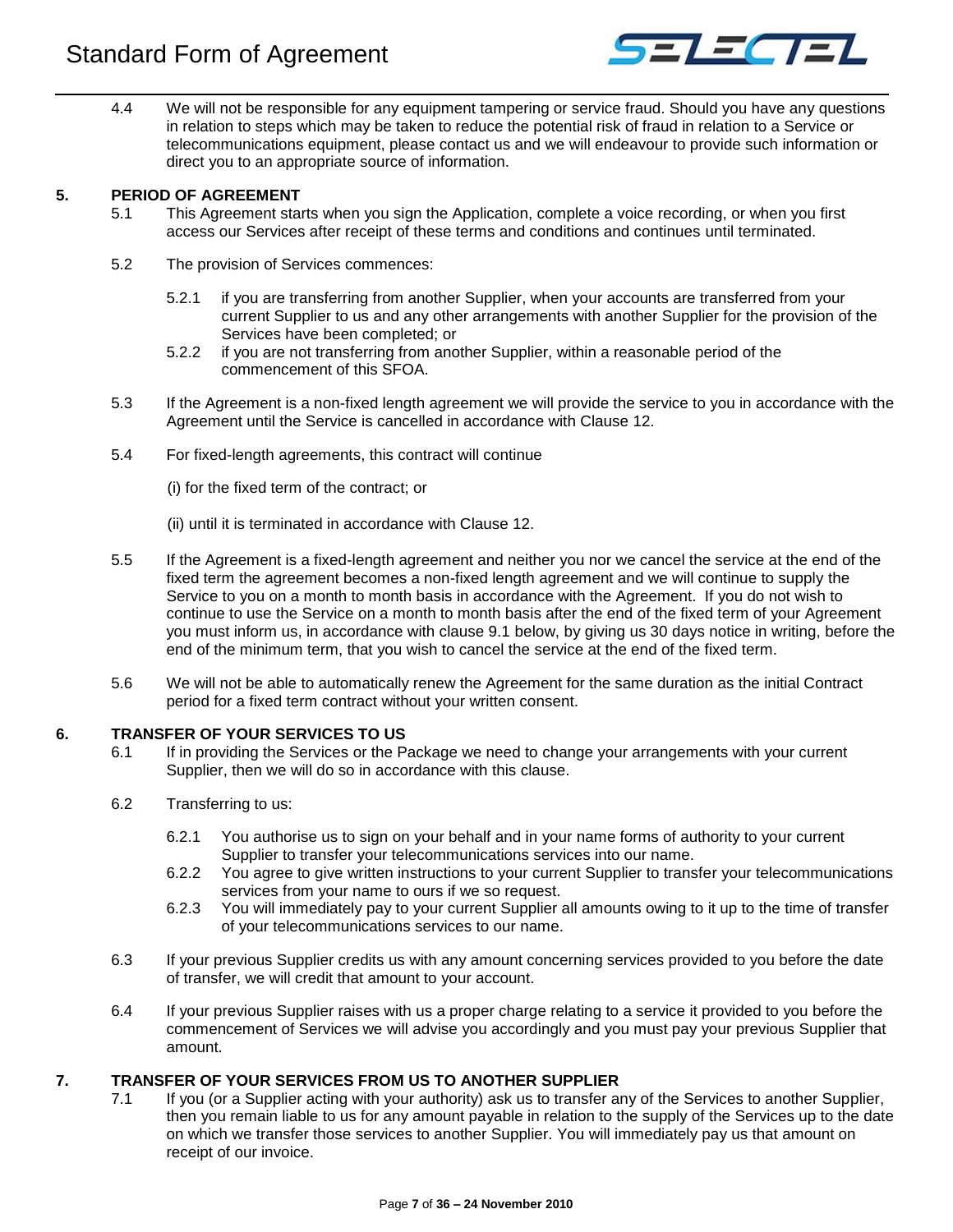

- 7.2 The provision of Services ceases on the date on which we transfer your Services to another Supplier.
- 7.3 We will endeavour to invoice you for Services which you transfer to another Supplier and in relation to which you have incurred charges, within the next normal billing period. If after that we become aware of other proper charges (including fees payable to any other Supplier) for those Services up to the date of transfer, or we resolve any dispute so that any liability relating to those Services is quantified, then you will immediately pay us all such amounts on receipt of our invoice.
- 7.4 We will not accept liability for any amounts owing by you to a Supplier or other person. You indemnify us against any claim made by a Supplier or other person against us in relation to any such amounts.
- 7.5 We will credit you with any amount credited to us by another Supplier for those Services provided up to the date of transfer

#### <span id="page-7-0"></span>**8. PERSONAL INFORMATION AND BUSINESS INFORMATION**

- 8.1 This clause 8 applies where you are a natural person or a business. If you are a natural person, we may collect Personal Information about you including but not limited to your electronic contact details such as email ("**your Personal Information**"). If you are a business customer we may collect information about your business including but not limited to your electronic contact details such as email ("**business information**").
- 8.2 You acknowledge and agree that:
	- 8.2.1 if you do not supply the information we request on our Application, we may not be able to provide the Services or the Package to you;
	- 8.2.2 we will use your Personal Information or business information:
		- a) to assess any Application by you for Services or the Package to be provided by us;
		- b) to collect payments that are overdue in respect of any Services or the Package provided by us;
		- c) to provide the Services or the Package to you (including the investigation or resolution of disputes relating to any Services or the Package provided to you); and
		- d) we may use your Personal Information or business information to send commercial electronic messages, as defined under the *Spam Act 2003* (Cth);
	- 8.2.3 we will also disclose or transfer your Personal Information or business information:
		- a) to other Suppliers for the purpose of enabling us to provide the Services or the Package to you (including the investigation and resolution of disputes or complaints concerning the provision of the Services);
		- b) to other Suppliers about your account, including particulars of calls and call charges;
		- c) to government agencies or individuals appointed by a government (including the Telecommunications Industry Ombudsman and ACMA) responsible for the investigation and resolution of disputes or complaints concerning your use of the Services or the Package for the purpose of enabling investigation and resolution of those disputes or complaints;
- 8.3 You acknowledge that in certain circumstances, we may be permitted or required by applicable laws to use or disclose Personal Information or business information about you, including your name, address, service number and other details. Such uses or disclosures may include, without limitation:
	- 8.3.1 disclosures to the operator of the Integrated Public Number Database ("**IPND**");
	- 8.3.2 disclosures to law enforcement agencies for purposes relating to the enforcement of criminal and other laws;
	- 8.3.3 uses or disclosures to assist in the recovery of lost or stolen equipment;
	- 8.3.4 uses or disclosures in accordance with orders made by a court or if required or authorised by law;
	- 8.3.5 uses or disclosures to lessen or prevent serious threats to an individual's life, health or safety, or to public health or safety; or
	- 8.3.6 uses to assist in our internal investigations into suspected fraud or other unlawful activities.
- 8.4 Unless you ask us not to, you acknowledge that any calls you make to our customer call centres, the content of those calls, and any emails that you send us, may be monitored and/or recorded for quality assessment, administration and/or customer information purposes.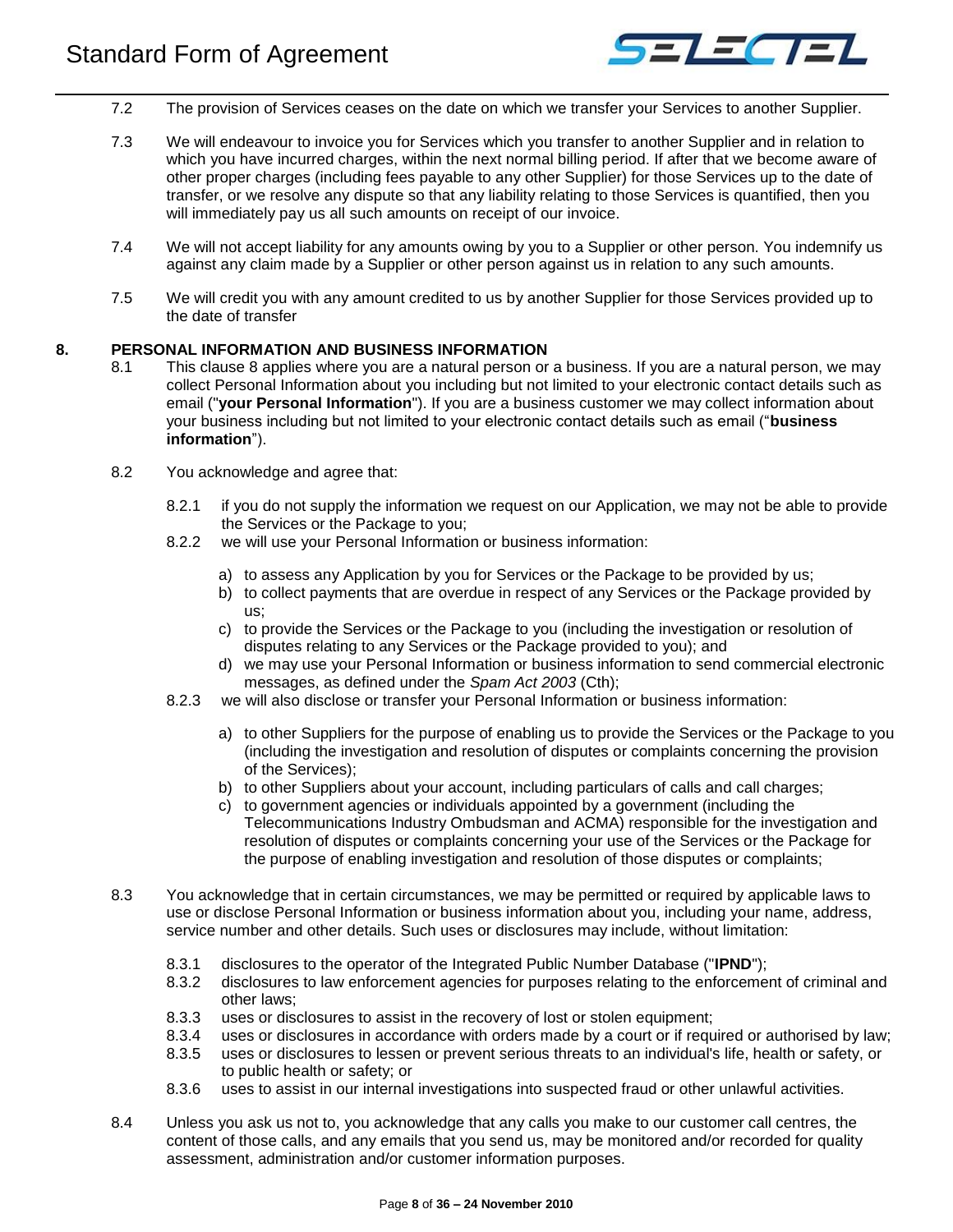

- 8.5 Unless you ask us not to, we will use your Personal Information or business information to:
	- 8.5.1 provide information to you about other goods or services which we or any of our Related Body Corporate or any of our partners, associates (such as telecommunication entities, providers of products or services which are related to the Services or the Package, media entities, event organisers, equipment suppliers and the suppliers of any other product or service with whom we have engaged in a joint initiative), dealers, franchisee(s), and agents may offer to you;
	- 8.5.2 provide information to our Related Body Corporate, our partners and associates (such as telecommunication entities, providers of products or services which are related to the Services or the Package, media entities, event organisers, equipment suppliers and the suppliers of any other product or service with whom we have engaged in a joint initiative), dealers, franchisee(s), and agents so that they can provide information to you about goods and services they offer; and
	- 8.5.3 send commercial electronic messages as defined under the *Spam Act 2003* (Cth).
- 8.6 If you do not want us to use your Personal Information or business information in this way, you may ask us not to by contacting our privacy officer and/or customer service team.
- 8.7 We will provide you with access to most Personal Information or business information that we have about you, but sometimes that will not be possible, in which case we will tell you why. If you want to find out what information we have about you contact our privacy officer and/or customer service team.
- 8.8 If you think that any Personal Information or business information we hold about you is not accurate, complete and up-to-date, you may request us to correct that information. We will take reasonable steps to correct such Personal Information or business information unless we disagree with you about whether the information is accurate, complete and up-to-date.
- 8.9 Clause 9 contains further information on how we may also use your Personal Information and business information to perform credit checks.

## <span id="page-8-0"></span>**9. CONSENT TO CREDIT CHECK**

- 9.1 If you are a company, please note that we will be performing credit checks on you.
- 9.2 If you are a natural person you:
	- 9.2.1 understand that the Privacy Act allows us to give a Credit Reporting Agency certain Personal Information about you. The information we disclose to a Credit Reporting Agency includes permitted information which will allow you to be identified, the fact that you have applied for credit and the amount, the fact that we are a current credit provider to you, repayments that are overdue and for which debt collection action has started, information that in our opinion you have committed a serious credit infringement (i.e. acted fraudulently or shown an intention not to comply with your credit obligations);
	- 9.2.2 agree to our obtaining from a Credit Reporting Agency a credit report containing information about your personal credit worthiness for the purpose of assessing your application and for the purpose of assisting in collecting overdue payments; and
	- 9.2.3 agree to our obtaining information about your commercial activities or commercial creditworthiness from any business which provides information about the commercial credit worthiness of persons, your accountant or any other supplier to you;
	- 9.2.4 agree to our giving to and obtaining from any credit provider named in your Application or in a credit report on you issued by a Credit Reporting Agency, information about your credit arrangements for the purposes of:
		- a) assessing your Application;
		- b) notifying a default by you;
		- c) allowing another credit provider to ascertain the status of your arrangements with us where you are in default with one or more other credit providers; and
		- d) generally assessing your credit worthiness.
	- 9.2.5 You understand the information exchanged can include any information about your personal and/or commercial credit worthiness, credit standing, credit history or credit capacity which the Privacy Act allows credit providers to give to or receive from each other.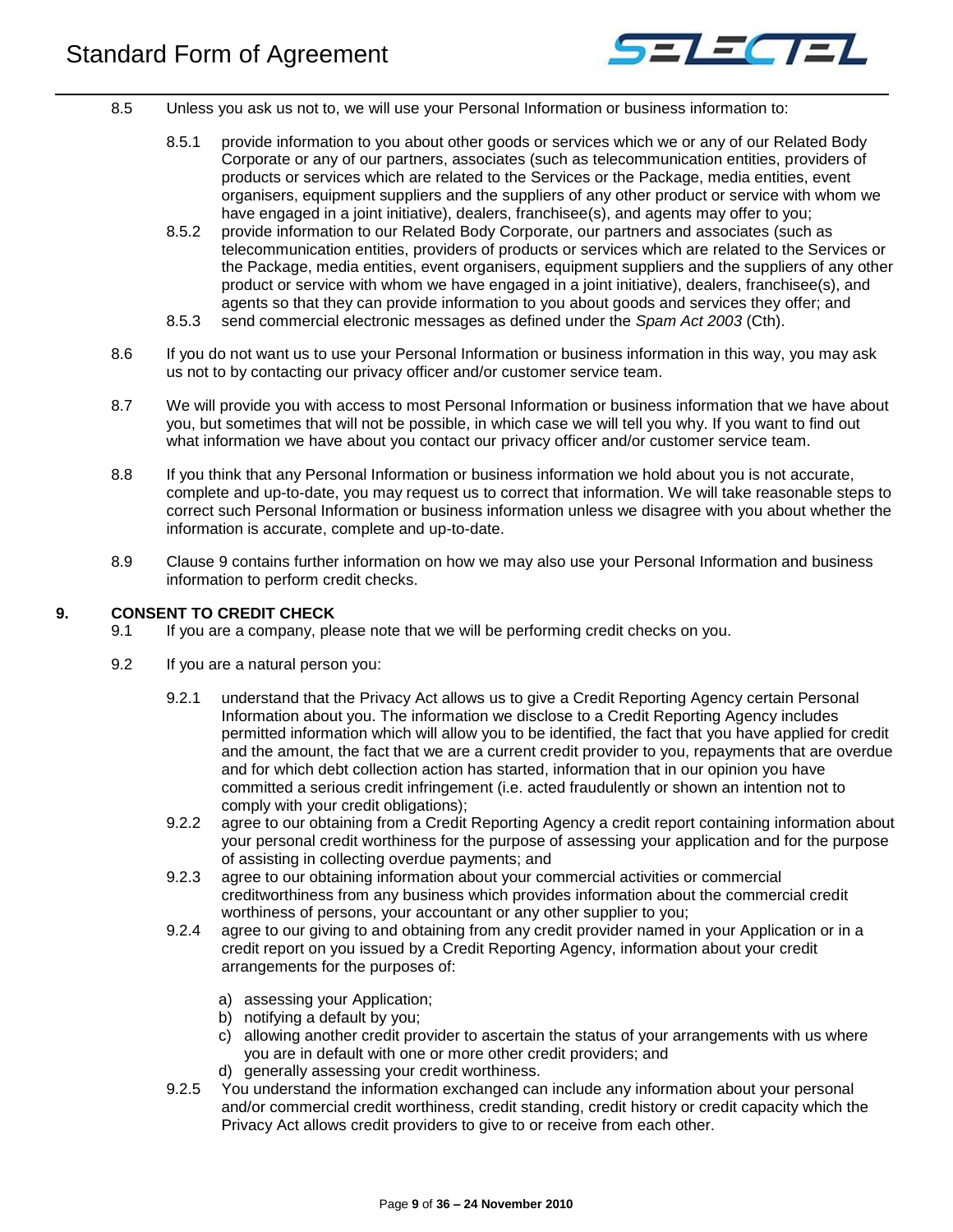

## <span id="page-9-0"></span>**10. YOUR OBLIGATIONS**

- 10.1 You will ensure that you comply at all times with all laws and obligations, including licence conditions, applicable to the Services or the Package, and their use.
- 10.2 You must use reasonable endeavours to ensure that you do not establish, maintain or permit a connection to another person's network, equipment or cabling that is prohibited by or does not meet the requirements of any technical or interconnection standards made by the ACMA under the Act unless such connection is made in accordance with a connection permit issued under the Act or connection rules made under the Act where the party establishing, maintaining or permitting the connection (as the case may be) is subject to such connection rules.
- 10.3 You must not resupply the Services, Equipment, Software, and/or Maintenance to anyone else without our prior written consent, which we may withhold in our absolute discretion.
- 10.4 You are liable to us for all charges in relation to the Services or the Package whether or not you authorised the use of that Service or any and all components of the Package by another person.
- 10.5 If you change your address, phone number or other billing contact details, you must notify us before the end of your billing period. Please contact our customer service team if you do not know when the end of you billing period is.
- 10.6 You must not use the Services, Value Added Features, Software, any of the Equipment, Voice Services Related Equipment, Data & Internet Services Related Equipment or any and all components of the Package in such a manner that may:
	- 10.6.1 menace or harass any person or intentionally cause damage or injury to any person or property or incite hatred against any person;
	- 10.6.2 expose us or you to the risk of any legal or administrative action including prosecution under any law or which would bring either of us into disrepute;
	- 10.6.3 involve the publication of material that is illegal or defamatory or which may promote others to engage in such acts;
	- 10.6.4 damage our, or our Supplier's, network or systems or cause the quality of the Services to be impaired;
	- 10.6.5 infringe any person's intellectual property, personal (as set out in Privacy Act), or other rights; or
	- 10.6.6 be unlawful.
	- 10.6.7 You agree to comply with the Acceptable Use Policy set out on our website
- 10.7 You must not use the Services, Voice Services Related Equipment, Data & Internet Services Related Equipment, Value Added Features, Equipment or Software, to send unsolicited information to third parties.

## <span id="page-9-1"></span>**11. SERVICE NUMBERS, CLI & IPND**

- 11.1 You acknowledge that:
	- 11.1.1 The Government owns service numbers such as telephone numbers and mobile numbers ("**Service Numbers**");
	- 11.1.2 The Numbering Plan sets out rules for issuing, transferring and changing Service Numbers. You and we must comply with the Numbering Plan. Information about your rights of use of your Service Number may be obtained by calling us;
	- 11.1.3 You do not own or have any legal interest or goodwill in any Service Number or PIN issued to you and:
	- 11.1.4 you are entitled to continue to use any Service Number we issue to you except in circumstances where the Number Plan allows us to recover the Service Number from you; and
	- 11.1.5 you can transfer a Service Number or PIN to another person if you get our consent first.
- 11.2 Caller Line Identification ("**CLI**"):
	- 11.2.1 If you do not Bar CLI in respect of calls made from your equipment then you agree that when a call is made or any text message sent from your equipment your Service Number may be sent automatically to the equipment of the called party.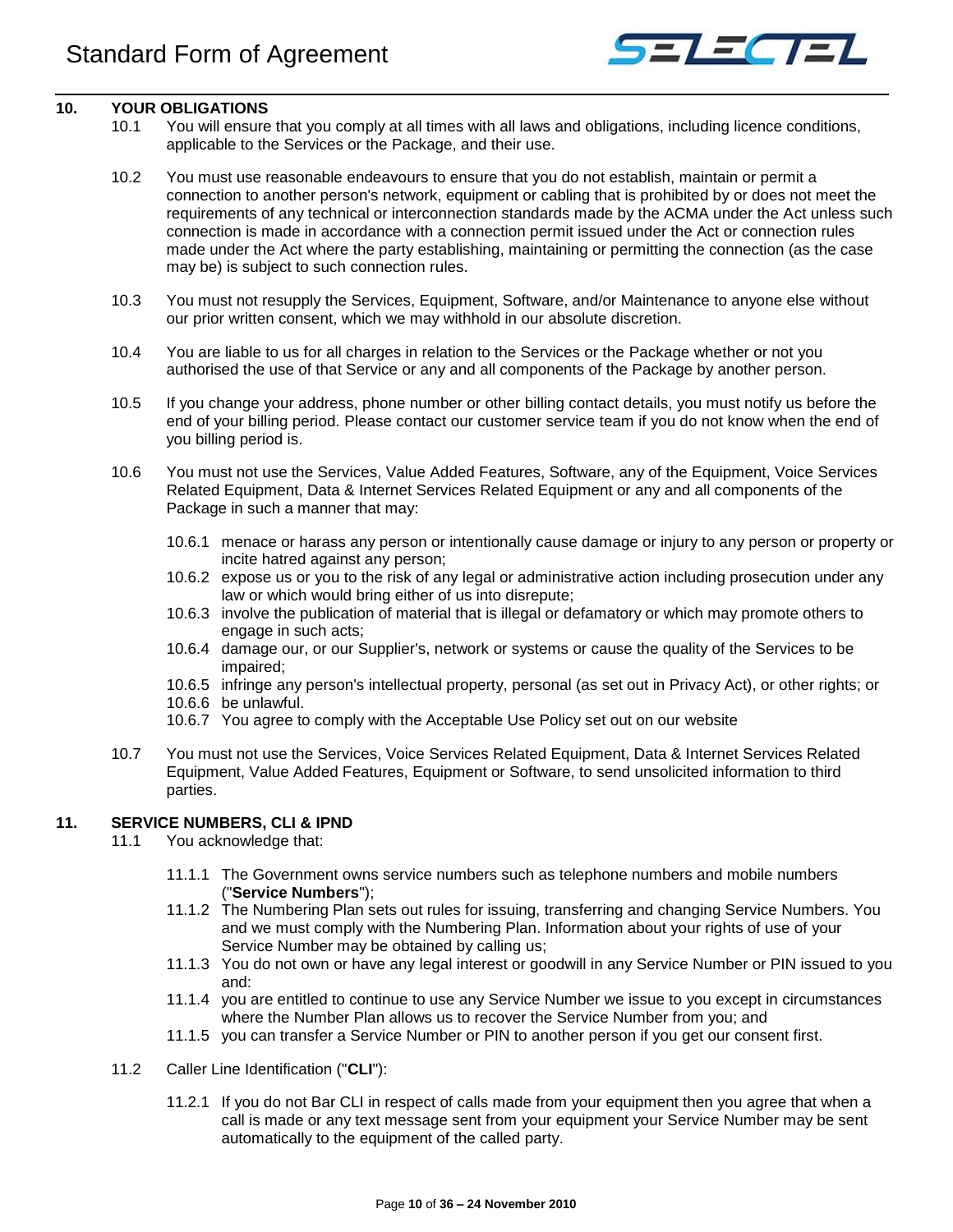

- 11.2.2 You agree that if a party calling your equipment has not Barred CLI in respect of a call made from their equipment then the Service Number of the calling party may be displayed on the screen of your equipment at the time the call is made.
- 11.3 We, like other Suppliers, are required by law to provide your name, address, Service Number and other public number customer details to a database known as the ÍPND. This applies to all customers, including unlisted customers. However, unlisted service information is marked and controlled in the IPND so that it is only provided for an approved purpose to those approved data users such as directory information organisations or for the assistance of emergency service organisations or law enforcement agencies. You must contact us if you wish to have your IPND data altered in any way.

## <span id="page-10-1"></span><span id="page-10-0"></span>**12. TERMINATION, SUSPENSION & CANCELLATION**

- 12.1 We may terminate this SFOA or suspend, limit or cancel the provision of any Service or Package by notice in writing to you if:
	- 12.1.1 you fail to pay any amount due under this SFOA by the due date, we give you notice requiring payment of that amount (which we may not give in respect of an amount which is genuinely disputed until we have investigated the dispute) and you fail to pay that amount in full within the specified number of days after we give you that notice;
	- 12.1.2 you breach any material provision of this SFOA;
	- 12.1.3 you are declared bankrupt, where we are of the reasonable belief that we are unlikely to receive amounts due and payable by you;
	- 12.1.4 a provisional liquidator, liquidator, receiver or any other administrator of your business or assets is appointed or you enter into any arrangement with your creditors or any class of creditors, where we are of the reasonable belief that we are unlikely to receive amounts due and payable by you;
	- 12.1.5 any Equipment, Voice Services Related Equipment, Data & Internet Services Related Equipment connected with a Service or a Package provided to you do not function because we are unable to enter your premises in order to update or rectify such equipment;
	- 12.1.6 you cease receiving any service that we rely upon in providing the Service or Package through no fault of ours or our Suppliers;
	- 12.1.7 you are in breach of a licence, permit or authorisation relating to the use of your telecommunications equipment, the Equipment, the Package, or the Services;
	- 12.1.8 you do not provide security as required by us;
	- 12.1.9 we reasonably suspect you of fraud or attempted fraud;
	- 12.1.10 you vacate the premises to which we had been supplying Services or a Package to you;
	- 12.1.11 you change your address or phone number; and
		- 12.1.11.1 you do not notify us in accordance with clause 10.5; or
		- 12.1.11.2 the Service may not be provided at your new address or phone number through no fault of ours or our Supplier;
	- 12.1.12 we reasonably believe that your usage of the Services is unusually high (as referred to in clause 4.2);
	- 12.1.13 we reasonably determine that you have failed our credit check requirements or that you are no longer credit worthy;
	- 12.1.14 we are permitted or required to do so by law;
	- 12.1.15 you are in breach of the Acceptable Use Policy or the Fair Use Policy;
	- 12.1.16 any of our or our Supplier's Data & Internet Services Related Equipment is lost, stolen or substantially destroyed;
	- 12.1.17 any of the Purchase Equipment is lost, stolen or substantially destroyed;
	- 12.1.18 the physical infrastructure and site conditions for your service do not pass service qualification by our Supplier or if it is found to be unsuitable as a result of a feasibility study; or
	- 12.1.19 you die.
- <span id="page-10-4"></span>12.2 We may, without liability, suspend, limit or terminate the provision of any Service or Package if there is no Minimum Term in place, by giving 30 days notice in writing to you.
- <span id="page-10-2"></span>12.3 You may terminate this SFOA or cancel the provision of any Service or Package by giving us 30 days notice in writing.
- <span id="page-10-3"></span>12.4 On termination of this SFOA under clause [12.1](#page-10-1) or clause [12.3:](#page-10-2)
	- 12.4.1 You must: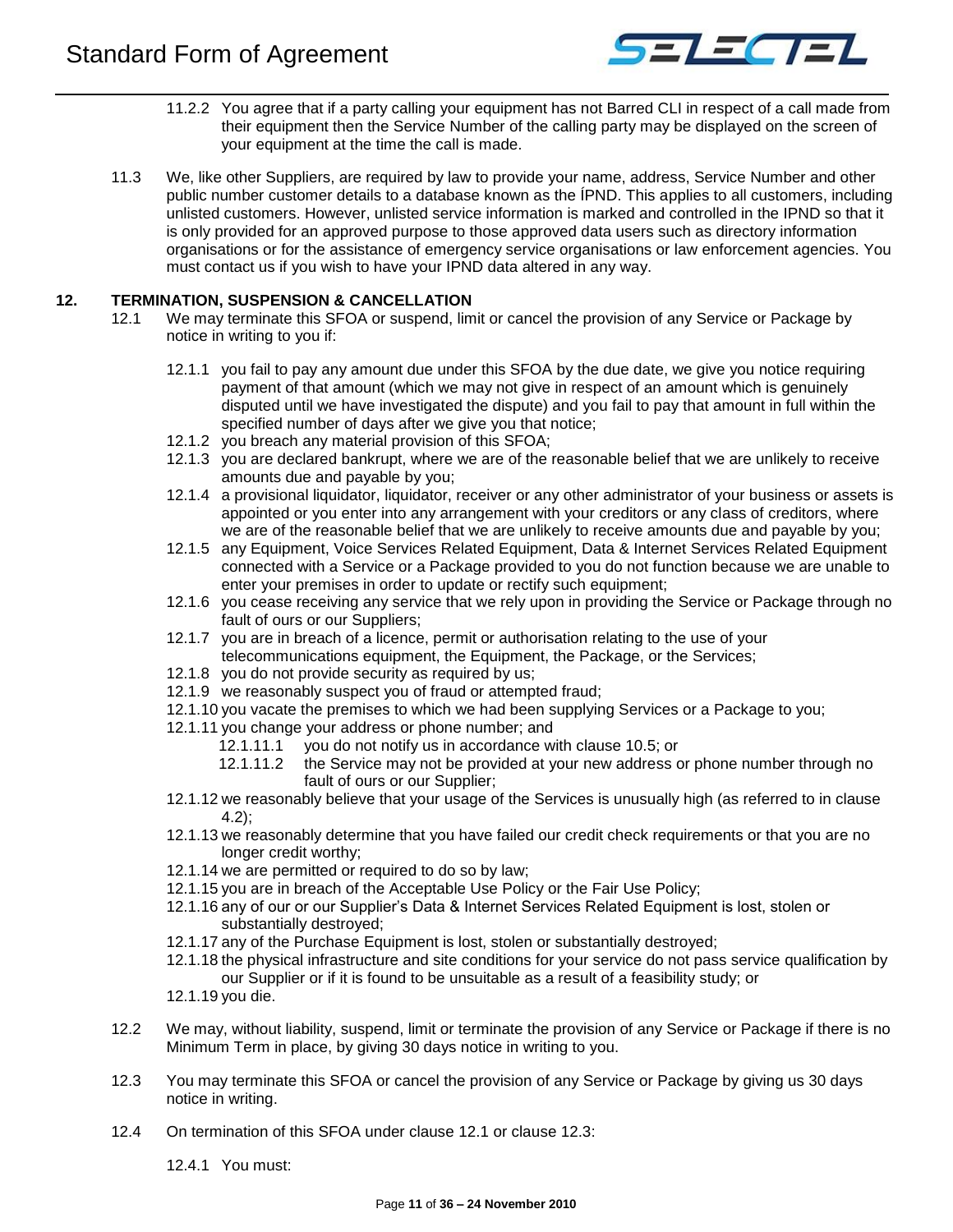

- 12.4.1.1 pay all charges incurred by you under this SFOA up to the time of termination which will become immediately due and owing upon termination;
- 12.4.1.2 pay all outstanding amounts in a lump sum for any Purchase Equipment which you have not fully paid for at the date of termination;
- 12.4.1.3 if we request and at our option, either immediately return all of our or our Supplier's Voice Services Related Equipment (at your cost) or make such equipment available for our, or our Suppliers, collection;
- 12.4.1.4 either pay any costs incurred by us in repossessing our or our Supplier's Data & Internet Services Related Equipment and any costs of making repairs that we think necessary or if we are unable to repossess such Data & Internet Service Related Equipment, you must pay an amount equivalent to our then current installation fees for that equipment as specified in the Rate Sheets and any costs incurred by us in attempting to repossess such Data & Internet Services Related Equipment;
- 12.4.1.5 if we request and at our option, either immediately return all of our or our Supplier's Mobile Equipment (at your cost) or make such Mobile Equipment available for our, or our Supplier's, collection; and
- 12.4.1.6 pay the applicable Early Termination Fee (if any) to us.
- 12.4.2 If there is credit remaining on your account at the time of termination, we will, at our option, deduct the credit off any amount you owe us under clause [12.4.1](#page-10-3) or pay you the credit or if the credit exceeds any amount you owe us, we will refund you by cheque or EFT.
- <span id="page-11-0"></span>12.5 On termination of this SFOA under clause [12.2:](#page-10-4)
	- 12.5.1 You must pay all charges incurred by you under this SFOA up to the time of termination, which amounts will become immediately due and owing upon termination;
	- 12.5.2 If we request and at our option, either immediately return all of our or our Supplier's Voice Services Related Equipment (at our cost) or make such equipment available for our, or our Suppliers, collection;
	- 12.5.3 if we are unable to repossess any Data & Internet Service Related Equipment, you must pay an amount equivalent to our then current installation fees for that equipment as specified in the Rate Sheets;
	- 12.5.4 if we request and at our option, either immediately return all of our or our Supplier's Mobile Equipment (at our cost) or make such Mobile Equipment available for our, or our Supplier's, collection; and
	- 12.5.5 If there is credit remaining on your account at the time of termination, we will refund you by cheque or EFT, or, with your prior agreement, deduct the credit off any amount you owe us under clause [12.5.1.](#page-11-0)
- 12.6 We may, without liability, suspend the provision of any Service or Package for a reasonable period for operational reasons.
- 12.7 We may refer any debt owing to us to an external collection agent or commence legal action to recover any unpaid debt to us.
- 12.8 If we suspend, limit or cancel the Services for unpaid charges or any other reason, subsequent reconnection may incur a reconnection fee *(except if our action resulted from our or a supplier's mistake or manifest error)*.
- 12.9 The termination or expiry of the Purchase Equipment specified in Part D, will not automatically terminate your contract(s) for the supply of Services.
- 12.10 This clause and the following clauses will continue to apply despite termination or expiry of this SFOA or the suspension, limitation or cancellation of any Services or any and all components of the Package:
	- 12.10.1 General Terms: clause 3 (charges and payments), clause 8 (personal information and business information), clause 9 (consent to credit check), clause 12 (termination, suspension & cancellation), clause 13 (our limitation of liability), clause 14 (your indemnity), clause 15 (confidentiality), clause 17 (assignment), clause 19 (general), clause 20 (interpretation and definitions);
	- 12.10.2 Part A: voice service charges, access to premises, termination, and definitions;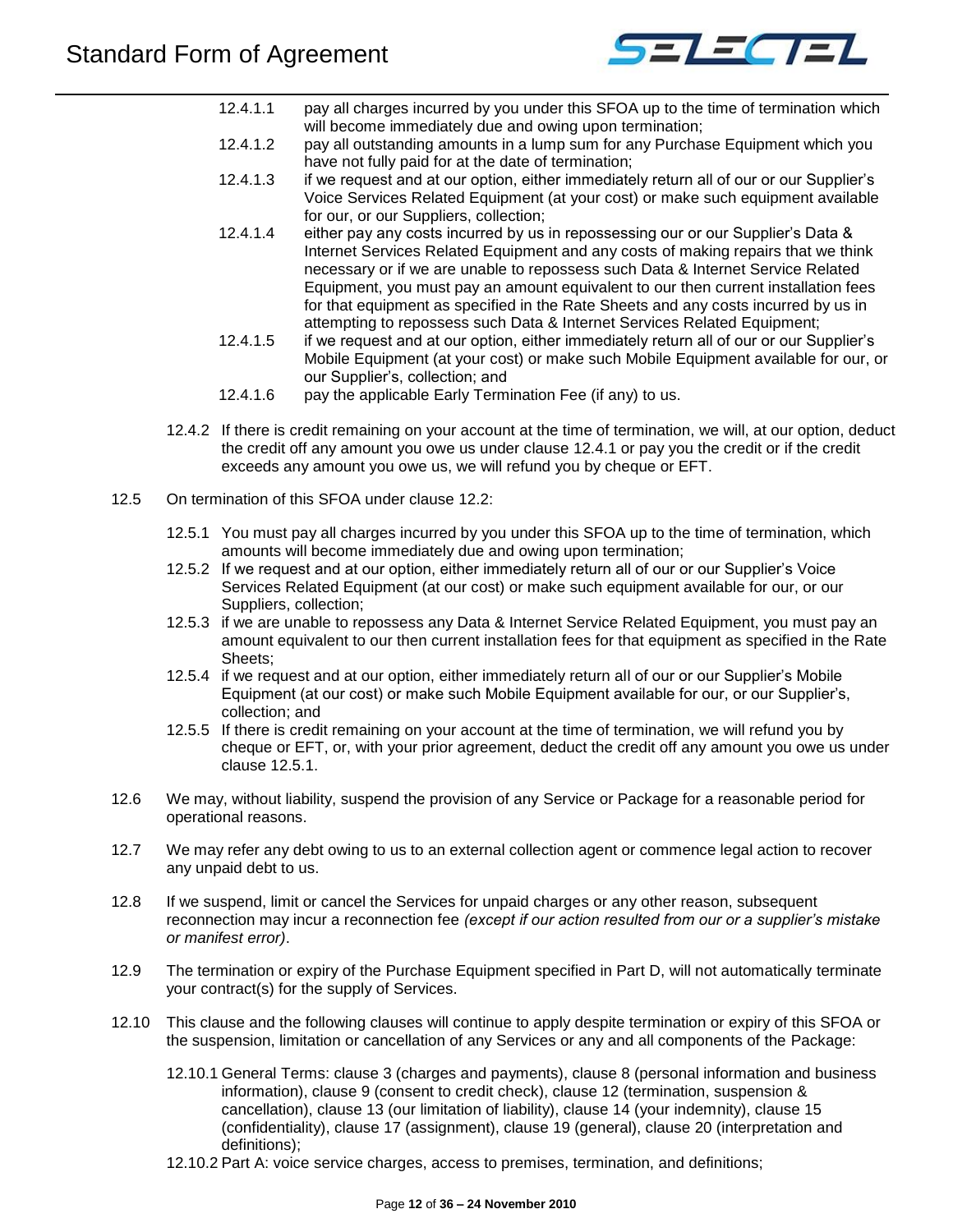

- 12.10.3 Part B: data & internet service charges, shifts/moves/upgrades, indemnity, inspection or testing, clause removal, destruction, our action, termination, an definitions;
- 12.10.4 Part C: minimum term, Minimum Monthly Spend, mobile service charges, mobile number portability, mobile equipment & mobile plans, changing plans, termination, and definitions); and
- 12.10.5 Part D: additional termination rights, payment, ownership, things you must do, things you must not do, insurance, destruction, our action, termination, and definitions.

## <span id="page-12-0"></span>**13. OUR LIMITATION OF LIABILITY**

- 13.1 To the maximum extent permitted by law, all terms, conditions, warranties, undertakings, inducements and representations, whether express or implied by legislation, the common law, equity, trade, custom or usage or otherwise relating to the provision by us of the Services, Maintenance, Software, Equipment, or any other equipment or otherwise in connection with this SFOA are expressly excluded.
	- 13.2 Limitation of liability:
		- 13.2.1 To the maximum extent permitted by law, we will not be liable in any way for any loss of profit, loss of savings or data or for any indirect or consequential loss, including any losses that may reasonably be supposed to have been in the contemplation of the parties (as at the date of the first supply of the Services) as a probable result of any act or omission, arising out of or in connection with the supply of any Services, any and all components of the Package, or any other equipment under this SFOA or otherwise in connection with the relationship established by this SFOA, including any loss or damage caused by our negligence or any fundamental breach of this SFOA.
		- 13.2.2 Subject to **clause** 13.2 our liability, and that of our Related Body Corporate, for any direct, indirect or consequential loss or damage arising out of or otherwise in connection with this SFOA, including for any breach of any term, condition, warranty or under any remedy implied by law (which cannot be excluded), will be limited at our option to any one or more of the following:
		- 13.2.3 if the supply relates to goods, the repair or replacement of the goods or the payment of the cost of having the goods repaired or replaced; and
		- 13.2.4 if the supply relates to services, the resupply of those or equivalent services or the payment of the cost of having those services resupplied.
		- 13.2.5 **Clause** 13.2 only applies where those goods or services supplied are not of a kind ordinarily acquired for personal, domestic or household use or consumption and section 68A(2) of the Trade Practices Act 1974 (Cth) does not apply.
	- 13.3 Exclusion of liability:
		- 13.3.1 To the maximum extent permitted by law, we, have no liability to you or to any other person for:
		- 13.3.2 acts or defaults of any Supplier or other person;
		- 13.3.3 faults or defects in any facility or equipment (including the Equipment and Software ) we supply to you or the Services, which are caused by or contributed to by your, or a third party's, conduct or misuse; or
		- 13.3.4 faults or defects that arise in services not provided under this SFOA (even if they are connected, with our consent, to Services which we have arranged under this SFOA), which are due to incompatibility with the Services, Software and Purchase Equipment, or any other equipment that we or our Suppliers provide to you .
		- 13.3.5 To the maximum extent permitted by law, our Suppliers have no liability to you in connection with this SFOA.

## <span id="page-12-1"></span>**14. YOUR INDEMNITY**

- 14.1 You indemnify us and will keep us, and our Related Body Corporate, indemnified against any loss, cost, expense, damage or other liability (including legal costs on a solicitor/client basis) arising out of:
	- 14.1.1 your breach of this SFOA;
	- 14.1.2 any claim or demand against us (including for negligence) by any person other than you, which arises from or is connected with our supply of the Services, any and all components of the Package, or any other equipment;
	- 14.1.3 any claim or demand (including for negligence) which you or any other person make against any of our Suppliers which arises from or is connected with our supply of the Services, any and all components of the Package, or any other equipment;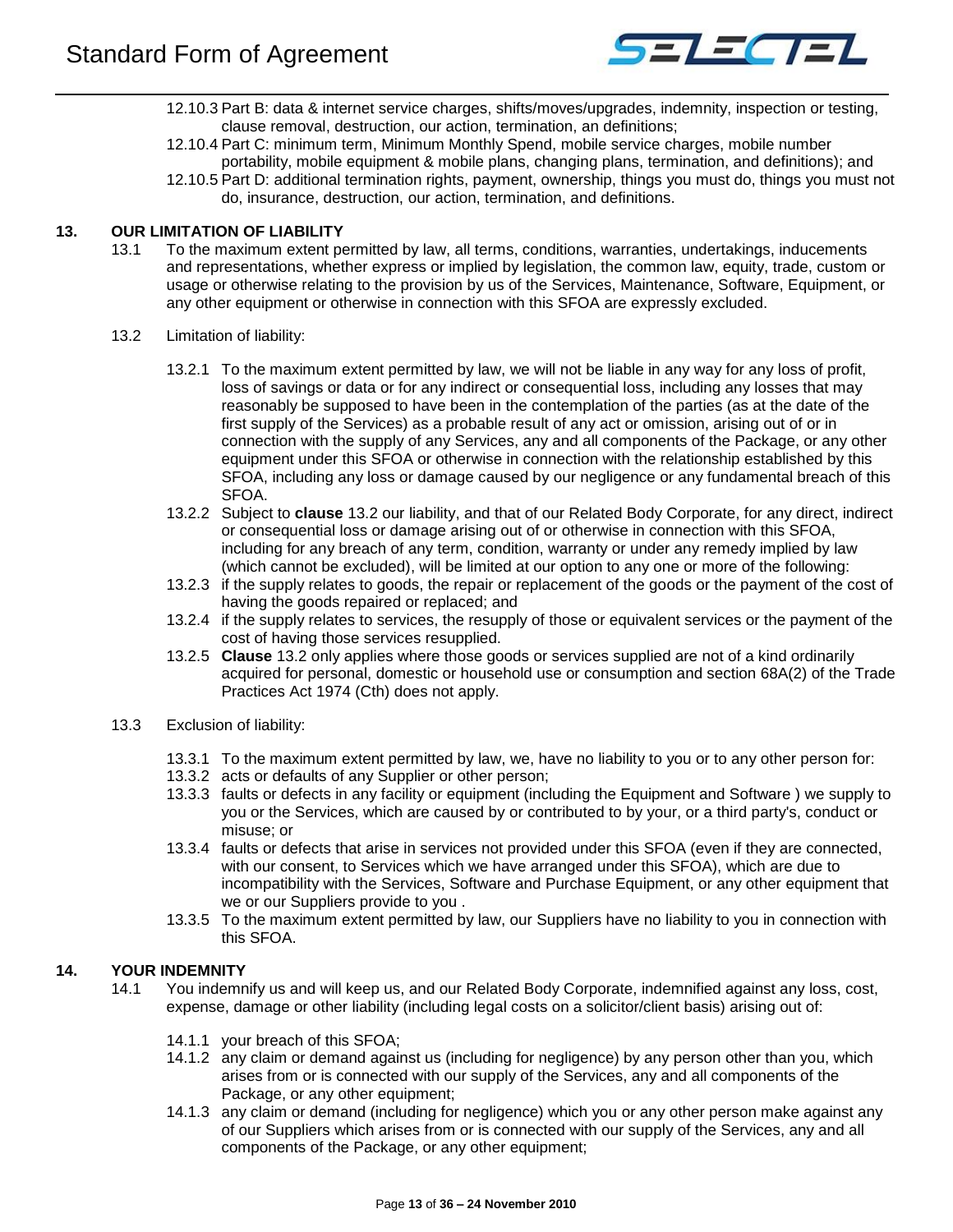

- 14.1.4 any damage which you or your employees, agents or contractors cause to our, or our Supplier's, network, equipment or other property;
- 14.1.5 the reproduction, broadcast, use, transmission, communication or making available of any material (including data and information of any sort) by you; or
- 14.1.6 any breach of a person's rights or defamation of a person (or allegation of such breach or defamation) involving the use of the Services, or any and all components of the Package, or any other equipment by you.

## <span id="page-13-0"></span>**15. CONFIDENTIALITY**

- 15.1 We retain all intellectual property rights in any information relating to the Services, any and all components of the Package, the design or operation of the Services and any and all components of the Package and other technical information relating to the provision of the Services and any and all components of the Package ("**Confidential Information**").
- 15.2 You will keep the Confidential Information confidential, and will not allow any written or electronically recorded material to be copied.
- 15.3 On the termination of the SFOA for any reason, you will return the Confidential Information and all copies of it to us. If you have destroyed these, or any of them, then you will give us a written declaration to that effect upon our demand.
- 15.4 You will keep confidential the manner in which we arrange Services, any and all components of the Package, including our charges, savings, and other financial information.
- 15.5 You will not use information which you acquire from us for any purpose unauthorised in writing by us or in any manner which may cause us loss, whether by way of damage to our reputation, financial loss or otherwise.

## <span id="page-13-1"></span>**16. FORCE MAJEURE**

- 16.1 We are not liable for:
	- 16.1.1 any delay in installing any Service, any and all components of the Package, or any other equipment;
	- 16.1.2 any delay in correcting any fault in any Service, any and all components of the Package, or any other equipment;
	- 16.1.3 failure or incorrect operation of any Service, any and all components of the Package, or any other equipment;
	- 16.1.4 Service outages; or
	- 16.1.5 any other delay or default in complying with the SFOA, if it is caused directly or indirectly by any event beyond our reasonable and foreseeable control. We are not liable for failure to perform its obligations if such failure is as a result of Acts of God (including fire, flood, earthquake, storm, hurricane or other natural disaster), war, invasion, act of foreign enemies, hostilities (regardless of whether war is declared), civil war, rebellion, revolution, insurrection, military or usurped power or confiscation, terrorist activities, nationalisation, government sanction, blockage, embargo, labor dispute, strike, lockout or interruption or failure of telephone service. No party is entitled to terminate this Agreement in such circumstances.

## <span id="page-13-2"></span>**17. ASSIGNMENT**

- 17.1 You must not assign, transfer or otherwise deal with any of your rights or obligations under this SFOA, except with our prior written consent (acting reasonably).
- 17.2 We may upon notice, assign, transfer, sell or otherwise deal with our rights under this SFOA and/or Equipment and/or any component of the Package, and your consent is not required.

## <span id="page-13-3"></span>**18. CARRIERS & CARRIAGE SERVICE PROVIDERS**

18.1 You represent that you are not a carrier or a carriage service provider (as those terms are defined in the Act). If you are or become a carrier or carriage service provider, you must promptly notify us of that fact and we may immediately terminate this SFOA by notice to you.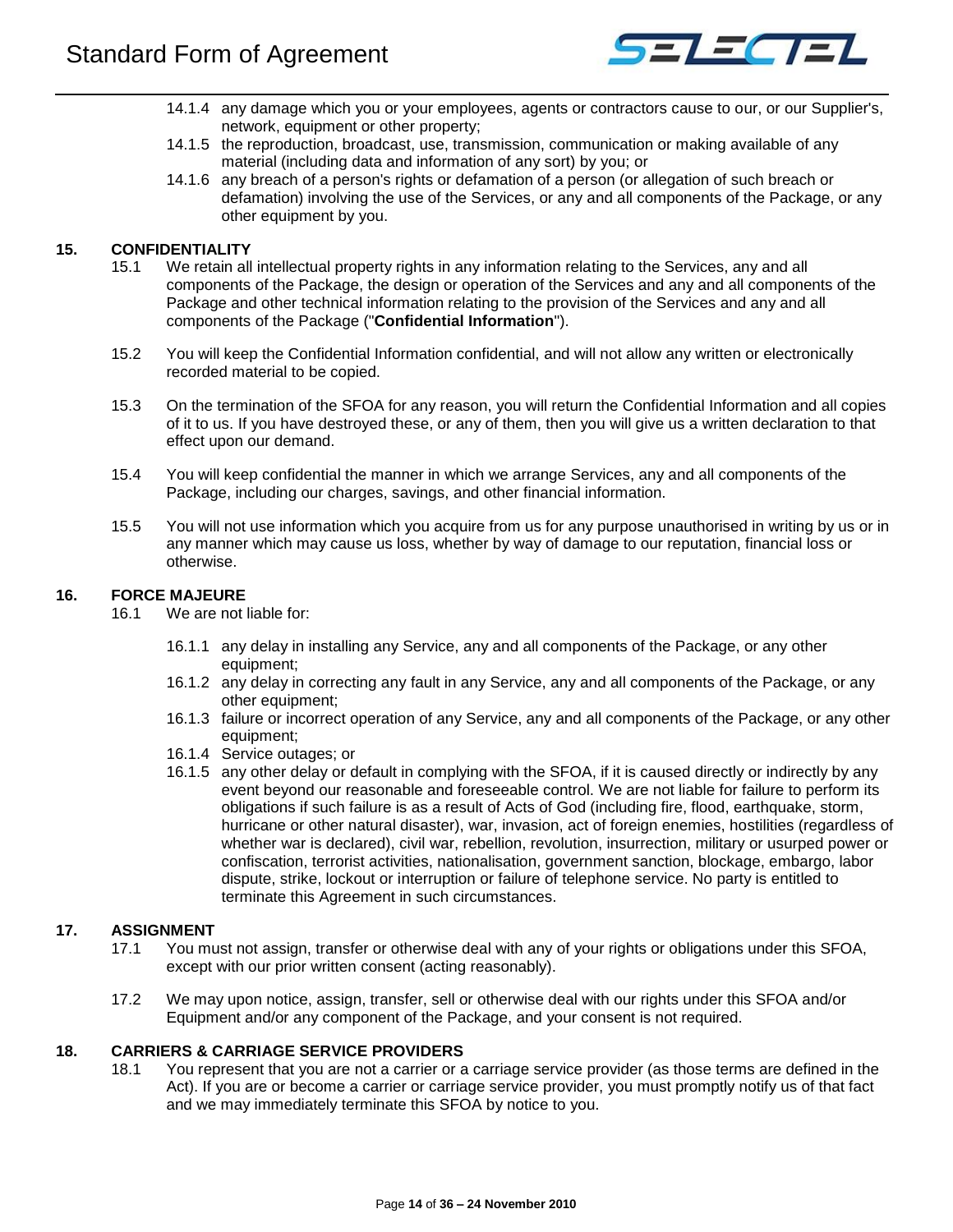

## <span id="page-14-0"></span>**19. GENERAL**

- 19.1 If you are a business customer then you agree that if we need your consent to undertake certain actions, then provided we act in good faith, we may rely upon the authority of any of your employees, who warrants to be authorised to provide consent on your behalf.
- 19.2 You warrant that you have provided full and accurate Personal Information and business information to us in connection with this SFOA and your Application and you have full power and authority to enter this SFOA and Application.
- 19.3 Governing law:
	- 19.3.1 This SFOA and your Application are governed by the laws of the Commonwealth of Australia and the laws of the state or territory in which you ordinarily reside or do business (as stated in your Application).
	- 19.3.2 with respect to any applicable cooling-off period legislation, the governing law will be the law of the state or territory in which you state in your Application you reside in or do business in..
- 19.4 This SFOA contains the whole understanding between us and supersedes all prior arrangements and understandings between us in connection with it.
- 19.5 From time to time we may offer special promotions to you on additional terms and conditions. If there is any inconsistency between this SFOA and the terms of the special promotion, the latter will prevail to the extent of the inconsistency.
- 19.6 The failure by either party to exercise any right or remedy under this SFOA in a timely manner does not constitute acceptance of the matter which gave rise to the right or remedy, nor that party's waiver of such right or remedy.
- 19.7 If a provision of this SFOA is void or voidable or unenforceable or the invalid part severed, the remainder of this SFOA will not be affected.
- 19.8 You may complain in writing or orally by calling our Customer Service number or the contact number located at our website. We will comply with our customer complaints policy located at our website, when endeavouring to resolve your complaint. If we are not able to resolve your complaint to your satisfaction, you may refer your complaint to the Telecommunications Industry Ombudsman or the ACMA.
- 19.9 Any notice, demand, consent or other communication required to be given to either of us must be delivered personally or sent by prepaid mail, email or by facsimile to the address of the other last notified.
- 19.10 You authorise us to complete any blank spaces or incomplete information in your Application and including but not limited to the serial numbers and other identification details of the Equipment, any and all components of the Package and any other equipment being provided to you.
- 19.11 We may engage an agent, dealer, contractor or franchisee to conduct any aspect of service or equipment provision and maintenance under this SFOA. You acknowledge that we may enter into this SFOA as principal or as agent. Where we enter into this SFOA as an agent, all references to our rights are to be read as references to us and our principal. Our performance of this SFOA may, at our discretion, be carried out by a Related Body Corporate of ours or any other party arranged by us or a Related Body Corporate (and your obligations under this SFOA will be owed to us or that Related Body Corporate or that other party, as relevant).
- 19.12 No reliance: You acknowledge that you enter into this Agreement entirely as a result of your own enquiries and that you do not rely on any statement, representation or promise by us or on our behalf not expressly set out in this Agreement
- 19.13 Release: You accordingly release us and each of our officers, agents and advisers from all claims, suits and demands of every kind (including negligence) arising from the relationship of the parties concerning this Agreement before it was signed, and from the negotiations leading to it
- 19.14 Standard Form of Agreement: These terms and conditions have been formulated under section 479 of the Telecommunications Act and filed with the Australian Communications Authority and will be referred to as the Standard Form of Agreement or SFOA.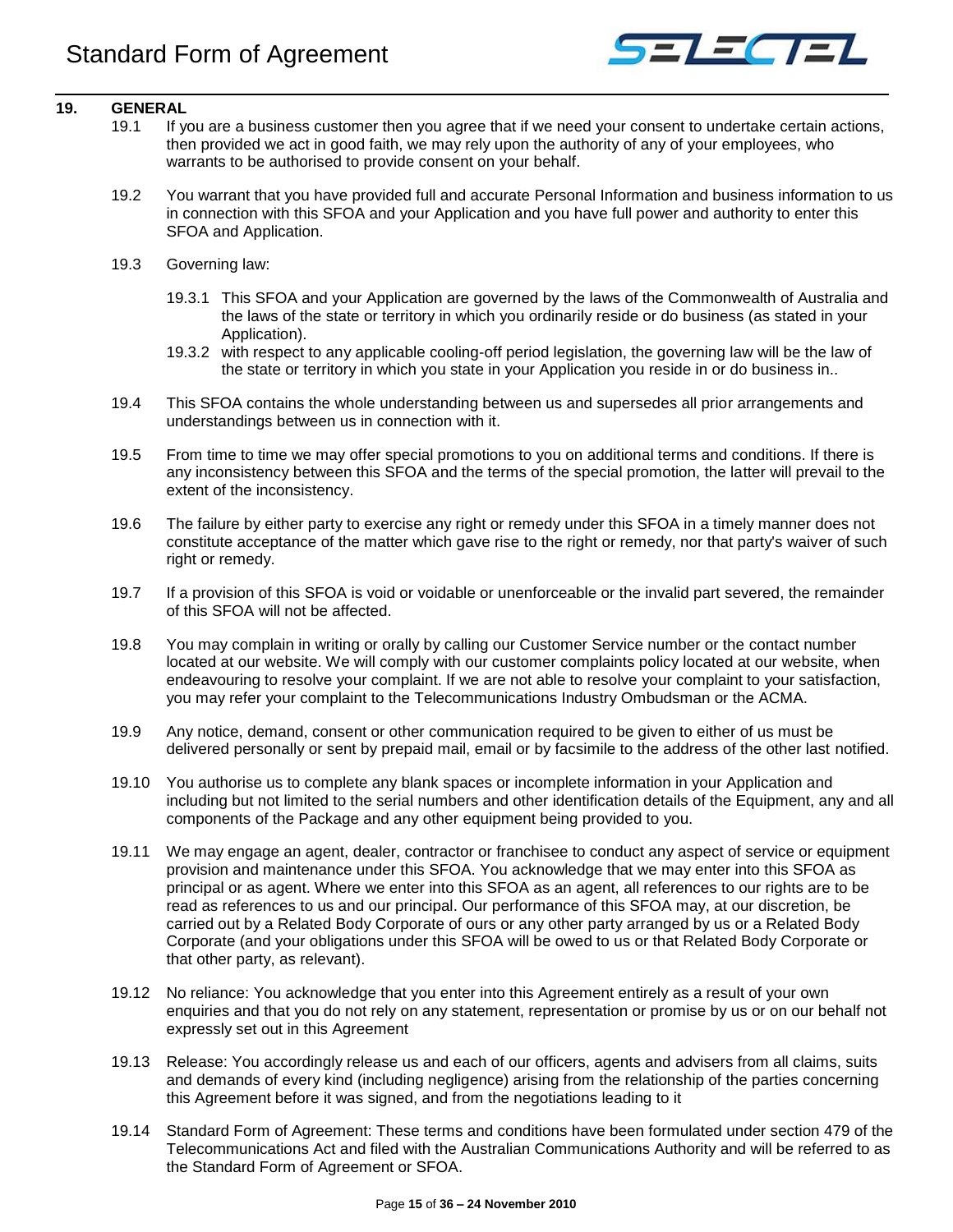

## <span id="page-15-0"></span>**20. INTERPRETATION & DEFINITIONS**

- 20.1 The following definitions apply unless the context requires otherwise:
	- 20.1.1 **ACMA** means the Australian Communications and Media Authority.
	- 20.1.2 **ACT** means the Telecommunications Act 1997 (Cth).
	- 20.1.3 **age-restricted audio-visual service** means a service that enables an end-user to access agerestricted content other than material supplied as part of a telephone sex service.
	- 20.1.4 **age-restricted service** means an age-restricted audio-visual service; or an age-restricted text service.
	- 20.1.5 **age-restricted text service** means a service supplied solely or primarily by way of a text service about which it would be concluded that a majority of persons who use the text service are likely to do so with the sole or principal object of deriving sexual gratification from the service.
	- 20.1.6 **Application and Customer Contract** has the meaning given to it in **clause** 1.2 of the General Terms.
	- 20.1.7 **Rate Sheets** means our standard rate sheets for the Services or any and all components of the Package as amended from time to time, copies of which are available on our website, on your Application or by contacting our customer service.
	- 20.1.8 **Barring or Bar** means restricting the supply of one or more (where possible) or all eligible Services on a Service so that the customer is unable to acquire the restricted eligible Services.
	- 20.1.9 **Business Hours** means 9am to 5pm on a day that is not a Saturday, a Sunday or a public holiday or bank holiday in the place concerned.
	- 20.1.10 **Credit Limit** means the monthly spend limit on eligible Services applied to a Customer's Service account.
	- 20.1.11 **Credit Reporting Agency** has the meaning given in section 6 of the Privacy Act.
	- 20.1.12 **Data & Internet Services** means our internet access, e-mail facilities, wide area networking services, web-page facilities, broadband, digital subscriber line, frame relay and any other related facility or services that we may provide from time to time, including any technical and other advice provided by us, to be provided to you under Part B and as specified in your Application.
	- 20.1.13 **Data & Internet Services Related Equipment** means equipment that is not Equipment, Other Equipment or Voice Services Related Equipment, which is provided to you by us or our Supplier for use in connection with the provision of Data & Internet Services as specified in Part B.
	- 20.1.14 **Data & Internet Equipment** means equipment which is provided to you by us or our Supplier for use in connection with the provision of Data & Internet Services and as specified in your Application.
	- 20.1.15 **Early Termination Fee** means the fee payable by you if the contract with you is terminated before its Minimum Term has expired, the calculation of which is set out in Annexure A.
	- 20.1.16 **Equipment** means all or any of the Data & Internet Equipment, Mobile Equipment, Purchase Equipment, or other equipment specified in your Application but does not include Other Equipment.
	- 20.1.17 **Equipment Charge** means the monthly charge for the Purchase Equipment as specified in your Application and as varied in accordance with this SFOA.
	- 20.1.18 **GST** has the meaning given in section 195-1 of the A New Tax System (Goods and Services Tax) Act 1999 (Cth).
	- 20.1.19 **Intellectual Property Rights** means any and all intellectual and industrial property rights throughout the world including but not limited to any copyright, trade mark, domain name, business name, design, patent, circuit layout, semi-conductor or other similar proprietary rights and licences and sub-licences of such rights (irrespective of whether or not such rights are registered, or formal or informal); trade secrets, technical or non-technical data, knowledge, information or documentation; secret or confidential operations or information; business systems, business methods or business plans (whether registered, registrable, formal, informal or otherwise); customer lists, supplier lists and other proprietary lists, names, addresses or information not generally known; techniques, diagrams, data, proofs, prints, particulars, inventions and prototypes.
	- 20.1.20 **LNP Authorisation** means the LNP Customer Authorisation in your Application on the terms of this SFOA.
	- 20.1.21 **Maintenance** means any Maintenance we provide as specified in your Application and under the terms of Part C of this SFOA.
	- 20.1.22 **Maintenance Agreement** means the Customer Contract with us for the supply of Maintenance under this SFOA.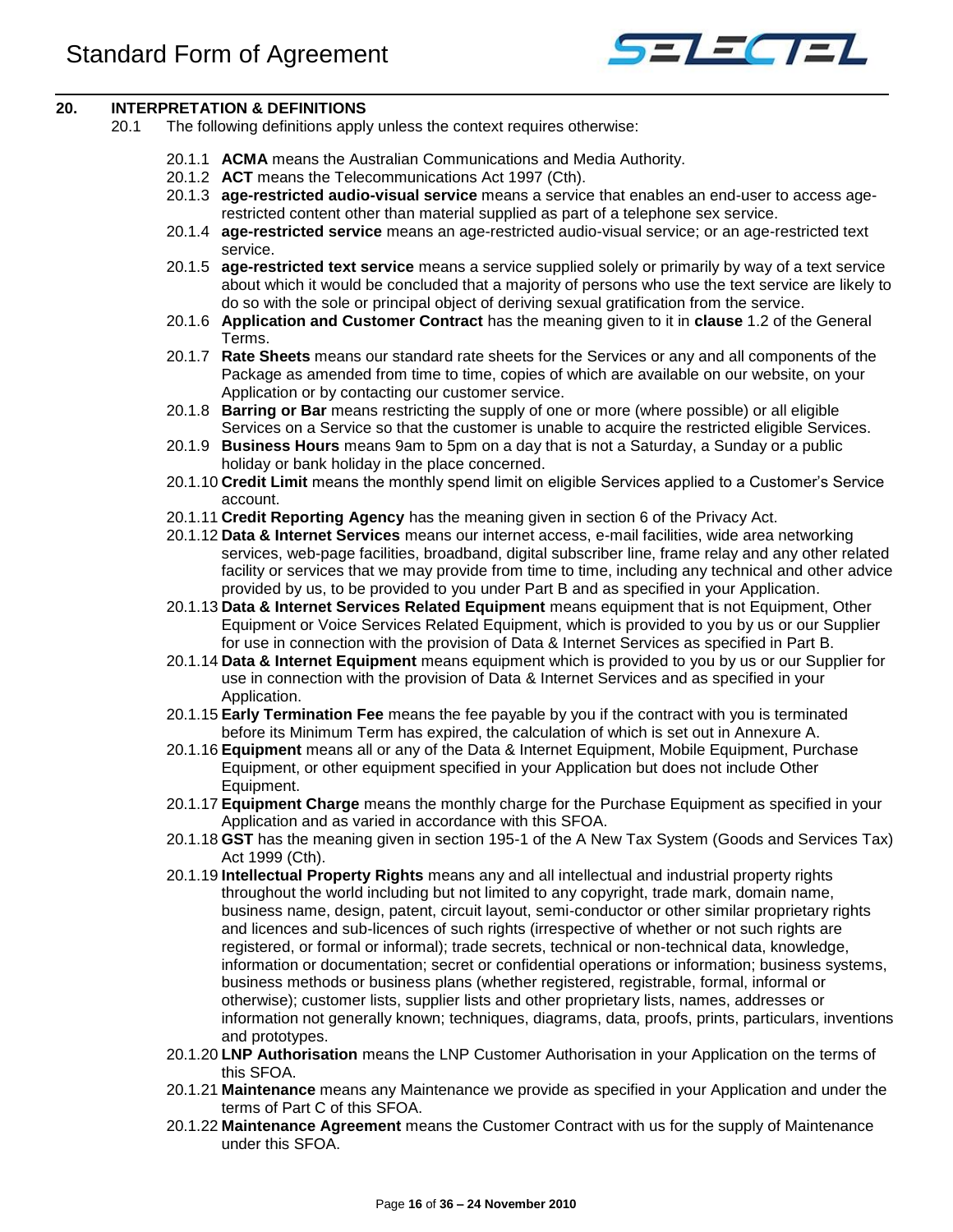

- 20.1.23 **Maintenance Charge** means the charge for Maintenance as specified in your Application and as varied in accordance with this SFOA.
- 20.1.24 **Minimum Monthly Spend** means the Minimum Monthly Spend as specified in your Application and as varied from time to time in accordance with this SFOA.
- 20.1.25 **Minimum Term or Minimum Term Contract** means the term of this SFOA as specified in your Application.
- 20.1.26 **Mobile Equipment** means equipment which is provided to you by us or our supplier for use in connection with the provision of Mobile Services and as specified in your Application.
- 20.1.27 **Mobile Premium Service** means a premium SMS or MMS service; or a proprietary network service.
- 20.1.28 **Mobile Premium Services Determination** means the Telecommunications Service Provider (Mobile Premium Services) Determination 2005 (No.1) including any amendments to the determination.
- 20.1.29 **Mobile Services Related Equipment** means any equipment as specified in your Application that is not Equipment, Data & Internet Services Related Equipment, Voice Services Related Equipment or SIM cards, but may include handsets, accessories and equipment supplied by us.
- 20.1.30 **Mobile Services** means the GSM digital public mobile telecommunications service or the CDMA cellular telecommunications service and the Value Added Features which we provide you under Part C and as specified in your Application.
- 20.1.31 **MNP Customer Authorisation** means the MNP Customer Authorisation in your Application on the terms of this SFOA.
- 20.1.32 **Numbering Plan** means the Telecommunications Numbering Plan (1997) as amended from time to time.
- 20.1.33 **Other Equipment** means equipment that is not Equipment provided by us.
- 20.1.34 **Other Software** means software that is not Software provided by us.
- 20.1.35 **Package** means a bundled offering of any or all Services, Equipment, Software and/or Maintenance and as described in your Application.
- 20.1.36 **Part** refers to any section of this SFOA so described.
- 20.1.37 **Peripheral equipment** means the peripheral equipment in your Application marked with an asterisk (\*), and which is part of the Purchase Equipment, but it is not serviced by us as part of Maintenance.
- 20.1.38 **Personal Information** means any information or document referred to in section 276(1) of the Act and any personal information within the meaning given in section 6 of the Privacy Act.
- 20.1.39 **premium SMS or MMS service** means a carriage service supplied by way of a call to a number with the prefix 191, 193, 194, 195, 196, 197 or 199; or a content service supplied by way of a call to a number with the prefix 191, 193, 194, 195, 196, 197 or 199.
- 20.1.40 **Privacy Act** means the Privacy Act 1988 (Cth).
- 20.1.41 **proprietary network** means a telecommunications network that enables Customers to access, by way of a mobile device, a premium content service that is not otherwise generally available.
- 20.1.42 **proprietary network service** means a public mobile telecommunications service that enables customers to access a proprietary network.
- 20.1.43 **Purchase Equipment** means the equipment specified in your Application and supplied to you in accordance with Part D, in which ownership of that equipment transfers to you on the expiry of the Minimum Term.
- 20.1.44 **Purchase Equipment Agreement** means the contract with us for the supply of Purchase Equipment under this SFOA.
- 20.1.45 **Purchase Equipment Charge** means the monthly charge for the Purchase Equipment as specified in your Application and as varied in accordance with this SFOA, including any residual amounts owing to us at the expiry of the Minimum Term (such amounts which must be paid by you before ownership transfers to you, in accordance with Part D).
- 20.1.46 **Related Body Corporate** has the same meaning as in section 9 of the Corporations Act 2001 (Cth).
- 20.1.47 **Services** means the Data & Internet Services, Mobile Services, Mobile Premium Services, Voice Services or other services specified in your Application that we supply to you under this SFOA.
- 20.1.48 **Services Agreement** means the contract with us for the supply of Services under this SFOA.
- 20.1.49 **Service Level Agreement** means the Service Level Agreement as specified in your Application and available at our website.
- 20.1.50 **Site** means the site described in your Application.
- 20.1.51 **Software** means the software we provide as specified in your Application but does not include Other Software.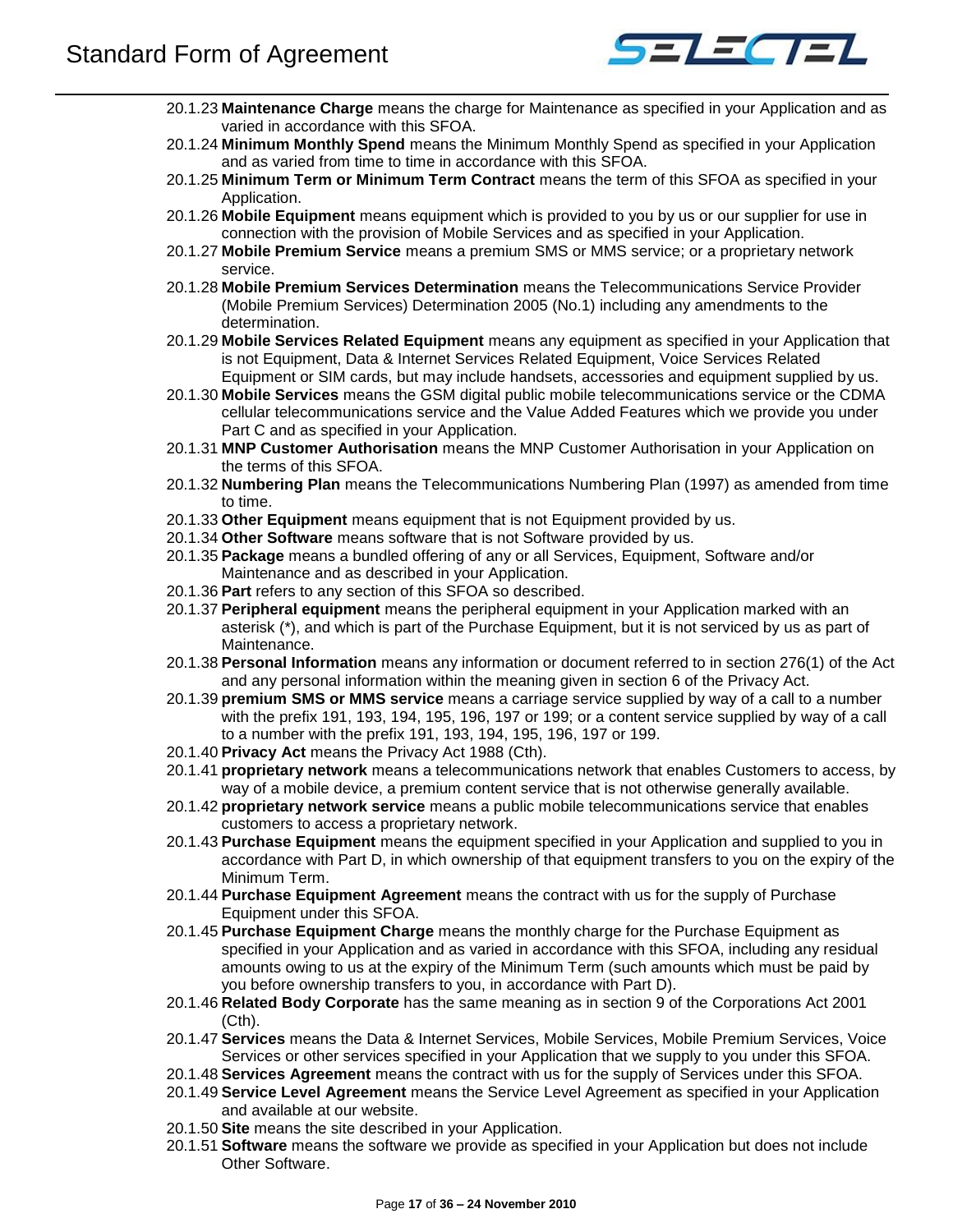

- 20.1.52 **Short Message Service (SMS)** is the ability to send Short Messages and receive Short Messages in relation to GSM and in relation to CDMA.
- 20.1.53 **standard customer agreement and SFOA** mean each of the contracts described in **Clause** 1 of these General Terms.
- 20.1.54 **Supplier** means any carrier, telecommunications service providers, internet service providers or software or equipment suppliers that provide facilities and services.
- 20.1.55 **Value Added Features** means any of the Mobile Services value added features as specified in your Application.
- 20.1.56 **Voice Services** means the telecommunications services to be provided to you under Part A and as specified in your Application.
- 20.1.57 **Voice Services Related Equipment** means equipment that is not Equipment, Other Equipment or Data & Internet Services Related Equipment, which is provided to you by us or our Supplier for use in connection with the provision of Voice Services as specified in Part A.
- 20.1.58 **we, us** means the entity defined as 'The Company' in the policies section of our webpage and on our Service Application Form.
- 20.1.59 **you, your** means the customer, as specified in your Application.
- 20.2 Interpretation:
	- 20.2.1 Headings are for convenience only and do not affect interpretation. The following rules apply unless the context requires otherwise.
	- 20.2.2 The singular includes the plural and conversely.
	- 20.2.3 A gender includes all genders.
	- 20.2.4 If a word or phrase is defined, its other grammatical forms have a corresponding meaning.
	- 20.2.5 A reference to a person, corporation, trust, partnership, unincorporated body or other entity includes any of them.
	- 20.2.6 A reference to a **clause** or schedule is a reference to a clause of or a schedule to, this SFOA.
	- 20.2.7 A reference to an agreement or document (including a reference to this SFOA) is to the agreement or document as amended, varied, supplemented, novated, or replaced, except to the extent prohibited by this SFOA or that other agreement or document.
	- 20.2.8 A reference to legislation or to a provision of legislation includes a modification or re-enactment of it, a legislative provision substituted for it and a regulation or statutory instrument issued under it.
	- 20.2.9 A reference to dollars and \$ is to Australian currency.
- 20.3 The meaning of general words is not limited by specific examples introduced by including, or for example, or similar expressions.

## <span id="page-17-0"></span>**PART A – VOICE SERVICES**

## <span id="page-17-1"></span>**21. APPLICATION OF THIS PART**

- 21.1 This Part A applies if you have requested in your Application that we supply you with Voice Services and sets out the terms and conditions on which we will supply you with Voice Services.
- 21.2 To the extent relevant, the General Terms apply to the Voice Services as though specified in full in this Part A and such terms or part of such terms will be relevant except to the extent they relate to any services or product other than voice services.
- 21.3 Voice Services consist of telecommunications services specified in your Application, including Local Calls, National Calls, International Calls, Fixed to Mobile Calls, Data Calls, 13 Calls, 1300 Calls and 1800 Calls, ToIP, VoIP, and other call types specified from time to time.

## <span id="page-17-2"></span>**22. SERVICE NUMBER PORTABILITY**

- 22.1 Subject to Clause 5, provided that your Service Number is capable of being transferred, you may transfer it from your current Supplier to us if that Service Number is declared portable under the Numbering Plan and no exemption has been granted by the ACMA.
- 22.2 Subject to Clause 5, by signing the Service Number Portability Customer Authorisation ("**LNP Authorisation**") which forms part of your Application, you acknowledge and agree:

22.2.1 to your current Supplier transferring to us your Service Number;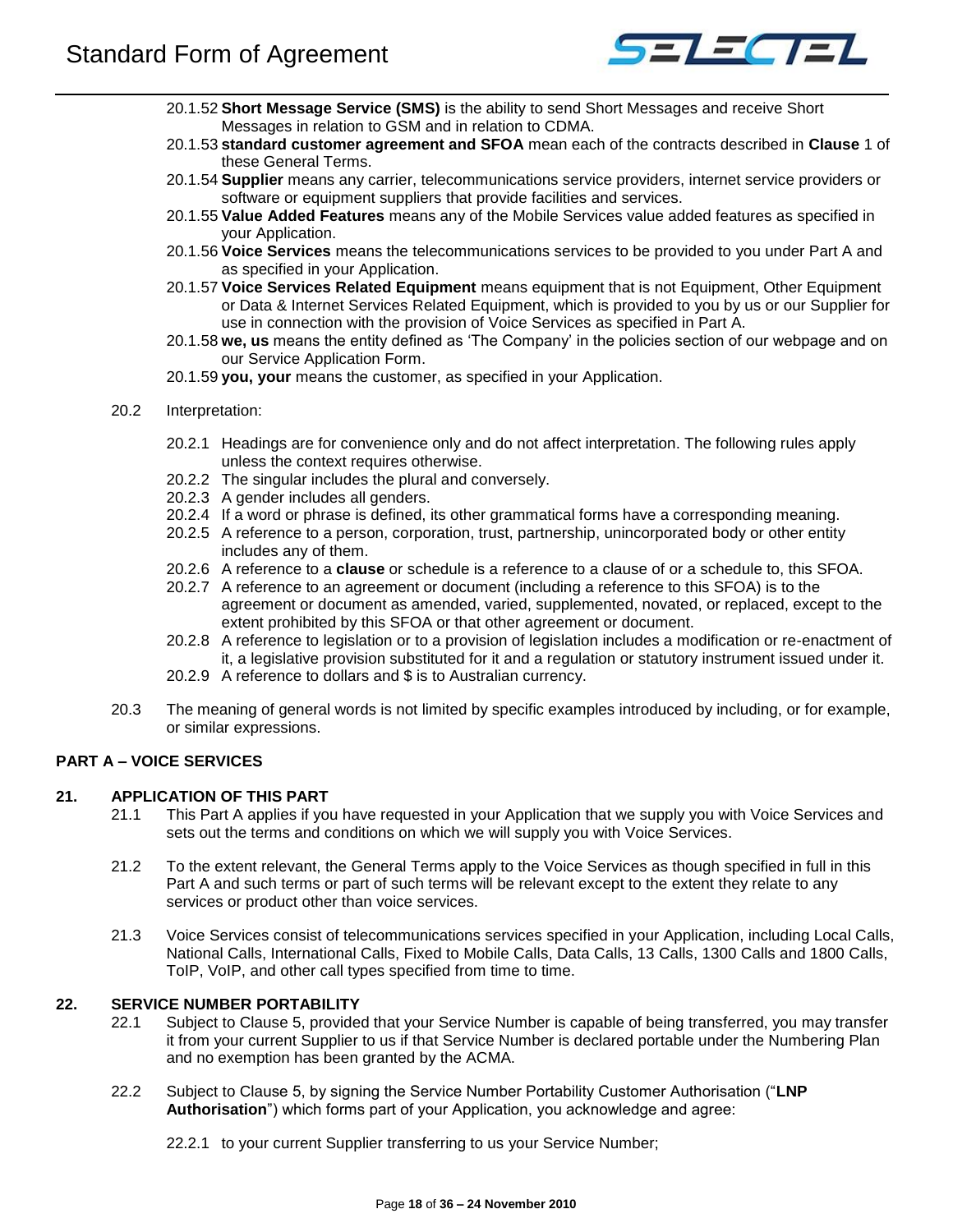

- 22.2.2 that we are only transferring your Service Number not your Voice Service. This means you may lose value added services and other features provided by your current Supplier. When you are connected to the Voice Services you will use the Voice Services specified in your Application, which may be different to the service and features that you had with your current Supplier;
- 22.2.3 that by transferring your Service Number, the service and/or any features associated with that Service Number may be disconnected by your current Supplier and result in finalisation of your account for those services;
- 22.2.4 that there may be costs and obligations associated with tranfering your Service Number away from your current Supplier. You may have an ongoing contract with your current Supplier which requires the payment of cancellation and/or termination fees to your current Supplier if you transfer to us;
- 22.2.5 that your current Supplier may or may not disconnect your existing service and/or value added services;
- 22.2.6 if you are transferring between different voice service platforms, you may need to purchase certain software, modems, new handset and/or Voice Equipment;
- 22.2.7 that you may need to purchase approved Voice Equipment to access the Voice Service;
- 22.2.8 that you can only withdraw your authority to transfer prior to the port cutover notification being received by us from your current Supplier. Withdrawing your LNP Authorisation does not change your contractual obligations to us under your Application and this SFOA;
- 22.2.9 that we do not warrant that we can transfer your Service Number from your current Supplier. Your current Supplier may reject the request to transfer the Service Number, if the information you provide is incorrect or does not match the data held by your current Supplier. In this case, we reserve the right and you authorise us to correct the information and resubmit the request to transfer the Service Number or dispute the rejection with your current Supplier;
- 22.2.10 that if your Service Number cannot be transferred to us then you may accept a new Service Number from us;
- 22.2.11 that your authorisation to transfer your Service Number to the Voice Services is valid for 90 days from the date of the LNP Authorisation;
- 22.2.12 that in the event of a withdrawal or reversal to your current Supplier, we:
	- a) are not responsible for any period of outage of the service or features or your current service or any value added service provided by your current Supplier;
	- b) do not warrant that your Service Number will be transferred to us within any specified timeframe; and
	- c) to the extent permitted by law, including statutory warranties that apply under the Trade Practices Act, are not liable to you or any person claiming through you for any damage, loss, costs or expenses or other liability in contract, tort, or otherwise direct or indirect, for or in relation to the transfer of the Service Number(s), withdrawal or reversal, including a negligent act or omission by us;
- 22.2.13 that if you wish to transfer your Service Number from us to another Supplier then you must contact that other Supplier to implement the transfer; and

22.2.14 that we reserve the right to charge for transferring your Service Number to and from us.

## <span id="page-18-0"></span>**23. PROVISION OF VOICE SERVICES**

- 23.1 We will provide the Voice Services to you, as specified in your Application, when your accounts are transferred from your current Supplier to us and upon (the later of) completion of installation of any necessary equipment and any other arrangements with another Supplier for the provision of the Voice Services have been completed or when your account with us has been established.
- 23.2 If you fail to nominate the required Voice Services option in your Application, we will assume you wish to select us as your full service telecommunications provider.
- 23.3 We will provide you with the relevant Voice Services, unless you dial another override code or, if required for access, you dial our override code as notified to you from time to time.
- 23.4 We will provide the Voice Services using such of our facilities and services or those of other Suppliers as we may determine from time to time.
- 23.5 We will provide the required Voice Services subject to availability, geographical and technical capability. There may also be times when availability is limited due to maintenance being performed. We are not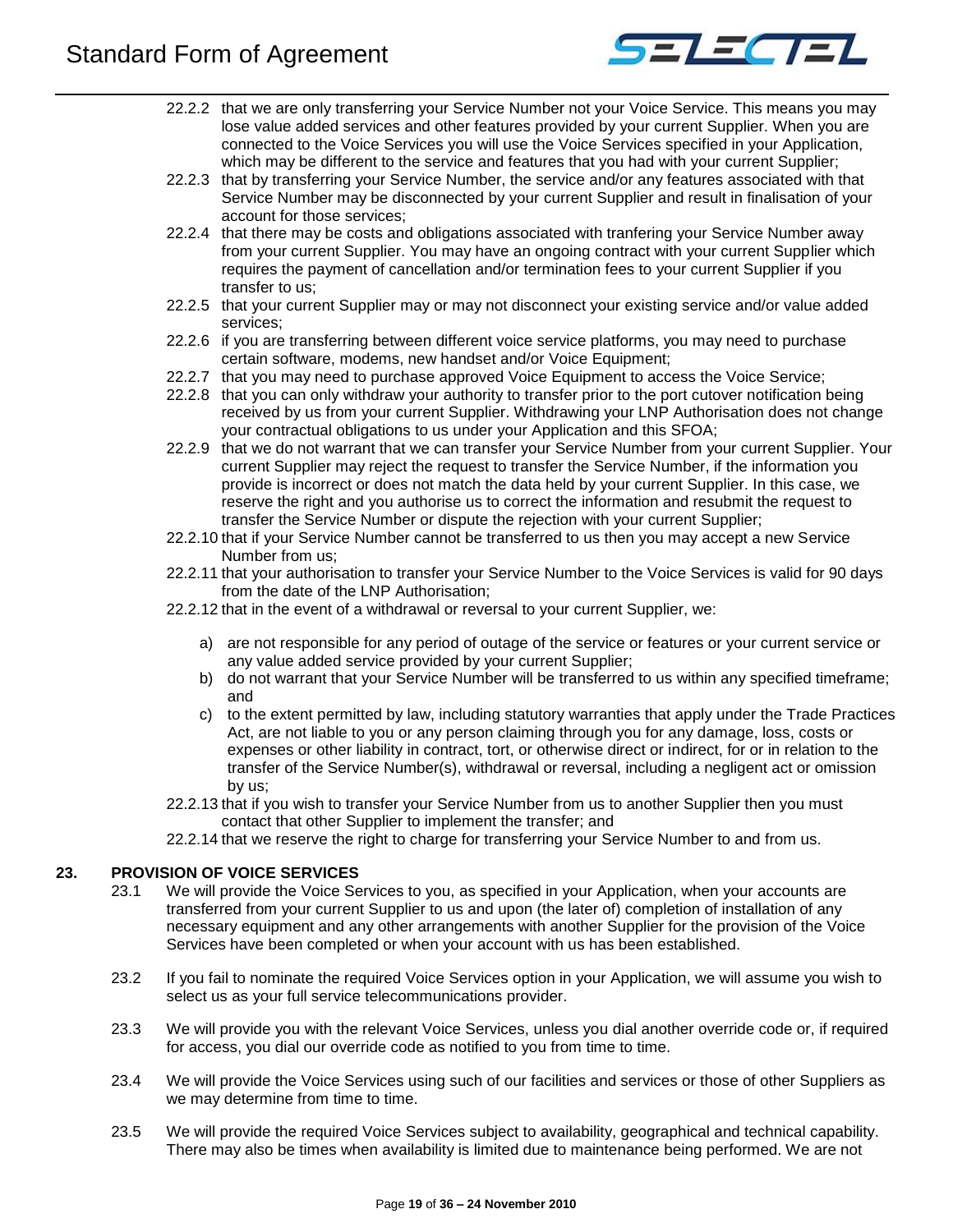

obliged to provide you with Voice Services where capacity, geography, or technical capability, affect the application or installation of the Service to your premises. We do not warrant that the Voice Services will be free of interruption, delays, or fault.

- 23.6 To the extent we provide you with a standard telephone service (as defined in the Telecommunications (Consumer Protection and Service Standards) Act 1999 (Cth) ("**CSG**"). This code is available at http://www.acma.gov.au/WEB/STANDARD/pc=PC\_1668. Certain specified enhanced call handling features, we may be obliged to comply with the CSG, you acknowledge and agree:
	- 23.6.1 The CSG sets performance standards for service connection times, fault repair times and keeping appointments to provide you with these services. The CSG does not apply to customer equipment (including Equipment) or to customers who have more than five telephone lines;
	- 23.6.2 Where you have nominated in your Application to waive (where applicable to the Voice Services nominated in your Application) in whole or part your CSG rights in relation to certain Voice Services that we are not obliged to provide you with the CSG.
	- 23.6.3 Where applicable, if we fail to meet CSG performance standards you may be entitled to specified monetary compensation. Our CSG policy is available on our website
- 23.7 You acknowledge that we reserve the right to Bar access to 1900 numbers, data calls, internet service providers and any other calls as set out in clause 4.2 or in a fair use policy or as we deem necessary from time to time. If you wish to Bar access to premium rate services from your Voice Service, please contact us.
- 23.8 If you are on a Minimum Term Contract:
	- 23.8.1 the fixed minimum term of your Minimum Term Contract specified in your Application commences on the date that you sign your Application;
	- 23.8.2 for the fixed term of your Minimum Term Contract you agree:
	- 23.8.3 to maintain us as your carrier for, as a minimum, the voice services; and
	- 23.8.4 to maintain the same level of business (or more) with us than as at the date that you sign your Application;
	- 23.8.5 you agree to give us reasonable notice in advance of any significant changes in your telecommunications requirements so that we can plan for these changes; and
	- 23.8.6 you acknowledge that the pricing available to you under the SFOA is subject to you maintaining us as your carrier for, as a minimum, the voice services.

## <span id="page-19-0"></span>**24. VOICE SERVICES CHARGES**

- 24.1 The charges applicable to the Voice Services are specified in the Rate Sheets and your Application.
- 24.2 We may vary any of the charges applicable to the Voice Services in accordance with clause [2.4.](#page-4-1)

## <span id="page-19-1"></span>**25. PROVISION OF VOICE SERVICES RELATED EQUIPMENT**

- 25.1 For the avoidance of doubt, this clause applies to any equipment provided by us that is Purchase Equipment, Mobile Equipment, Mobile Services Related Equipment and is not Data & Internet Services Related Equipment and may include equipment supplied by a Supplier.
- 25.2 If you purchase any Voice Services Related Equipment from us, risk in the equipment passes to you on delivery to the delivery address you nominate in your Application.
- 25.3 You are responsible for maintaining any Voice Services Related Equipment supplied by us or a Supplier. You indemnify us or the Supplier against any loss or damage to the Voice Services Related Equipment unless it is due to fair wear and tear.
- 25.4 You will ensure that any Voice Services Related Equipment supplied to you or facilities and connections used in providing the Voice Services, are not altered, maintained, repaired or connected to or disconnected from any power source or line except by a person approved by us.
- 25.5 We, or a person approved by us, or our Supplier may require access to your premises from time to time in connection with the provision, inspection and maintenance of Voice Services Related Equipment or Voice Services, including the installation, replacement or modification of necessary telecommunications connection, facilities, wiring or cabling in order for you to receive the Voice Services. If you do not own the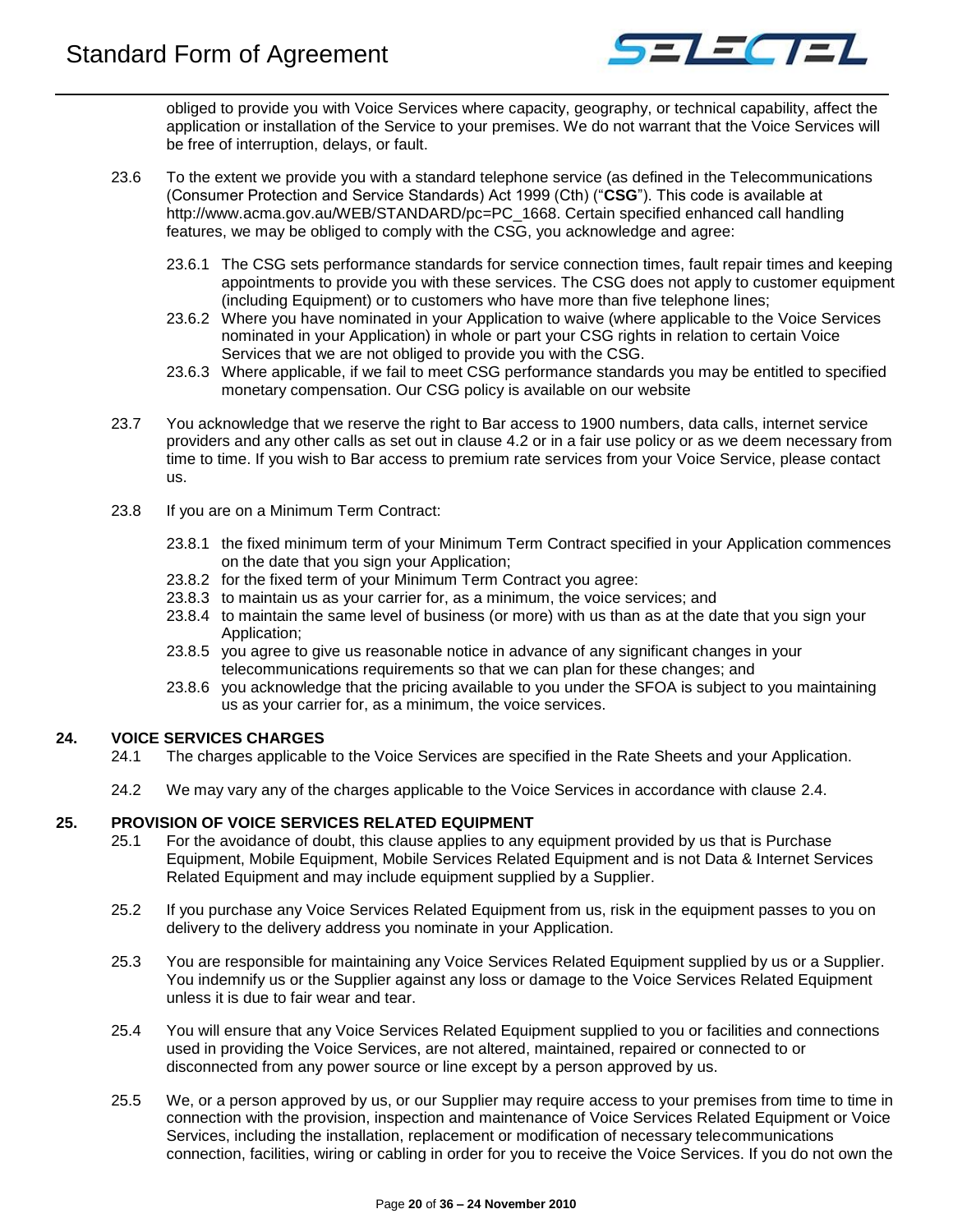

premises, you must obtain the owner's permission for access and warrant to us that you have such permission. You indemnify us, or any contractor, agent or representative approved by us, and our Supplier against a claim by the owner of the premises in relation to such entry on the premises. If you do not provide access as we reasonably request, which must be during Business Hours, we may limit, suspend or cancel the Voice Services. We reserve the right to charge you, at our standard rates, should we, or our Suppliers, not be able to access your premises at the agreed appointment time (regional services will attract an additional charge).

## <span id="page-20-0"></span>**26. FAULT REPORTING**

26.1 We will provide a 7 day fault reporting service. You should notify any faults regarding your Voice Services to our faults team, or the contact number for which is located on your invoice at our website

## 26.2 Actions:

- 26.2.1 We are responsible for correcting faults in supplying the Voice Services. You must provide all necessary assistance to enable us to locate and repair any fault which is our responsibility.
- 26.2.2 We are not responsible for any fault which is on your side of the network termination point, except in relation to Purchase Equipment, or Other Equipment that we are maintaining
- 26.2.3 We are not responsible for any fault which is within the network of a Supplier. However, we will notify that Supplier of the fault and request that the fault be corrected promptly.

## <span id="page-20-1"></span>**27. SERVICE LEVELS**

- 27.1 There may be Service Levels applicable to the Voice Services you have chosen in your Application. If Service Levels are applicable, then these are as referred to in your Application and/orr as provided to you after you sign your Application or otherwise as varied by us and notified to you from time to time. Details of such Service Levels may also be provided on our website
- 27.2 We are committed to upholding the Telecommunications (Customer Service Guarantee) Standard 2000 (No. 2) issued by the Australian Communications and Media Authority ( **CSG Standard** ) for eligible voice services. Please refer to our Customer Service Guarantee Policy Document available through our website.

## <span id="page-20-2"></span>**28. TERMINATION**

28.1 The services described in this Part of the SFOA may be terminated in accordance with clause [12.](#page-10-0)

## <span id="page-20-3"></span>**29. DEFINITIONS**

29.1 In this Part A, unless the context requires otherwise:

- 29.1.1 **13 Calls** means the relevant 13 inbound services provided to you by us.
- 29.1.2 **1300 Calls** means the relevant 1300 inbound services provided to you by us.
- 29.1.3 **1800 Calls** means the relevant 1800 inbound services provided to you by us.
- 29.1.4 **Data Calls** means a call enabling carriage of voice, data, text or image by means of digital data.
- 29.1.5 **Eligible Calls** for Voice Services are Local Calls (voice not data), National Calls (voice not data), International Calls (voice not data), Fixed to Mobile Calls (voice not data), 13, 1300, 1800 Inbound Services. For clarity, they do not include PSTN Data Calls, calls to 13, 1300, 1345, calls to international mobiles, calls to time and weather and or any other call type not specifically identified as being an Eligible Call (including where so identified under a Rate Sheet).
- 29.1.6 **Fixed to Mobile Calls** means calls made from a PSTN or ISDN telephone service to a cellular public mobile telecommunications service provided in Australia.
- 29.1.7 **International Calls** means a call made from a PSTN or ISDN telephone servicefrom Australia to another country; from Australia (excluding Norfolk Island) to Norfolk Island; from Norfolk Island to the rest of Australia; or from Australia's bases in the Antarctic to Australia and other countries.
- 29.1.8 **Local Calls** means a call between a telephone service and a telephone service where: the A-Party and the B-Party are in the same Standard Charging Zone; the A-Party and the B-Party are in adjoining Standard Charging Zones; or either the A-Party or the B-Party is located in a Charging Precinct and the other is in its designated Standard Charging Zone, as defined in the Act, the Numbering Plan, and the Telstra PSTN SFOA.
- 29.1.9 **Long Distance Preselection Option** means that we will be your default provider for your International Calls, National Calls and Fixed to Mobile Calls.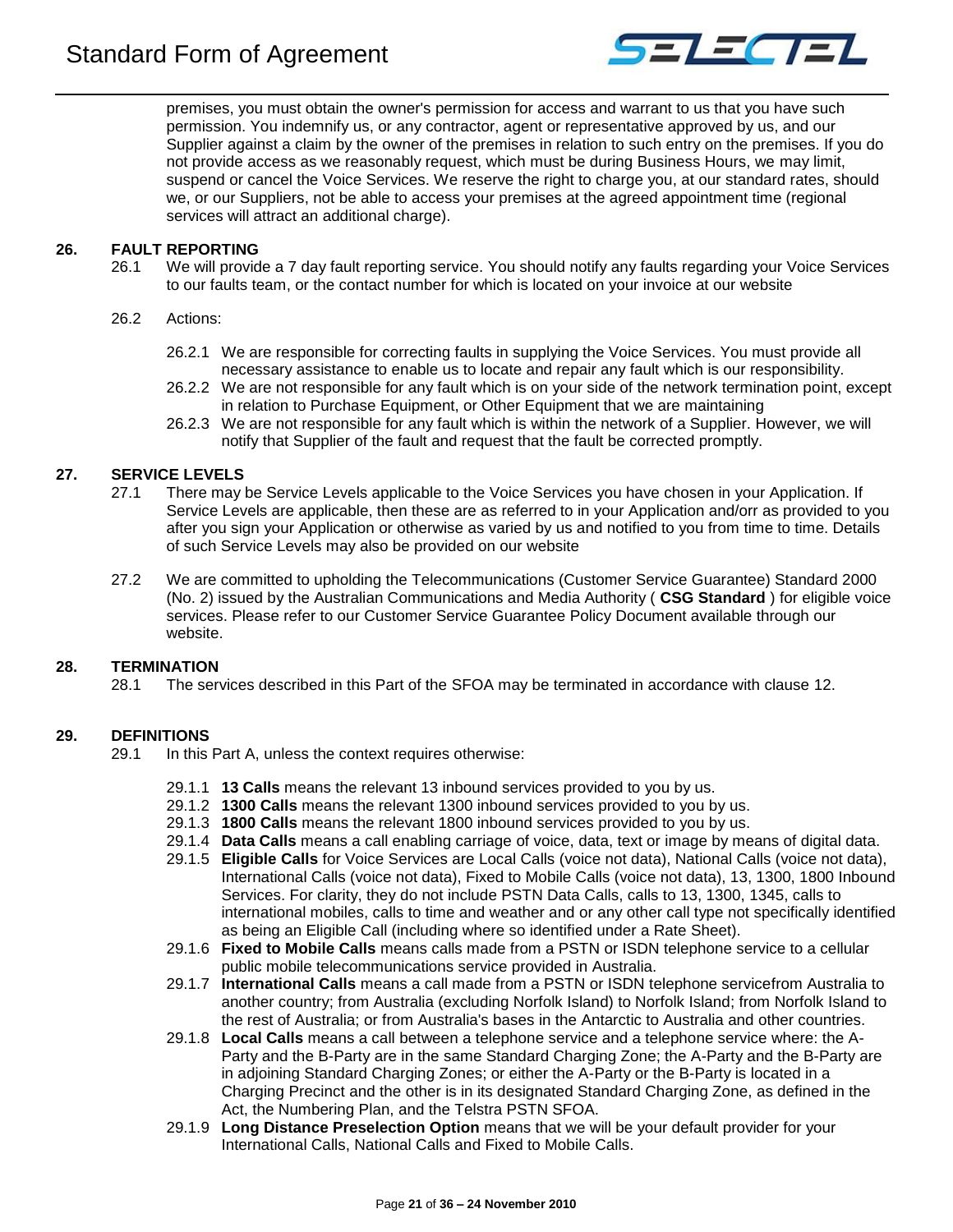

- 29.1.10 **National Calls** means a call made within Australia from a PSTN or ISDN telephone service to a PSTN or ISDN telephone service, which is not a Local Call or a Fixed to Mobile Call.
- 29.1.11 **ToIP** means Telephony over internet protocol as specified in your Application.
- 29.1.12 **VoIP** means Voice over internet protocol as specified in your Application.

## <span id="page-21-0"></span>**PART B – DATA & INTERNET SERVICES**

## <span id="page-21-1"></span>**30. APPLICATION OF THIS PART**

- 30.1 This Part B applies if you have requested in your Application that we supply you with Data & Internet Services and sets out the terms and conditions on which we will supply you with Data & Internet Services.
- 30.2 To the extent relevant, the General Terms apply to the Data & Internet Services as though specified in full in this Part B and such terms or part of such terms will be relevant except to the extent they relate to services other than data & Internet services.

## <span id="page-21-2"></span>**31. PROVISION OF DATA & INTERNET SERVICES**

- 31.1 We will provide the Data & Internet Services to you, as specified in your Application, when your accounts are transferred from your current Supplier to us and upon (the later of) completion of installation of any necessary equipment and any other arrangements with another Supplier for the provision of the Data & Internet Services have been completed or when your account with us has been established.
- 31.2 We will provide the required Data & Internet Services and its coverage subject to availability, geographical and technical capability, lack of capacity and faults in other telecommunications networks to which the Data & Internet Service is connected. There may also be times when maintenance being performed on the Services limits availability. We are not obliged to provide you with Data & Internet Services where capacity, geography or technical capability, affect the application or installation of the Service to your premises. For certain Data & Internet Services, coverage may only be available in selected metropolitan and regional areas
- 31.3 We do not warrant that the Data & Internet Services will be free of interruption, delays or faults. You acknowledge and agree:
	- 31.3.1 that certain Data & Internet Service is not suitable for (and is not supplied for the purpose of) supporting any application which needs continuous fault free service; and
	- 31.3.2 that you are responsible for making your own assessment of whether you need continuous fault free services and obtaining and implementing advice about alternative telecommunication services suitable for such purposes.
- 31.4 We are not obliged to provide Data & Internet Services to you if the physical infrastructure of your premises or site does not pass service qualification by our Supplier or if it is found to be unsuitable as a result of a feasibility study.
- 31.5 You agree that we may not supply a 'standard telephone service' (for the purposes of the Act) under this Part B with the internet access component and as such the Data & Internet Services are not subject to the Customer Service guarantee standard administered by the ACMA.

## <span id="page-21-3"></span>**32. PERIOD OF AGREEMENT**

- 32.1 You must take the Data & Internet Services for the Minimum Term if specified in your Application, subject to your rights
- 32.2 The Minimum Term commences when:
	- 32.2.1 if you are arranging for self installation of the required equipment and:
	- 32.2.2 you supply the required equipment yourself, on the date we activate your Data & Internet Services; or
	- 32.2.3 if we supply you with the required equipment, on the date of delivery of the required equipment; or
	- 32.2.4 if we are installing equipment for you and:
	- 32.2.5 the equipment is being installed at a single Site, the date that we install the equipment at the Site; or
	- 32.2.6 the equipment is being installed at multiple Sites, the date we install the equipment at the second Site.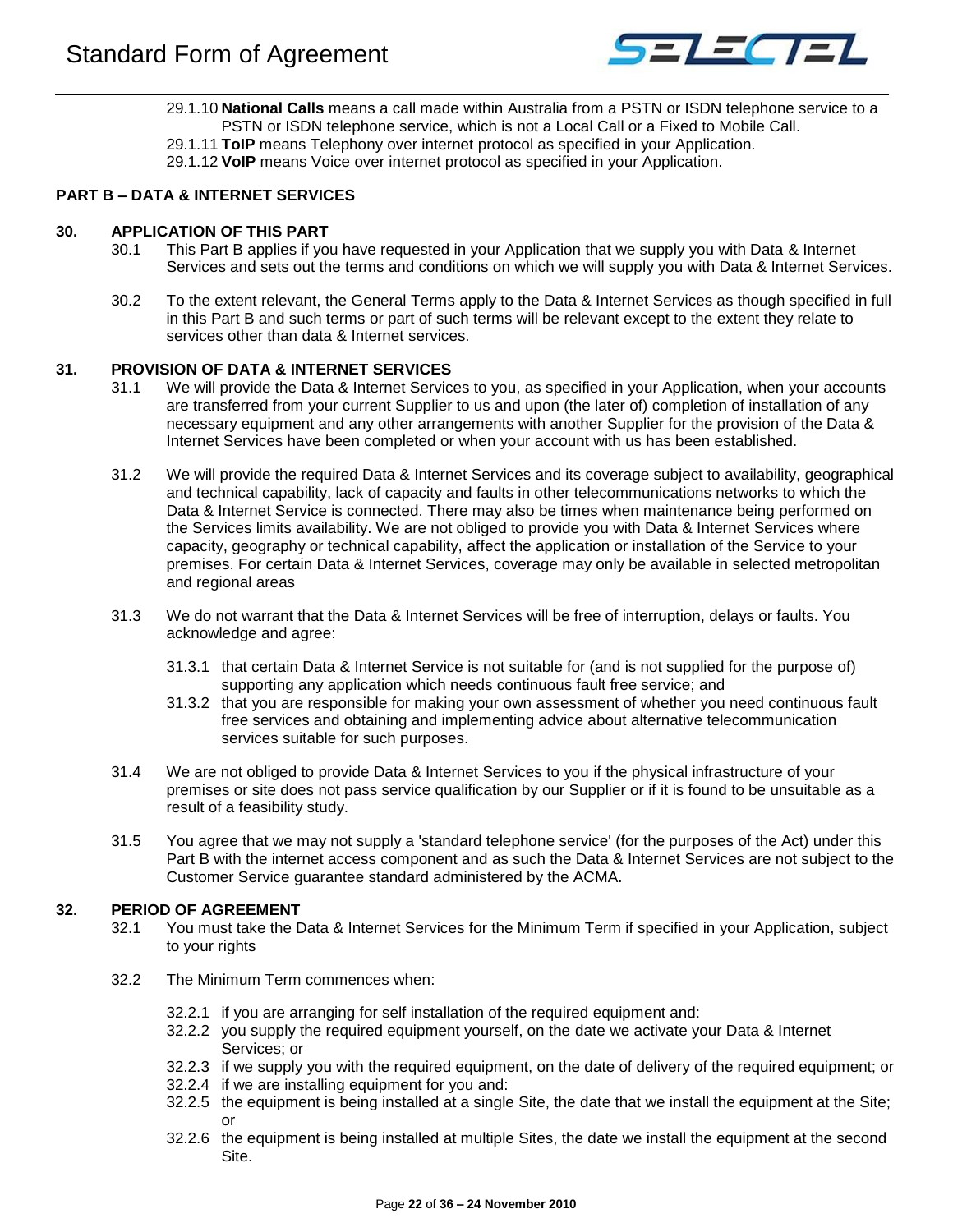

32.3 Unless you notify us in writing prior to the expiration of the Minimum Term that you wish to cease receiving the Data & Internet Services at the expiration of the Minimum Term, the Minimum Term of this SFOA will be automatically extended from month to month ("**Holding Over Period**") at the same rate, including the same Minimum Monthly Spend, and on the same terms and conditions.

## <span id="page-22-0"></span>**33. DATA & INTERNET SERVICES CHARGES**

- 33.1 The charges applicable to the Data & Internet Services are specified in the Rate Sheets and the applicable Schedule attached to your Application.
- 33.2 The Minimum Monthly Spend is payable in advance. In addition, you will be charged in arrears for your usage of the Data & Internet Services in accordance with the charges specified in your Application and the Rate Sheets. Your usage of the Data & Internet Services will be calculated based on the data uploaded and downloaded, unless your Application states otherwise.
- 33.3 The first and last month's Minimum Monthly Spend will be pro-rated based on the number of days of service supply in the relevant month.
- 33.4 We may vary any charges for the Data & Internet Services in accordance with clause [2.4.](#page-4-1)

## <span id="page-22-1"></span>**34. SHIFTS/ MOVES/ UPGRADES**

- 34.1 If you request your Data & Internet Services to be moved to a new address at any time, there may be a charge payable in accordance with the relevant Schedule attached to your Application. If Data & Internet Services cannot be provided at your new address, we may terminate this SFOA by notice to you.
- 34.2 You may be able to change your Data & Internet Service if it is specified in the applicable Schedule attached to your Application. Changes to your plan involving a downgrade on the Data & Internet Service or value of the Minimum Monthly Spend, may require you to commit to a new Minimum Term on all or part of your Service, from the date of change, equivalent to your current Minimum Term and a fee may apply.

## <span id="page-22-2"></span>**35. CLAUSE IS NOT USED**

## <span id="page-22-3"></span>**36. SERVICE LEVELS**

- 36.1 We will use reasonable endeavours to meet the Response Target where response target/SLA's are advertised and/or advised by us as specified in the Terms and conditions.
- 36.2 We will use our reasonable endeavours to meet the Restore Target and the Availability Target.
- 36.3 The Availability Target will be calculated in accordance with the formula set out: (Available Hours during month  $x$  100)  $\div$  hours in month
- 36.4 The Available Hours are measured at a point in the relevant network designated by us to be indicative of the availability experienced by you.
- 36.5 At your request, we will calculate the Available Hours in a calendar month. If a Service is unavailable to you for any period of time as a result of an outage, this period of time will only be excluded from your Available Hours if you notify our Help Desk within five days of the outage.
- 36.6 Availability Guarantee:
	- 36.6.1 If the Availability Target is not met then, for each hour of Service unavailability or fraction thereof in any calendar month above the Service unavailability time which meets the Availability Target, at your request your account shall be credited by an amount equivalent to one day of Charges (on a pro-rata basis) for the Service with respect to which the Availability Target has not been met.
	- 36.6.2 If the Restore Target is not met then, for each day the Restore Target is not met, at your request your account shall be credited by an amount equivalent to one day of Charges (on a pro-rata basis) for the Service with respect to which the Restore Target has not been met. You may obtain no more than one credit per day, irrespective of how often in that day we failed to meet the Restore Target.
	- 36.6.3 Notwithstanding anything to the contrary, the maximum total amount of credit issued in any calendar month as the Availability Guarantee remedy shall not exceed the total of the monthly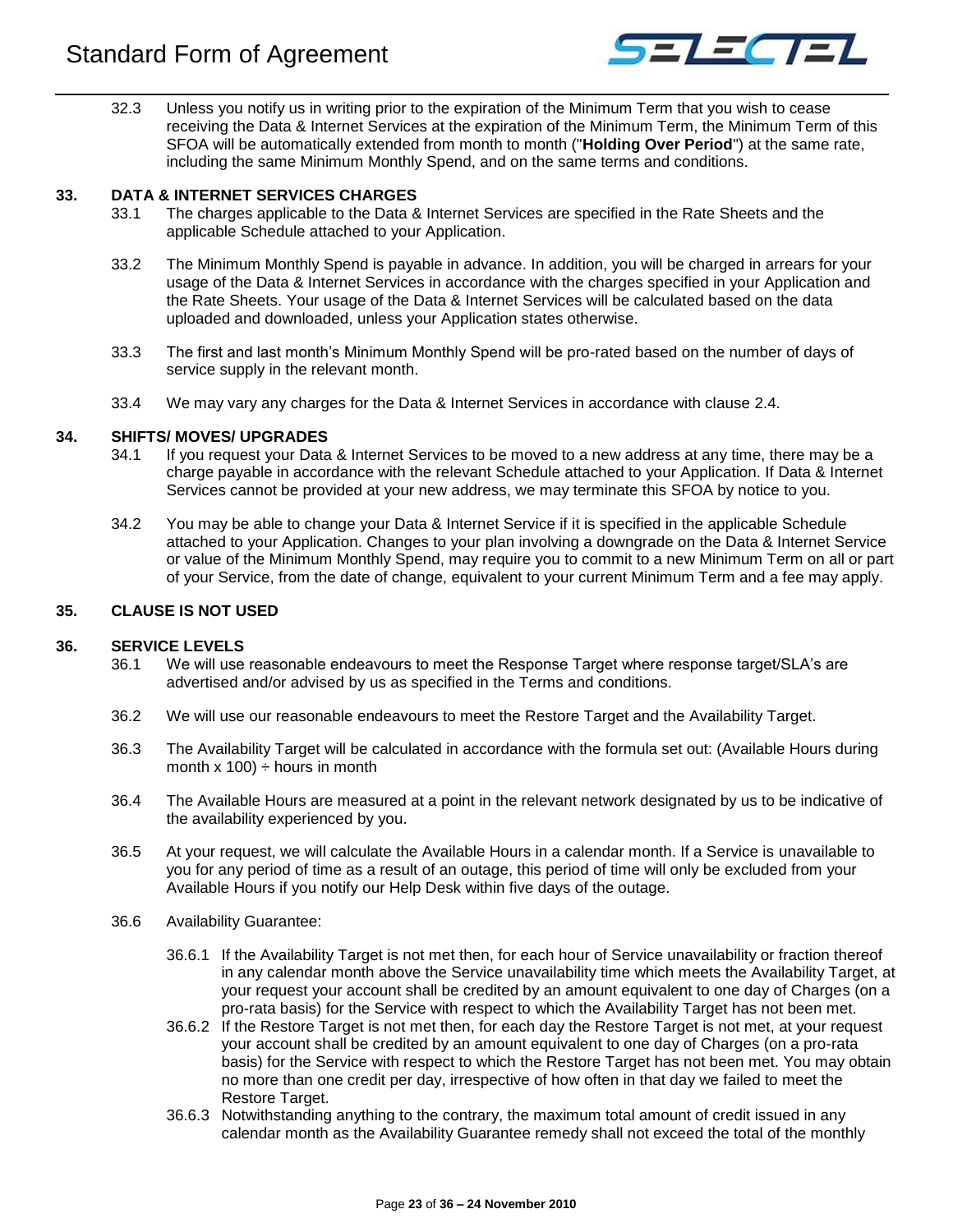

Charges and the start-up Charges (if any) which, absent the credit, would have been charged for that month for the Service with respect to which the Availability Guarantee has not been met.

- 36.6.4 The Availability Guarantee in respect of the Availability Target and Restore Target is applicable only if you complete our "Service Level Agreement Rebate Form", which is available on request from our Corporate Support department. You are solely responsible for providing us with accurate and current contact information for your account administrator. We will be relieved of our obligations under the Availability Guarantee in respect of an Availability Target and a Restore Target if our contact information for your account administrator is out of date or inaccurate due to your action or omission.
- 36.6.5 We will use all reasonable endeavours to provide you with information regarding the progress of resolving any reported fault before the end of each Customer Update Period, but you acknowledge that we are only required to do so if any new information is available.

## <span id="page-23-0"></span>**37. ACCEPTABLE USE POLICY**

37.1 If you are receiving Internet Services, you agree to comply with our Acceptable Use Policy

## <span id="page-23-1"></span>**38. SOFTWARE**

- 38.1 Except for Software provided as part of the Data & Internet Services Related Equipment, or Maintenance, we will not provide you with any Other Software in order to access and use the Data & Internet Services or Purchase Equipment. You will be responsible for obtaining such Other Software necessary to access and use the Data & Internet Services or Purchase Equipment, but you must first get our prior written permission.
- 38.2 We will not provide support on any Other Software and in our absolute discretion we may charge you an additional fee to install Other Software (if required).

## <span id="page-23-2"></span>**39. PROVISION OF DATA & INTERNET SERVICES RELATED EQUIPMENT**

- 39.1 In order to access the Data & Internet Services, we or our Suppliers may provide you with Data & Internet Services Related Equipment or you may use your own equipment, as nominated in your Application and approved by us.
- 39.2 If you purchase any Data & Internet Services Related Equipment from us or our Suppliers then risk in the Data & Internet Services Related Equipment passes to you on delivery to the address you nominate in your Application for the purposes of delivery.

## <span id="page-23-3"></span>**40. INSTALLATION OF DATA & INTERNET SERVICES RELATED EQUIPMENT**

- 40.1 We may either install your Data & Internet Services Related Equipment at the Site or you may install the Data & Internet Services Related Equipment yourself as specified in your Application.
- 40.2 You are responsible for all costs of delivery (as specified in the applicable Schedule attached to your Application) and installation and for preparing the Site for installation. Our cost of installation may vary from the quotation price once we have physically inspected the Site.
- 40.3 If requested by us, you will execute an acknowledgment of delivery in an acceptable form.
- 40.4 If we are installing your Data & Internet Service Related Equipment, you must provide us or our Suppliers with reasonable access to your premises during Business Hours unless otherwise stated in your Application. We reserve the right to charge you in accordance with the applicable Schedule attached to your Application, if we or our Supplier are unable to obtain access to your premises at the agreed appointment time.
- 40.5 You are responsible for all additional installation service charges where the work required on Site is greater than two hours unless otherwise stated in your Application. The installation charge is payable on commencement of the Service (pro rated where the network is delivered to you in stages).
- 40.6 You acknowledge that installation of the Data & Internet Services may cause temporary disruption to your standard telephony services.
- 40.7 Changes to the configuration of the equipment not requiring a Site visit that are requested after the order is recognised as received by us may be subject to a configuration charge as specified in the relevant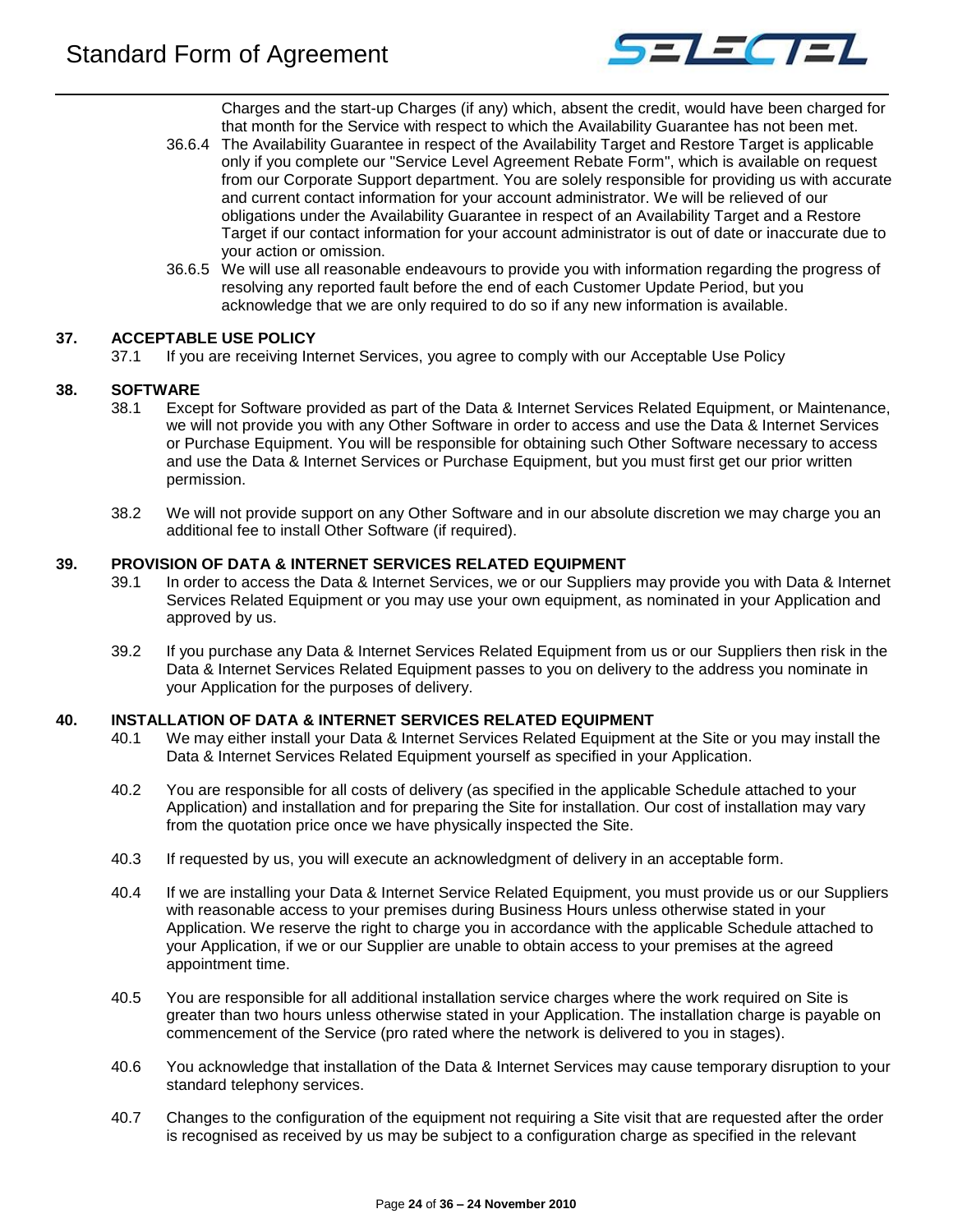

Schedule attached to your Application. Configuration changes requiring a Site visit will be subject to a standard or regional installation fee, as specified in the relevant Schedule attached to your Application.

- 40.8 We will use reasonable endeavours to configure the equipment such that it works with your network based on the information supplied by you about your network. We will also endeavour to provide telephone support to assist you where possible. However, as there are many possible network configurations, we cannot guarantee the Data & Internet Services will work in conjunction with your network, modem, router and/or site conditions. Local network configuration remains your responsibility.
- 40.9 Telephone line configuration changes are only available for our supported modems and routers.
- 40.10 Changes made by you to the supplied configuration are at your risk and will not be supported by us.

#### <span id="page-24-0"></span>**41. YOUR OBLIGATIONS IN RELATION TO DATA & INTERNET SERVICE RELATED EQUIPMENT**

- 41.1 If you are supplied with Data & Internet Services Related Equipment by us or by our Suppliers on our behalf, other than where you purchase such equipment, then the whole of this clause 41 applies to you. If you purchase Data & Internet Related Equipment from us, then only clauses 41.4, 41.7, 41.8, 41.12 apply to you.
- 41.2 We will permit you to use the Data & Internet Services Related Equipment on the terms and conditions of this SFOA.
- 41.3 The Data & Internet Services Related Equipment is and remains our property unless specified by us (or the property of our Suppliers or of an entity related to us or our Suppliers) and you hold it for us or our Suppliers (as the case may be). We may change the Data & Internet Services Related Equipment at any time by giving you three days notice.
- 41.4 Risk in the Data & Internet Services Related Equipment passes to you on delivery to the address you nominate in your Application for the purposes of delivery.
- 41.5 You must not do anything to give rise to an adverse claim to our rights (or the rights of our Suppliers or of an entity related to us or our Suppliers) in or ownership of the Data & Internet Services Related Equipment.
- 41.6 The Data & Internet Services Related Equipment may also be subject to design rights or other rights. You must not copy or reproduce any part of the manuals or of the Data & Internet Services Related Equipment without our written permission.

## <span id="page-24-1"></span>**42. FAULT REPORTING AND MAINTENANCE**

- 42.1 If we have a Service Level agreement with you then the Service Level nominated in your Application applies and details of such Service Levels are available at our website or available from us on request. You should notify any faults regarding your Data & Internet Services to our help desk, the contact number for which is located on your invoice and on our website
- 42.2 Before reporting a fault to us, you should ensure that the fault is not due to hardware, software or networks that are not being managed by us. We reserve the right to charge you our standard on-site visit fee if no fault is found.
- 42.3 We are:
	- 42.3.1 responsible for correcting faults in the Services and you must provide all necessary assistance to enable us to locate and repair any fault which is our responsibility;
	- 42.3.2 not responsible for any fault which is on your side of the network termination point; and
	- 42.3.3 not responsible for any fault which is within the network of a Supplier and we will notify that Supplier of the fault and request that the fault be corrected promptly.
- 42.4 If we request, you must provide us or our Suppliers with reasonable access to your premises during the hours of 9am - 5pm, Monday to Friday (excluding public holidays) or if Service Levels apply to your Data & Internet Service, at the times specified in the Service Level Agreement.
- 42.5 We reserve the right to charge you in accordance with the relevant Schedule attached to your Application, if we or our Supplier are unable to obtain access to your premises at the agreed appointment time.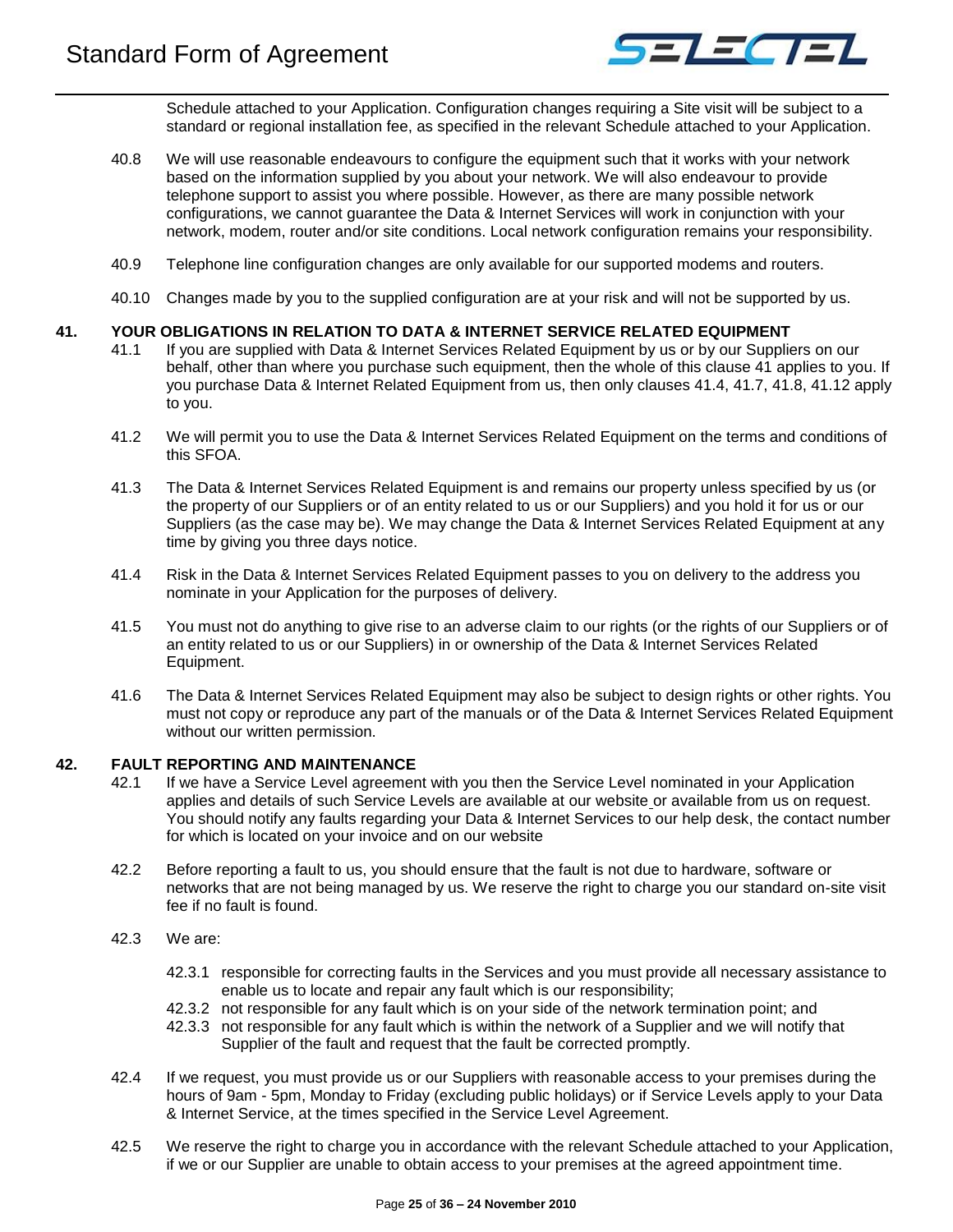

Regional services may attract an additional charge which is also specified in the relevant Schedule attached to your Application. A charge may be due where line fault requires an on-site visit to rectify.

42.6 You are responsible for the supply and maintenance of any additional hardware required to make the Data & Internet Services operational as a result of incompatible services being used.

## <span id="page-25-0"></span>**43. TERMINATION**

43.1 The services described in this Part of the SFOA may be terminated in accordance with clause [12.](#page-10-0)

## <span id="page-25-1"></span>**44. DEFINITIONS**

- 44.1 In this Part, unless the context requires otherwise:
	- 44.1.1 **Acceptable Use Policy** means the policy relating to your use of the Internet Services which can be accessed on our website.
	- 44.1.2 **Internet Services** means that part of the Data & Internet Services which is accessible via the public internet. This includes internet access, email facilities, web-page facilities and any other related internet facility or services that we may provide from time to time. This specifically does not refer to wide area networking services that are not accessible via the public internet.
	- 44.1.3 **Minimum Monthly Spend** means the total monthly recurring charge specified in the Rate Sheets or your Application for the Data & Internet Service.
	- 44.1.4 **Service Levels** means the service levels applicable to the Data & Internet Service you have chosen in your Application and details of such Service Levels are available on our website or available from us on request.
- 44.2 In this Part, any references to 'standard' or 'regional' coverage, is to such coverage as determined by us from time to time.

#### <span id="page-25-2"></span>**PART C – MOBILE SERVICES AND MOBILE EQUIPMENT**

#### <span id="page-25-3"></span>**45. APPLICATION OF THIS PART**

- 45.1 This Part C applies if you have requested in your Application that we supply you with Mobile Services, and if nominated in your Application, Mobile Equipment. This Part C sets out the terms and conditions on which we will supply you with Mobile Services and (if applicable) Mobile Equipment.
- 45.2 To the extent relevant, the General Terms apply to the Mobile Services and Mobile Equipment as though specified in full in this Part C and such terms or part of such terms will be relevant except to the extent they relate to Data & Internet Services, Voice Services, or Purchase Equipment.
- 45.3 The Minimum Term, the Minimum Monthly Spend, the Mobile Equipment, as varied in accordance with this Part C.
- 45.4 We will provide the Mobile Services to you, for the Minimum Term specified in your Application, when your accounts are transferred from your current Supplier to us in accordance with the MNP process and any other arrangements with another Supplier for the provision of the Mobile Services have been completed or when your account with us has been established.
- 45.5 We will provide the Mobile Services using such of our facilities and services or those of other Suppliers as we may determine from time to time.
- 45.6 We will provide the required Mobile Services subject to availability, geographical and technical capability, physical obstructions, atmospheric and weather conditions, other causes of radio interference, lack of capacity and faults in other telecommunications networks to which the GSM Network, 3G network or GPRS Network is connected. There may also be times when availability is limited due to maintenance being performed. We are not obliged to provide you with Mobile Services where capacity, geography or technical capability, physical obstructions, atmospheric and weather conditions, other causes of radio interference, lack of capacity and faults in other telecommunications networks to which the GSM Network, 3G Network or GPRS Network is connected affect the Mobile Services or Mobile Equipment. If you require a coverage map or further information you may telephone Customer Service.
- 45.7 We do not warrant that the Mobile Services or Mobile Equipment will be free of interruption, delays or faults. The Mobile Service is only available (as the case may be):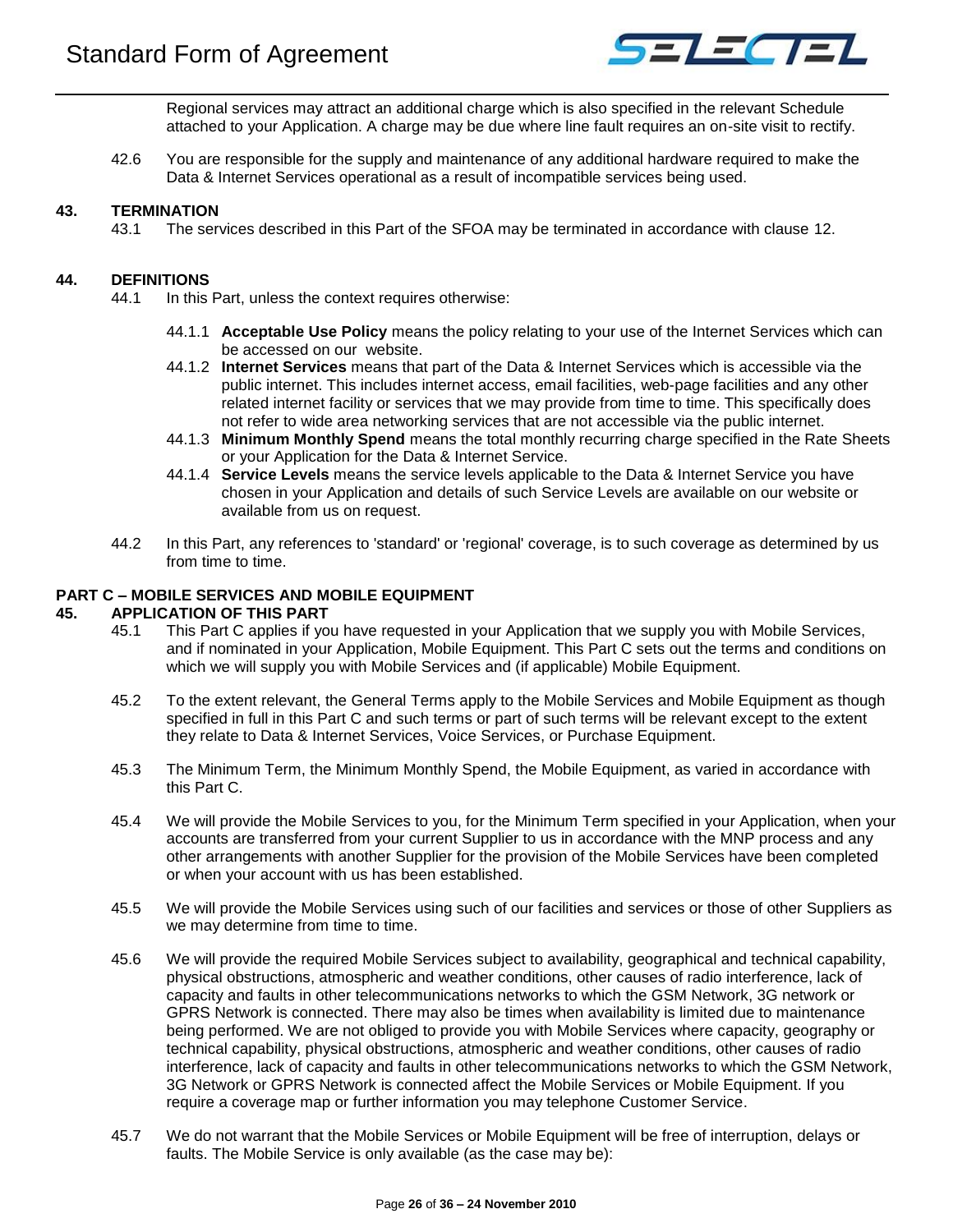

- 45.7.1 within the limitations of the GSM Network (over which we have no control) and within that coverage area there may be areas where coverage is limited or unavailable;
- 45.7.2 within the limitations of the 3G Network (over which we have no control) and within that coverage area there may be areas where coverage is limited or unavailable.
- 45.7.3 within the limitations of the GPRS Network (over which we have no control) and within that coverage area there may be areas where coverage is limited or unavailable.
- 45.8 You acknowledge and agree:
	- 45.8.1 that the Mobile Service is not suitable for (and is not supplied for the purpose of) supporting any application which needs continuous fault free service; and
	- 45.8.2 that you are responsible for making your own assessment of whether you need continuous and fault free services and obtaining and implementing advice about alternative telecommunications services suitable for such purposes.

## <span id="page-26-0"></span>**46. APPROVED EQUIPMENT**

- 46.1 You may only access the Mobile Service and the Value Added Feature with equipment, SIM cards and other devices approved by us. You may only use the Mobile Service and the Value Added Feature with a handset or other device as being compatible with the Value Added Feature. However, you agree that:
	- 46.1.1 we do not represent or guarantee the extent to which a handset, Mobile Equipment or other device we specify as being compatible for use with a particular Value Added Feature will be able to be used with that Value Added Feature; and
	- 46.1.2 your ability to use a Value Added Feature and each of its features will depend upon the features and functionality of your handset or Mobile Equipment.
	- 46.1.3 The use of optus network sim cards on an untimed or timeless voice plan in any device other than a mobile handset device is strictly prohibited. For further information please refer to the reason use section of our Fair use policy.

#### <span id="page-26-1"></span>**47. MINIMUM TERM**

- 47.1 If you are on a Minimum Term Contract the fixed minimum term specified in your Application commences on the provision of the Mobile Services or when the SIM is activated.
- 47.2 The reference in this Part C to a Minimum Term Contract relates to one SIM only and (where applicable) one handset and/or other Mobile Equipment. As nominated in your Application, you may acquire as a Package more than one Minimum Term Contract by which you will enter into one or more separate contracts with us.
- 47.3 At the end of the Minimum Term we will continue providing the Mobile Service to you until you notify us that you no longer require the Mobile Service. After we receive your notice we will stop providing the Mobile Service from the date received or future date that you advise us. If you wish to cancel the Mobile Service before the end of the Minimum Term you must give us notice and pay all Charges under this SFOA. Subject to you having paid all Charges and complying with all other obligations under the SFOA with you, this SFOA will terminate.

## <span id="page-26-2"></span>**48. MINIMUM MONTHLY SPEND**

- 48.1 Each monthly payment will comprise:
	- 48.1.1 the amount of the Minimum Monthly Spend for Eligible Calls (Mobile Services), Mobile Equipment as specified in your Application (the "**Minimum Monthly Spend**"); and
	- 48.1.2 charges for Mobile Services relating to non-Eligible Calls and calls above the Eligible Call spend.
- 48.2 There may also be charges which are identified in your Application and any other charges which we can charge under this SFOA. We will invoice you in advance for the Minimum Monthly Spend.
- 48.3 Minimum Monthly Spend:
	- 48.3.1 You agree to pay the Minimum Monthly Spend each month throughout the Minimum Term.
	- 48.3.2 You agree to pay the Minimum Monthly Spend even if your actual spend on Eligible Calls, which is a component of this Minimum Monthly Spend, is less than the Minimum Monthly Spend specified in your Application.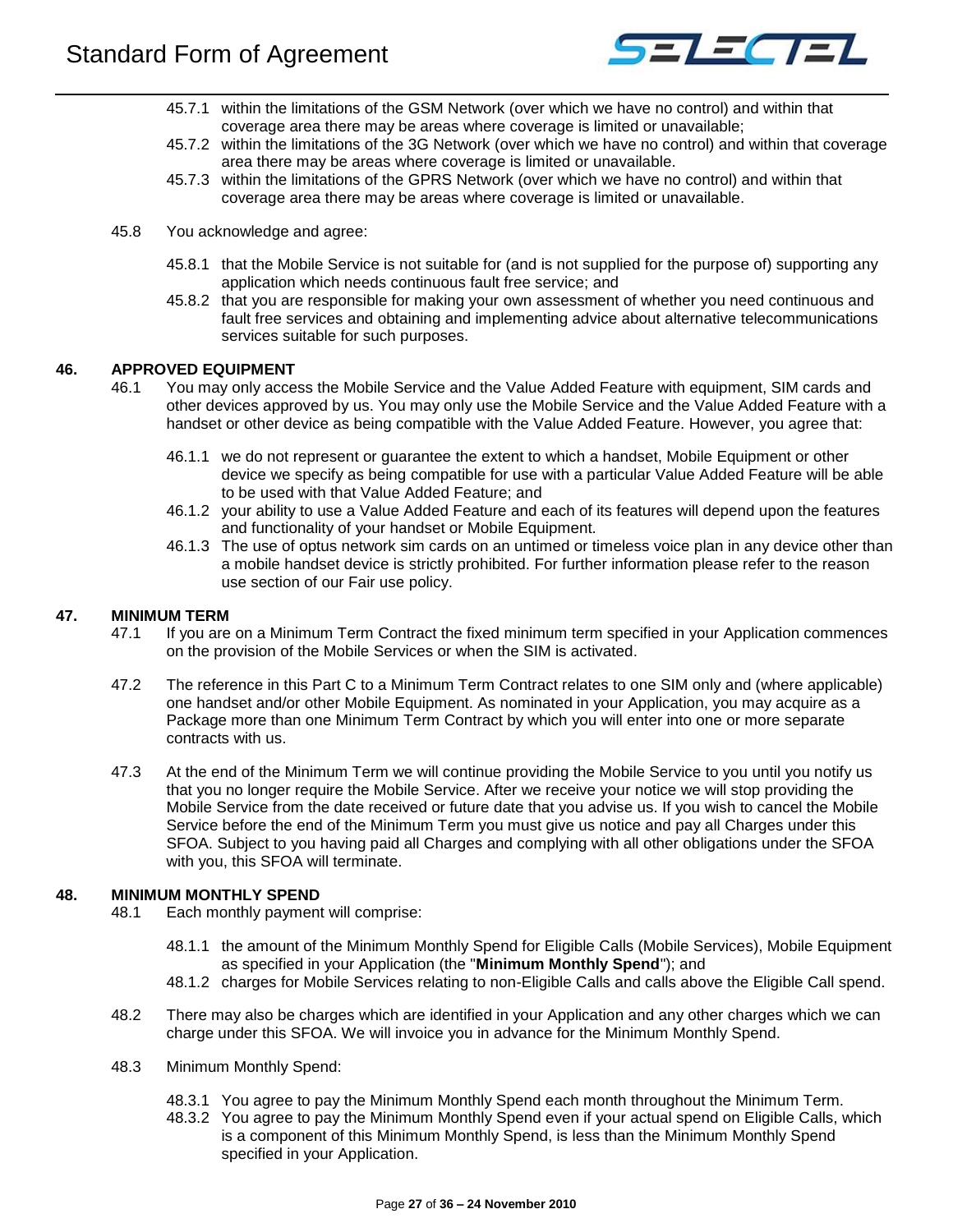

- 48.3.3 If you do not reach your Eligible Call spend in a month, this amount will not accrue and will not roll-over into the following month, unless we agree in your Application to roll-over.
- 48.3.4 Your Eligible Call spend is calculated based on all Eligible Calls made by you using the Mobile Services which are captured and recognised by us within a billing period, regardless of when the Eligible Call was actually made.
- 48.3.5 You agree to pay, if any, the charges for Mobile Services used in excess of the Eligible Call spend and charges relating to non-Eligible Calls each month throughout the Minimum Term.
- 48.3.6 In calculating the charges for Mobile Services included in your Minimum Monthly Spend, we may include other charges which are additional to the Minimum Monthly Spend.
- 48.3.7 The first and last month's Minimum Monthly Spend will be pro-rated based on the number of days of Service supply in the relevant month.
- 48.4 Your Minimum Term Contract or plan will be calculated by us based on your Minimum Monthly Spend commitment.
- 48.5 Your right to vary the Minimum Monthly Spend:
	- 48.5.1 At any time during the Minimum Term you can choose to increase the Minimum Monthly Spend, with our agreement.
	- 48.5.2 If the Minimum Monthly Spend is varied in accordance with the above then we will recalculate the Minimum Monthly Spend based on the Rate Sheet (at the commencement of your Minimum Term).
	- 48.5.3 You may not decrease your minimum monthly commitment during the agreement period.

## <span id="page-27-0"></span>**49. SIM**

- 49.1 You will receive only one SIM card for one GSM or 3G Mobile Service.
- 49.2 We may charge you a SIM card replacement fee or a fee for a new sim card.
- 49.3 You must inform us immediately if the SIM card is lost, stolen or damaged by calling Customer Service. We will then disconnect or Bar your connection (you will be responsible for all charges up to this time) until the SIM card is replaced or repaired. We may charge you a SIM replacement fee unless we were at fault.

## <span id="page-27-1"></span>**50. VALUE ADDED FEATURES AND MOBILE PREMIUM SERVICE**

- 50.1 The Mobile Service has the Value Added Features specified in your Application or at the time of provisioning.
- 50.2 We may vary the Value Added Features in accordance with clause [2.4](#page-4-1) of the General Terms.
- 50.3 The Mobile Service has the Mobile Premium Service nominated in your Application. You agree and acknowledge
	- 50.3.1 that the amount of charges for the Mobile Premium Service component of your Mobile Service, including requests for Content from content providers and charges for Content purchased from content providers, will be included in your invoice for the Mobile Service;
	- 50.3.2 we will not charge you for our provision of credit in relation to the Mobile Premium Service Content charges;
	- 50.3.3 we may prevent, suspend or terminate your access to the Mobile Premium Services in certain circumstances, including in response to notices issued by ACMA under the Mobile Premium Services Determination;
	- 50.3.4 that you must direct any queries or complaints about the Content supplied by a content provider directly to that content provider in the first instance. Alternatively, you may complain to Customer Service;
	- 50.3.5 unless otherwise advised by us, access to age-restricted services by way of the Mobile Premium Service is not permitted or available;
	- 50.3.6 resupply or resale of Content obtained from content providers and by using the Mobile Premium Service is prohibited;
	- 50.3.7 unlawful use of Content obtained from content providers and by using the Mobile Premium Service is prohibited.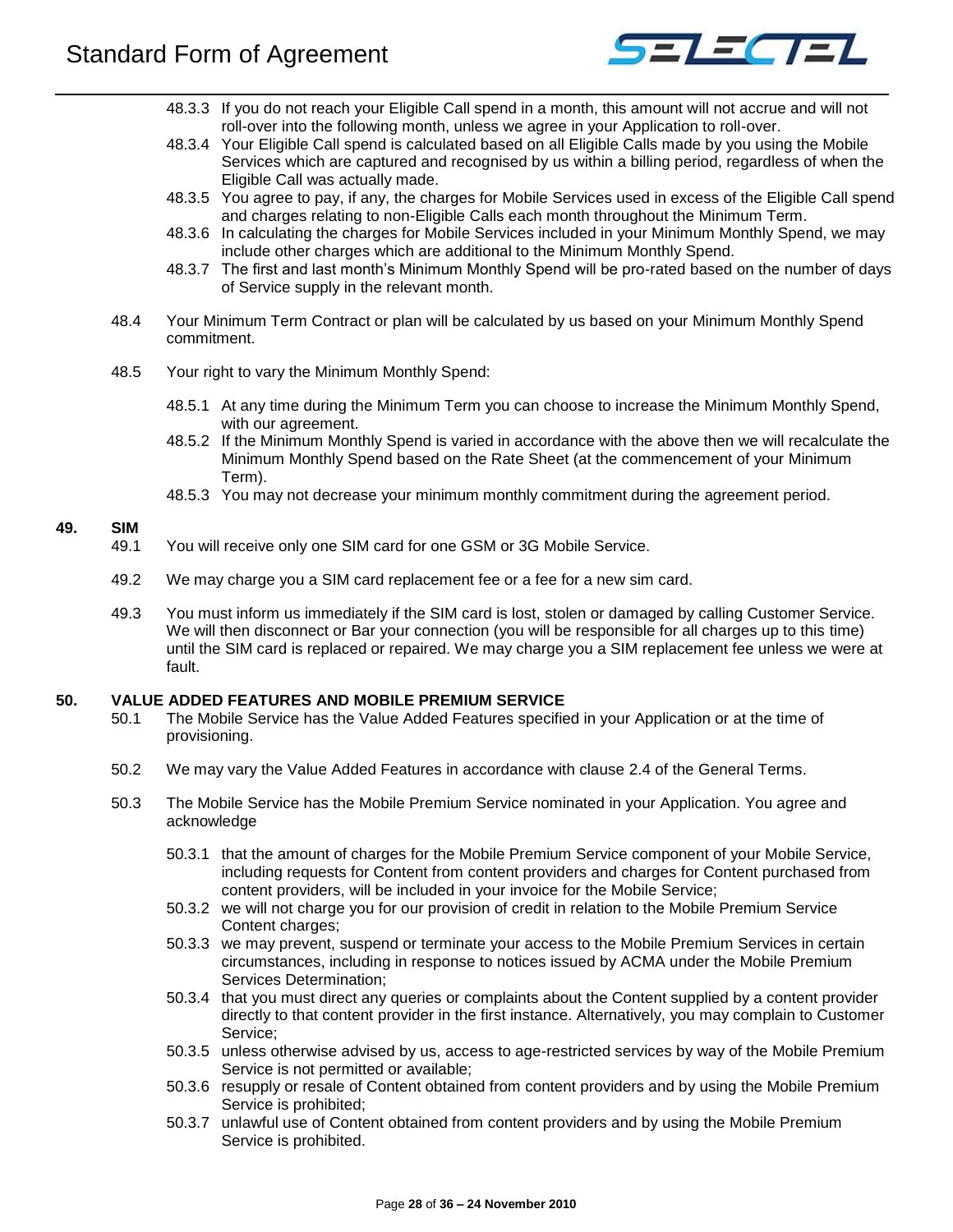

## <span id="page-28-0"></span>**51. MOBILE SERVICES CHARGES**

- 51.1 The charges applicable to the Mobile Services are specified in the Rate Sheets and your Application.
- 51.2 Only calls captured and recognized by us within the bill period are included in Minimum Monthly Spend calculation. Certain call types such as international calls may take up to 3 months to appear on your bill.
- 51.3 International call rates and international roaming rates are subject to variation. Please contact Customer Service to confirm any prices before calling or travelling overseas.

## <span id="page-28-1"></span>**52. MOBILE NUMBER PORTABILITY**

- 52.1 Subject to clause 5, provided that your Service Number is capable of being transferred, you may transfer it from your current Supplier to us if that Service Number is declared portable under the Numbering Plan and no exemption has been granted by the ACMA.
- 52.2 If in providing the Mobile Services to you, we need to change your arrangements with your current Supplier, then we will do so in accordance with clause 5 and this clause 52. By signing the Mobile Number Portability Customer Authorisation ("**MNP Authorisation**") which forms part of your Application, you acknowledge and agree:
	- 52.2.1 to your current Supplier transferring to us your Service Number;
	- 52.2.2 that we are only transferring your Service Number not your mobile service. This means you may lose value added services and/or Value Added Features provided by your current Supplier. When you are connected to the Mobile Services you will use the Mobile Services and Value Added Features specified in your Application, which may be different to the features that you had with your current Supplier;
	- 52.2.3 that by transferring your Service Number, the Mobile Service and/or any Value Added Features associated with that Service Number may be disconnected by your current Supplier and result in finalisation of your account for those services;
	- 52.2.4 that there may be costs and obligations associated with transferring your Service Number away from your current Supplier. You may have an ongoing contract with your current Supplier which requires the payment of cancellation and/or termination fees to your current Supplier if you transfer your Service Number to us;
	- 52.2.5 that your current Supplier may or may not disconnect your existing service and/or value added services;
	- 52.2.6 if you are porting between GSM and 3G or any other mobile platform, you may need to purchase new handset and/or Mobile Equipment;
	- 52.2.7 if you intend to use your existing handset and/or Mobile Equipment, you may need to get it unlocked or reprogrammed prior to porting. You may also need to get new Mobile Equipment;
	- 52.2.8 that you may need to purchase approved Mobile Equipment to access the Mobile Service;
	- 52.2.9 that you have not cancelled your existing mobile service with your current Supplier;
	- 52.2.10 that you can only withdraw your MNP Authorisation prior to the port cutover notification being received by us from your current Supplier. Withdrawing MNP Authorisation does not change your contractual obligations to us under your Application and this SFOA;
	- 52.2.11 that we do not warrant that we can transfer your Service Number from your current Supplier. Your current Supplier may reject the request to port, if the information you provide in the MNP Authorisation is incorrect or does not match the data held by your current Supplier. In this case, we reserve the right and you authorise us to correct the information and resubmit the request to port or dispute the rejection with your current Supplier;
	- 52.2.12 that if your Service Number cannot be transferred then you may accept a new Service Number from us; that your authorisation to transfer your Service Number to the Mobile Services is valid for 30 days from the date of the Mobile Number Portability Authorisation Form;
	- 52.2.13 that in the event of a reversal, we:
	- 52.2.14 are not responsible for any period of outage of Mobile Service or Value Added Features or your current service or any value added service provided by your current Supplier;
	- 52.2.15 do not warrant that your Service Number will be transferred to us within any specified timeframe; and
	- 52.2.16 to the extent permitted by law, including statutory warranties that apply under the Trade Practices Act, are not liable to you or any person claiming through you for any damage, loss, costs or expenses or other liability in contract, tort, or otherwise direct or indirect, for or in relation to the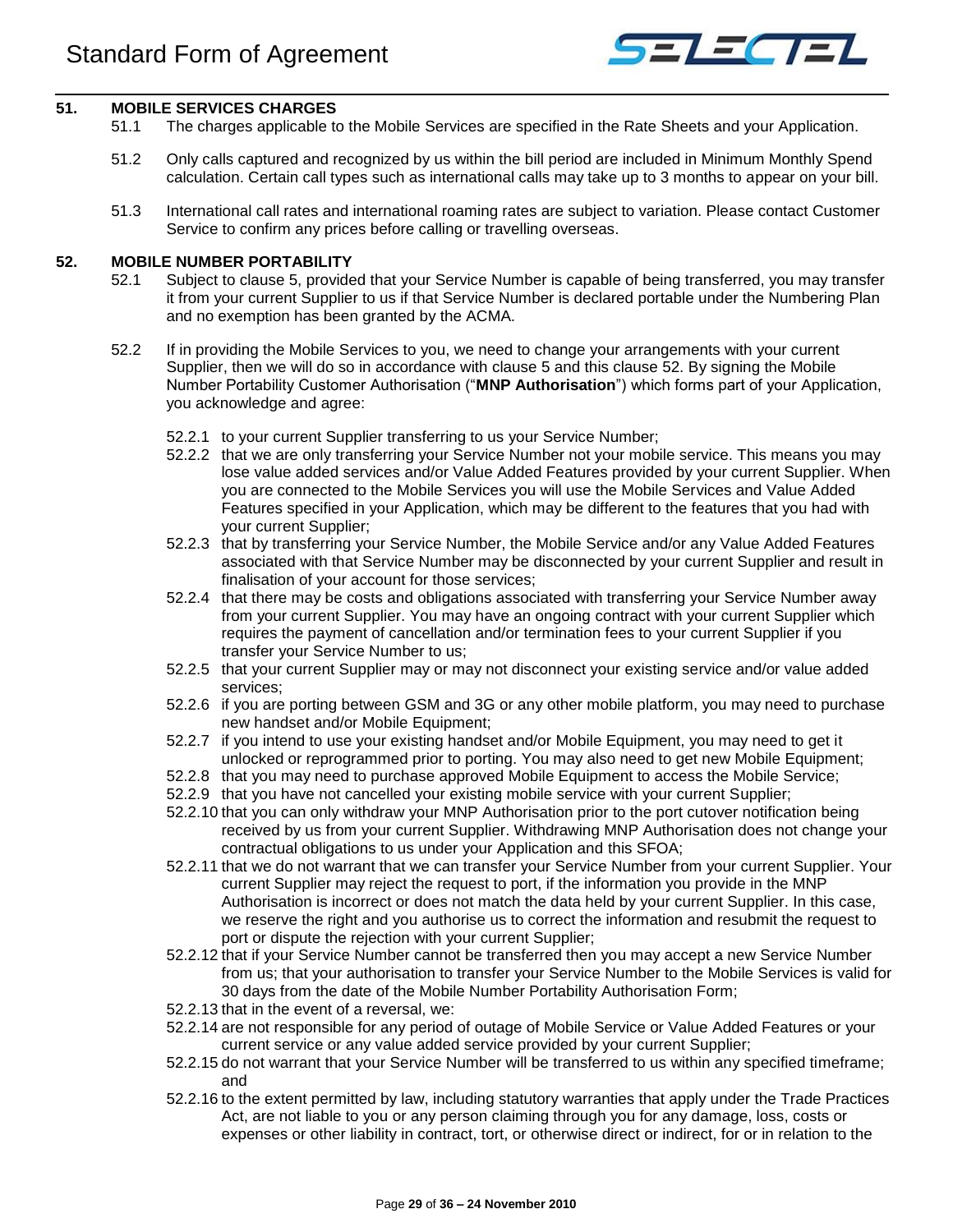

transfer of your Service Number to us, port, withdrawal or reversal, including a negligent act or omission by us;

- 52.2.17 that if you wish to transfer your Service Number from us to another Supplier then you must contact that other Supplier to implement the transfer; and
- 52.2.18 that we reserve the right to charge for transferring your Service Number to and from us.
- 52.3 We will not accept any liability for any amounts owing by you to another Supplier for services which the other Supplier provided to you prior to the commencement of the Mobile Services. You agree to indemnify us against any claims made on us by your previous Supplier in relation to such amounts.

#### <span id="page-29-0"></span>**53. MOBILE EQUIPMENT AND MOBILE PLANS**

- 53.1 For the avoidance of doubt, this clause only applies to Mobile Equipment.
	- 53.2 To be eligible to receive Mobile Equipment you must:
		- 53.2.1 apply for Mobile Services in your Application;
		- 53.2.2 apply for Mobile Equipment in your Application;
		- 53.2.3 agree to our Minimum Term and Minimum Monthly Spend requirements;
		- 53.2.4 use the Mobile Services and Mobile Equipment for business or personal use only; and
		- 53.2.5 meet our minimum credit requirements.
	- 53.3 If you purchase outright any Mobile Equipment from us, risk in the equipment passes to you on delivery to the address you nominate in your Application for the purposes of delivery. We will retain ownership in all Mobile Equipment purchased from us until you have paid for them in full in accordance with Part D. If stated in your Application, you will remain liable for any residual amount owing to us at the expiry of the Minimum Term and ownership of the Mobile Equipment will not pass to you until this residual amount is paid in accordance with your Application.
	- 53.4 You must not do anything to give rise to an adverse claim to our rights in or ownership of the Mobile Equipment. You cannot sell or use the Mobile Equipment for a loan or deal with it in any way until you own the Mobile Equipment. If you damage or lose any Mobile Equipment before you have paid for it in full, you will still be required to pay us for the full price of the Mobile Equipment. You are responsible for arranging your own insurance for any Mobile Equipment.
	- 53.5 You are responsible for maintaining and repairing any Mobile Equipment supplied by us or our Supplier and complying with the manufacturer's instructions relating to the Mobile Equipment and SIM (where applicable) and its use. You indemnify us and our Supplier against any loss, damage, malfunction or failure resulting from misuse, neglect, abuse, use for a purpose for which the Mobile Equipment was not designed or is not suited, in connection with the Mobile Equipment.
	- 53.6 Lost or stolen Mobile Equipment: If:
		- 53.6.1 your Mobile Equipment is lost or stolen you must contact Customer Service to request that your SIM card and/or Mobile Equipment be blocked. This will prevent the Mobile Equipment being used on the GSM Network or 3G Network;
		- 53.6.2 you obtain a handset that is lost or stolen, we or our Supplier may block your handset without your consent even if you are not aware it is stolen; and
		- 53.6.3 you obtain the Mobile Equipment and Mobile Service under false pretences, we or our Supplier may block the handset without your consent.

## <span id="page-29-1"></span>**54. CHANGING PLANS**

54.1 We may allow you to change your original Minimum Monthly Spend or move to another plan during your Minimum Term if it is specified in your Application or if agreed by us in writing. We may require you to commit to a new Minimum Term from the date of change, and a fee may apply.

## <span id="page-29-2"></span>**55. ACCEPTABLE USE**

55.1 You warrant that while using the Mobile Services, Value Added Features or the Mobile Equipment you or anyone else will not engage in conduct which affects the GSM Network or 3G Network or another person's network including the sending of commercial electronic messages as defined under the SPAM Act 2003 (Cth).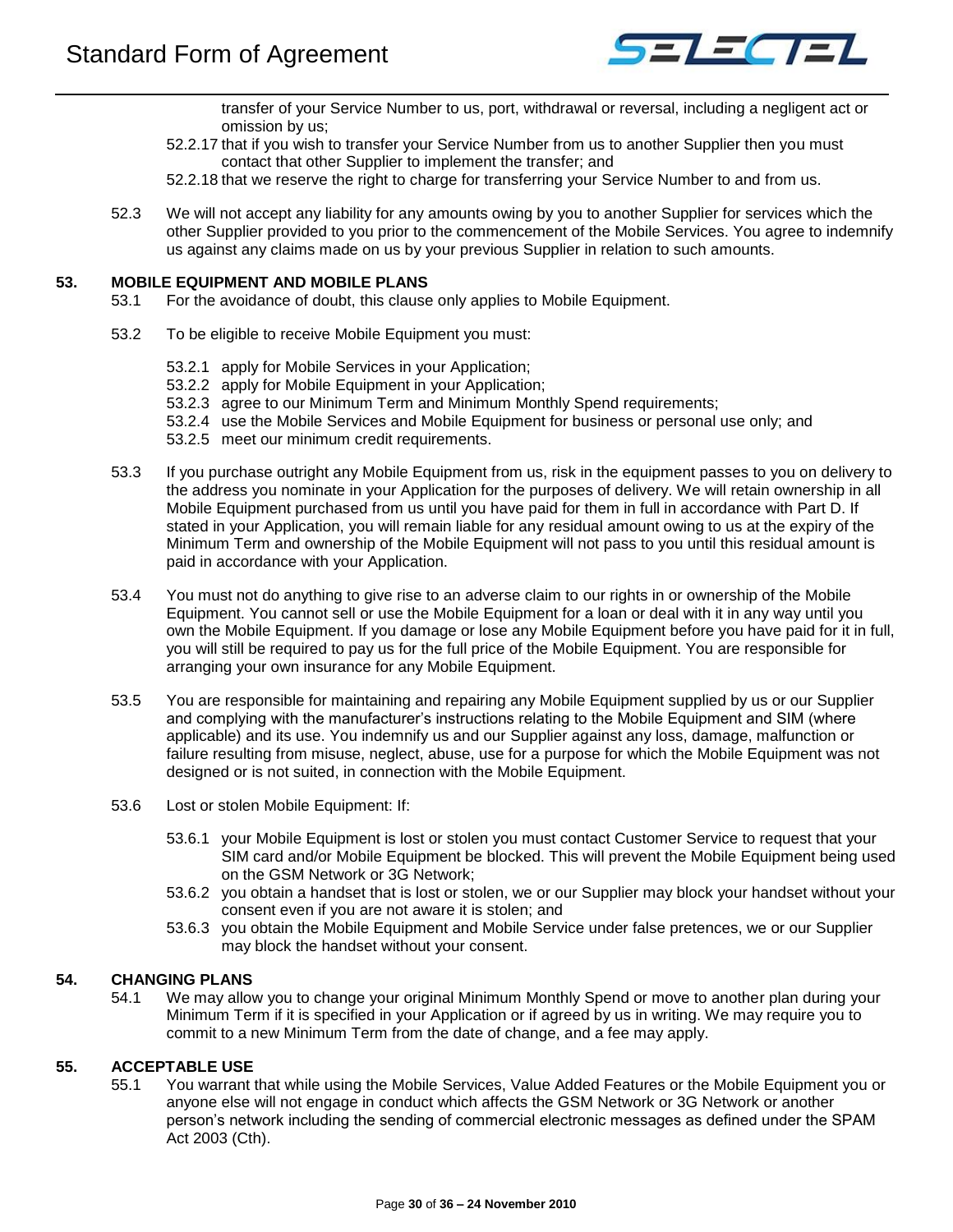

- 55.2 You warrant that you will at all times comply with the SMS Code of Conduct irrespective of whether the SMS Code of Conduct has been registered by the ACMA under Part 6 of the Act.
- 55.3 While we will exercise due care and skill in providing the Mobile Service, you agree that your ability to use the Mobile Service to access, use, download and upload Content; or send data in any form including voice, SMS and Content will depend upon the features and functionality of your handset and the nature and quality of the Content being accessed or sent.
- 55.4 While receiving Mobile Services, you agree to comply with our Fair Use Policy set out on our website or available from us on request.
- 55.5 You acknowledge that the ability to access, view or otherwise receive Wireless Packet Data is dependent upon external factors outside our control and the control of our Suppliers, including:
	- 55.5.1 the media contained in MMS Messages;
	- 55.5.2 WAP Data and Packet Data media limitations; and
	- 55.5.3 Wireless Device type, software version and capabilities.

## <span id="page-30-0"></span>**56. LOST AND STOLEN AND FAULT REPORTING**

- 56.1 We will provide a seven days a week lost and stolen reporting service. You should notify our customer service team for this.
- 56.2 We will provide a fault reporting service via our help desk during Business Hours.
- 56.3 Actions:
	- 56.3.1 We are responsible for correcting faults in the Mobile Service. You must provide all necessary assistance to enable us to locate and repair any fault which is our responsibility.
	- 56.3.2 We are not responsible for any fault which is within the network of a Supplier.
	- 56.3.3 We will notify that Supplier of the fault and request that the fault be corrected promptly.

## <span id="page-30-1"></span>**57. TERMINATION**

The services described in this Part of the SFOA may be terminated in accordance with clause [12.](#page-10-0)

## <span id="page-30-2"></span>**58. DEFINITIONS**

- 58.1 In this Part C, unless the context requires otherwise:
	- 58.1.1 **3G** means 3rd generation mobile network on the 900Mhz or 2100Mhz spectrum
	- 58.1.2 **Content** means any data, information, image or downloadable file provided by us or a content provider and that can be accessed using the Mobile Services.
	- 58.1.3 **Eligible Calls** for Mobile Services are any call type specifically identified as being an Eligible Call under a Rate Sheet and may include SMS; MMS; voicemail (while in Australia); circuit fax and circuit data (while in Australia); mobile calls while in Australia to Local Calls, National Calls, International (IDD) Calls and Australian mobile network numbers, 13, 1300 and 1800 numbers. For clarity, they do not include mobile calls to 12 prefixes, 19 prefixes, satellite services, global services, international roaming (including but not limited to access and use of your Mobile Service for SMS, MMS, internet, WAP, circuit fax, data calls, voicemail and any calls while outside of Australia) or any other call type not specifically identified as being an Eligible Call (including where so identified under a Rate Sheet).
	- 58.1.4 **GSM** means Global System for Mobiles as defined by ETSI and the GSM Memorandum of Understanding and as applied in Australia.
	- 58.1.5 **GSM Network** means the Telstra GSM mobile telephone network in the 900 MHz and 1800 MHz spectrum range.
	- 58.1.6 **GPRS** means general packet radio service and as specified in your Application.
	- 58.1.7 **GPRS Network** means the Telstra general packet radio service.
	- 58.1.8 **Internet** means the International network of data networks utilising the TCP/IP protocol suite of which the SMS Network forms part.
	- 58.1.9 **International Calls** means a call from a cellular public mobile telecommunications service from Australia to another country.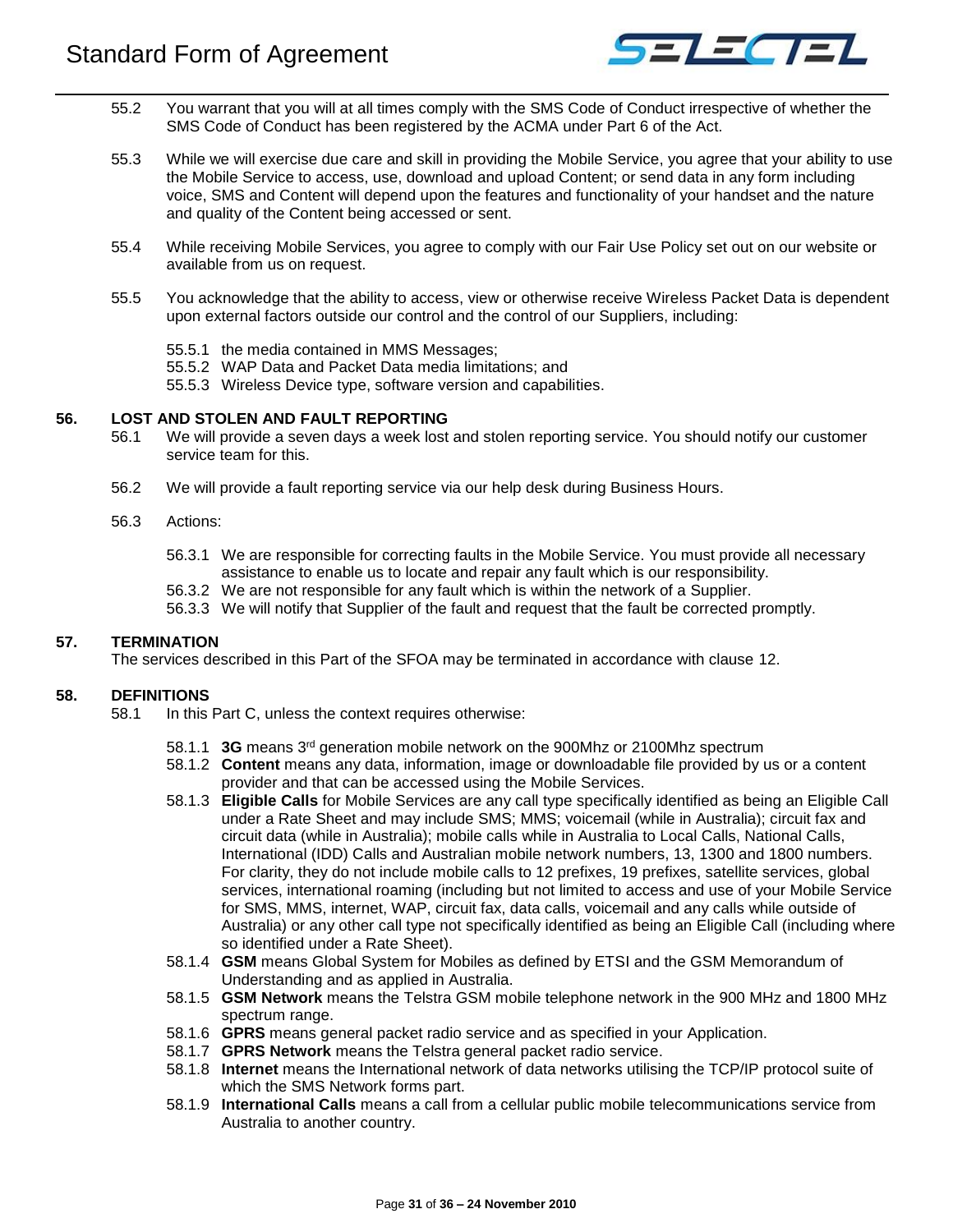

- 58.1.10 **Mobile to Local Calls** means calls made from a cellular public mobile telecommunications service provided in Australia to a PSTN or ISDN number which if made from a PSTN or ISDN number would be a Local Call.
- 58.1.11 **MNP Code** means the code entitled ACIF C570:2003 Mobile Number Portability registered by the ACA under section 117 of the Act, as at 1 February 2003 or as otherwise agreed in writing between the parties.
- 58.1.12 **Mobile Equipment** means any equipment purchased from us as specified in your Application that is not Data & Internet Equipment, or Data & Internet Services Related Equipment, and may include handsets, accessories, and equipment supplied by us but does not include the SIM.
- 58.1.13 **Mobile Number Portability** or **MNP** has the meaning given to it by the Industry Code: Mobile Number Portability registered by the ACMA under Part 6 of the Act.
- 58.1.14 **Mobile Services** means the GSM digital public mobile telecommunications service or the CDMA cellular telecommunications service and the Value Added Features which we provide you on the terms and conditions of this SFOA and as specified in your Application.
- 58.1.15 **National Calls** means a call made within Australia from a cellular public mobile telecommunications service provided in Australia to a PSTN or ISDN telephone service that is not a Mobile to Local Call.
- 58.1.16 **SMS Code of Conduct** means the SMS Code of Conduct developed by the Australian Communications Industry Forum and registered or published by the ACMA under Part 6 of the Act.
- 58.1.17 **SIM** means the subscriber identity module owned by us and we issue to you which enables you to access the Mobile Service.
- 58.1.18 **WAP** means Wireless Application Protocol which is a protocol that enables internet services to be delivered to small-screen mobile devices.
- 58.1.19 **Wireless Packet Data** means MMS Messages, VPN Services, Packet Data, WAP Data, WAP content, Internet content and other application data uploaded or downloaded using the Mobile Service.

# <span id="page-31-0"></span>**PART D – PURCHASE EQUIPMENT**

## <span id="page-31-1"></span>**59. APPLICATION OF THIS PART**

- 59.1 This Part D applies if you have requested in your Application that we supply you with Purchase Equipment and sets out the terms and conditions on which we will supply you with the Purchase Equipment. You are only eligible to purchase Equipment if you also purchase Voice Services, Data & Internet Services, Mobile Services, or any other Services specified in your Application that are required to be purchased with that Equipment. In addition, as stated in your Application:
	- 59.1.1 we may offer you a credit towards the purchase price of equipment (including Mobile Equipment), on the terms specified in your Application.
	- 59.1.2 To the extent relevant, the General Terms apply to the Purchase Equipment and the Purchase Equipment Charge as though specified in full in this Part D and such terms or part of such terms will be relevant except to the extent they relate to Voice Services and Data & Internet Services, and Mobile Services, and charges for Voice Services, Mobile Services, and Data & Internet Services.
	- 59.1.3 For the avoidance of doubt all your rights and obligations in relation to the Purchase Equipment and payment of the Purchase Equipment Charges are contained in this Part D.

## <span id="page-31-2"></span>**60. INSTALLATION**

- 60.1 We will provide the Purchase Equipment nominated by you in your Application. You acknowledge that the Purchase Equipment may be either new or refurbished.
- 60.2 You are responsible for all costs of delivery and installation and for preparing the Site for installation. The cost of installation may vary from the quotation price once we have physically inspected the Site.
- 60.3 If requested by us, you will execute an acknowledgment of delivery in an acceptable form.

## <span id="page-31-3"></span>**61. PERIOD OF AGREEMENT**

61.1 You agree to the Minimum Term described in your Application, commencing on the date we deliver the relevant Purchase Equipment, or otherwise in accordance with these terms and conditions.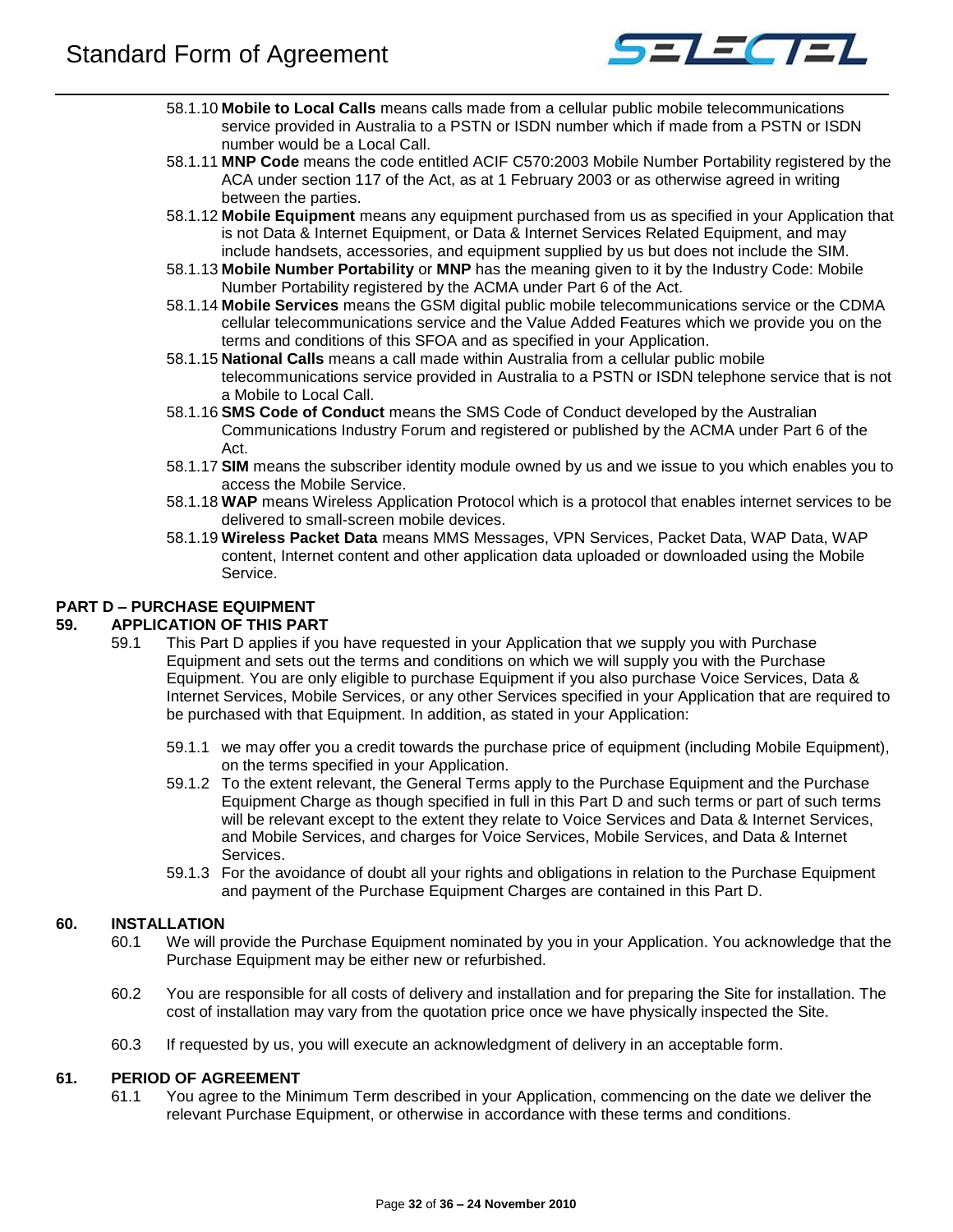

## <span id="page-32-0"></span>**62. PAYMENT**

- 62.1 You agree to pay the Purchase Equipment Charges (which may be included as part of the Minimum Monthly Spend) stated in your Application each month throughout the Minimum Term. The amount of Purchase Equipment Charges can be varied in accordance with this SFOA.
- 62.2 You agree that we may (subject to your rights under this Part D) sell, transfer or assign our rights under this Part D and/or to the Purchase Equipment and that your consent to such dealing is not required.
- 62.3 Termination of any other part of the SFOA does not constitute or effect a termination of this Purchase Equipment Agreement.
- 62.4 If the Services Agreement is terminated in, you must continue paying the Purchase Equipment Charge (which may be included as part of the Minimum Monthly Spend), at the same charges specified in your Application, in accordance with the terms of this Part D, for the remainder of the Minimum Term.
- 62.5 You acknowledge that in respect of any amounts we receive from you in relation to the Minimum Monthly Spend, we will attribute them to charges for Services initially and then to any charges for Purchase Equipment.

## <span id="page-32-1"></span>**63. OWNERSHIP**

- 63.1 The Purchase Equipment is and remains our property (or the property of an entity related to us) and you hold it for us until you have paid for it in full in cleared funds. If stated in your Application, you will remain liable for any residual amount owing to us at the expiry of the Minimum Term and ownership of the Purchase Equipment will not pass to you until this residual amount is paid in accordance with your Application. If you damage or lose any Purchase Equipment before you have paid for it in full, you will still be required to pay us for the full price of the Purchase Equipment.
- 63.2 The Purchase Equipment is at your risk from the time of delivery to the address you nominate in your Application for the purposes of delivery.
- 63.3 The warranty period (if any) for each item of the Purchase Equipment and installation workmanship (if installed by us) is detailed in your Application. Any warranty we provide you only covers the Purchase Equipment and not anything else, including but not limited to, things attached to the Purchase Equipment or the wiring already at the Site.
- 63.4 We will use reasonable efforts to transfer to you any manufacturer's warranty in the Purchase Equipment, from the time title passes to you.
- 63.5 You must not do anything to give rise to an adverse claim to our rights in or ownership of the Purchase Equipment. You cannot sell or use the Purchase Equipment for a loan or deal with it in any way until you own the Purchase Equipment.
- 63.6 Manuals provided to you are subject to copyright. The Purchase Equipment may also be subject to design rights or other rights. You must not copy or reproduce any part of the manuals or of the Purchase Equipment without our written permission.
- 63.7 Unless nominated in your Application, we will not provide you with any maintenance or software as part of the Purchase Equipment.

## <span id="page-32-2"></span>**64. THINGS YOU MUST DO**

64.1 You must:

- 64.1.1 arrange for the Purchase Equipment to be properly serviced so that it is at all times in good working condition and remains subject to any applicable warranty;
- 64.1.2 comply with the manufacturer's instructions relating to the Purchase Equipment and its use;
- 64.1.3 comply with all laws and regulations relating to the Purchase Equipment, the use or possession of it, or any premises on which it is situated;
- 64.1.4 keep the Purchase Equipment at the Site address indicated in your Application, or at such other place as we approve in writing;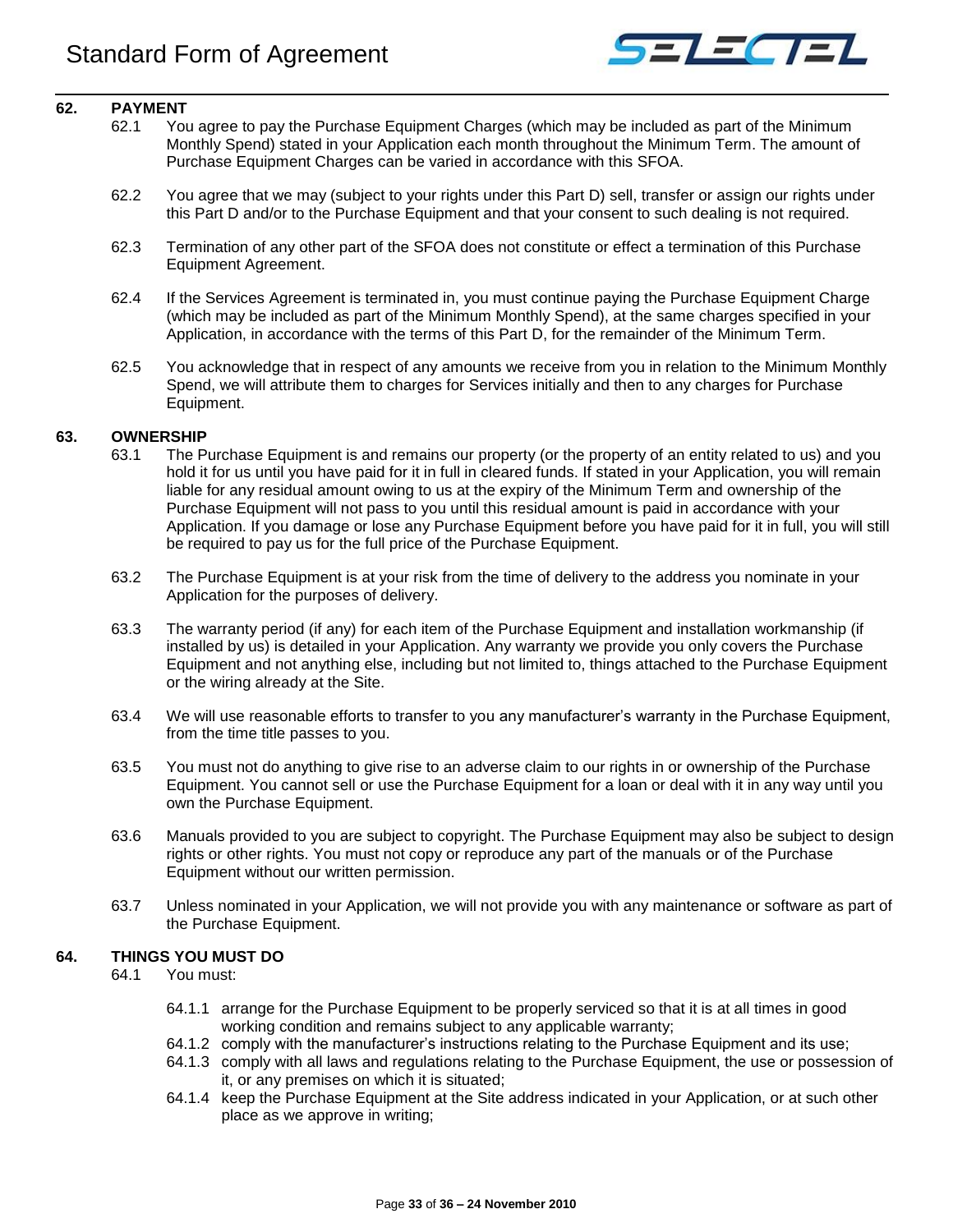

- 64.1.5 produce the Purchase Equipment for inspection or testing by us, or a person approved by us, at our request, and for this purpose allow us access to any place where the Purchase Equipment is kept;
- 64.1.6 keep the Purchase Equipment under your control or the control of your employees; and
- 64.1.7 notify us immediately in writing if the Purchase Equipment is lost, stolen or damaged or any person asserts any rights to the Purchase Equipment.

# <span id="page-33-0"></span>**65. THINGS YOU MUST NOT DO**

- 65.1 You must not.
	- 65.1.1 change the Purchase Equipment, make any addition to it or install anything with it without our written consent. You agree that the changed Purchase Equipment, including any other goods supplied with or attached to it, becomes our property and will comprise the Purchase Equipment for the purposes of this SFOA;
	- 65.1.2 use the Purchase Equipment for any purpose which is unlawful or might endanger the safety or condition of the Purchase Equipment or prejudice our interest in it;
	- 65.1.3 alter or cover up any insignia, number or mark in or on the Purchase Equipment; or
	- 65.1.4 alter the installation of the Purchase Equipment in a way that makes it a fixture.

## <span id="page-33-1"></span>**66. INSURANCE**

- 66.1 Unless agreed otherwise in writing, you must:
	- 66.1.1 insure the Purchase Equipment and keep it insured for its full insurable value under an all risks insurance policy;
	- 66.1.2 take out and maintain an adequate level of public risk liability insurance in relation to the Purchase Equipment and its use;
	- 66.1.3 take out each insurance policy with a reputable insurer in your and our joint names for our respective rights and interests;
	- 66.1.4 punctually pay all premiums on each insurance policy and not prejudice any policy;
	- 66.1.5 if we request, provide us with adequate evidence of the insurance policies;
	- 66.1.6 irrevocably authorise us to receive all money payable under the insurance policies, or payable by any person for damage to or loss of the Purchase Equipment or any injury, death, damage or loss caused by the Purchase Equipment or its use; and
	- 66.1.7 appoint us your attorney:
	- 66.1.8 to make, recover and/or compromise in your name any claim under such insurance or against any person; and
	- 66.1.9 to appropriate any insurance money or other amount received at our option towards repair or replacement of the Purchase Equipment or towards any money payable by you to us or to any third party.

## <span id="page-33-2"></span>**67. DESTRUCTION**

- 67.1 If the Purchase Equipment is lost, stolen or substantially destroyed we may terminate this SFOA agreement by notice to you.
- 67.2 We will credit you any insurance money or proceeds of salvage received by us if and when received up to the amount payable by you.
- 67.3 Your obligations under this SFOA continue even if the Purchase Equipment breaks down, is defective or damaged.
- 67.4 If the Purchase Equipment breaks down, is defective or damaged, lost, stolen or substantially destroyed, you agree you have no right or claim to set-off or withhold the Purchase Equipment Charges or other money.

## <span id="page-33-3"></span>**68. OUR ACTION**

- 68.1 If you fail to comply with any obligations under this SFOA, we may in our discretion pay any money or do any other thing necessary to make good that failure (but without affecting any of our rights or remedies as a result of the failure).
- 68.2 We may do anything which we consider desirable to protect or enforce our rights in the Purchase Equipment.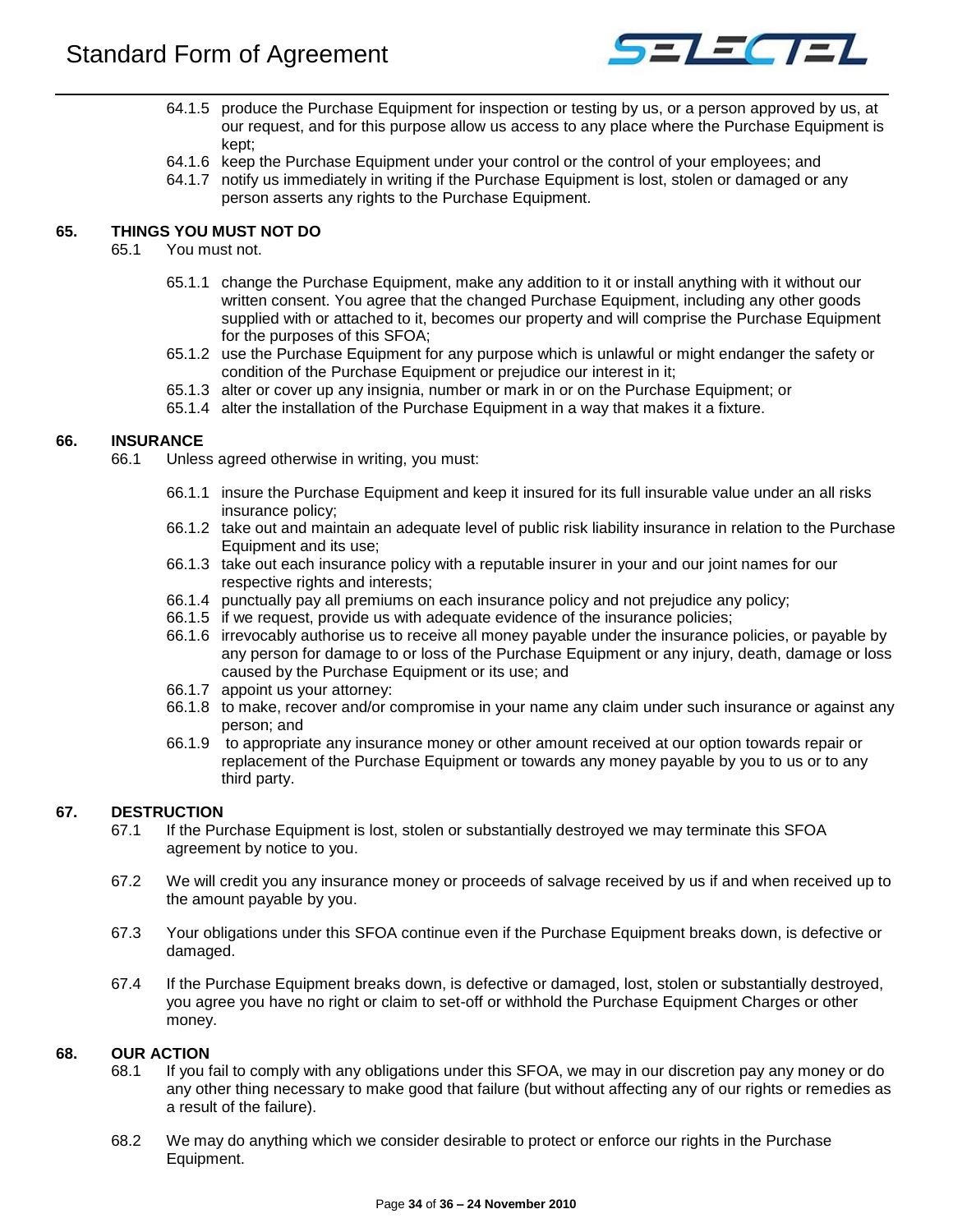

68.3 You irrevocably authorise us to act on your behalf in protecting or enforcing our rights in the Purchase Equipment, as we may reasonably require.

## <span id="page-34-0"></span>**69. CLAUSE NOT USED**

## <span id="page-34-1"></span>**70. SOFTWARE**

- 70.1 We will only provide you with Software which you have selected on your Application Form. We will not provide you with any Other Software in order to access and use the Purchase Equipment. You will be responsible for obtaining such Other Software necessary to access and use the Purchase Equipment, but you must first get our prior written permission.
- 70.2 We will not provide support on any Other Software and in our absolute discretion we may charge you an additional fee to install Other Software (if required).

## <span id="page-34-2"></span>**71. DEFINITIONS**

- 71.1 In this Part D, unless the context requires otherwise:
	- 71.1.1 **Proposed Installation Date** means the nominal date stated in your Application for the installation of Purchase Equipment.